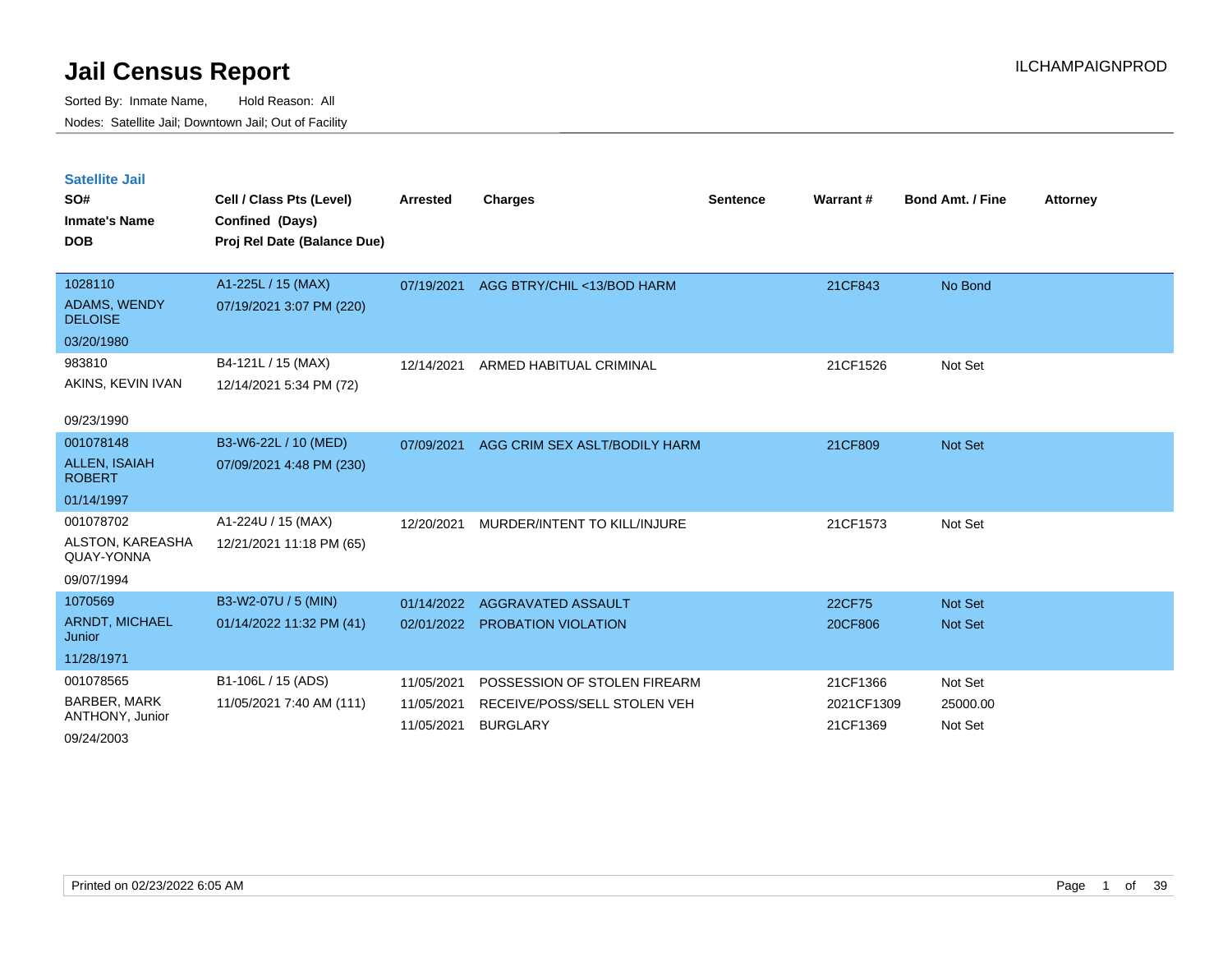| SO#<br><b>Inmate's Name</b><br><b>DOB</b>                          | Cell / Class Pts (Level)<br>Confined (Days)<br>Proj Rel Date (Balance Due) | <b>Arrested</b>                                      | <b>Charges</b>                                                                                                                                                                                                                                                              | <b>Sentence</b> | Warrant#                                                                            | <b>Bond Amt. / Fine</b>                                                       | <b>Attorney</b> |
|--------------------------------------------------------------------|----------------------------------------------------------------------------|------------------------------------------------------|-----------------------------------------------------------------------------------------------------------------------------------------------------------------------------------------------------------------------------------------------------------------------------|-----------------|-------------------------------------------------------------------------------------|-------------------------------------------------------------------------------|-----------------|
| 518851<br><b>MASSIE</b><br>09/24/1986                              | B1-105U / 10 (MED)<br>BARKER, ALEXANDER  01/11/2022 2:37 PM (44)           | 01/11/2022<br>01/11/2022<br>01/11/2022<br>01/11/2022 | <b>FELON POSS/USE WEAPON/FIREARM</b><br>01/11/2022 POSS AMT CON SUB EXCEPT(A)/(D)<br>01/11/2022 BAD CHK/OBTAIN CON PROP/>150<br><b>BAD CHK/OBTAIN CON PROP/&gt;150</b><br>METH DELIVERY/15<100 GRAMS<br>DRIVING ON REVOKED LICENSE<br>01/11/2022 OBSTRUCTING IDENTIFICATION |                 | 20CF361<br>2020CF863<br>20CF192<br>19CF1686<br>20CF1383<br>2020TR16539<br>2020CM222 | 15000.00<br>15000.00<br>15000.00<br>15000.00<br>No Bond<br>1500.00<br>1500.00 |                 |
| 1073281<br><b>BASLER, MONET</b><br><b>MARISA</b><br>08/17/1994     | A2-222U / 5 (MIN)<br>11/15/2021 11:08 PM (101)                             | 11/15/2021                                           | DOM BTRY/CONTACT/1-2 PRECONV                                                                                                                                                                                                                                                |                 | 2021CF206                                                                           | 5000.00                                                                       |                 |
| 1065492<br><b>BODIES, CHARLES</b><br><b>DEANGELO</b><br>09/30/1981 | A3-113U / 10 (ADS)<br>02/16/2022 11:42 AM (8)                              | 02/16/2022                                           | <b>PAROLE REVOCATION</b>                                                                                                                                                                                                                                                    |                 | SG2106785                                                                           | No Bond                                                                       |                 |
| 517915<br><b>BOXLEY, CHARLES</b><br>OMAR<br>01/10/1985             | B3-W1-01U / 5 (MIN)<br>08/03/2021 2:18 PM (205)                            | 08/03/2021<br>08/03/2021<br>08/03/2021               | <b>BURGLARY</b><br><b>BURGLARY</b><br>FORGERY/ISSUE/DELIVER DOCUMENT                                                                                                                                                                                                        |                 | 21CF289<br>21CF679                                                                  | 20000.00<br>20000.00<br>No Bond                                               |                 |
| 923208<br><b>BREADY, ANDREW</b><br><b>NICHOLAS</b><br>06/08/1988   | B3-W3-12L / 10 (MED)<br>01/22/2022 7:43 PM (33)                            | 01/22/2022                                           | <b>CRIM TRES TO RES/PERS PRESENT</b>                                                                                                                                                                                                                                        |                 | 22CF92                                                                              | Not Set                                                                       |                 |
| 990633<br><b>BRIFFORD, WILLIE</b><br>Junior<br>09/13/1987          | A3-112L / 5 (MIN)<br>02/15/2022 8:56 AM (9)                                | 02/15/2022                                           | POSS AMT CON SUB EXCEPT(A)/(D)<br>02/15/2022 CIVIL FTA WARRANT                                                                                                                                                                                                              | 5y (DOC)        | 2017CF598<br>019F154                                                                | No Bond<br>2500.00                                                            |                 |
| 61675<br><b>BROWN, ANTONIO</b><br><b>BURNETT</b><br>03/04/1983     | A3-217L / 10 (ADS)<br>02/10/2022 3:28 PM (14)                              |                                                      | 02/10/2022 AGG DISCHARGE FIREARM/OCC BLDG                                                                                                                                                                                                                                   |                 | 20CF374                                                                             | 100000.00                                                                     |                 |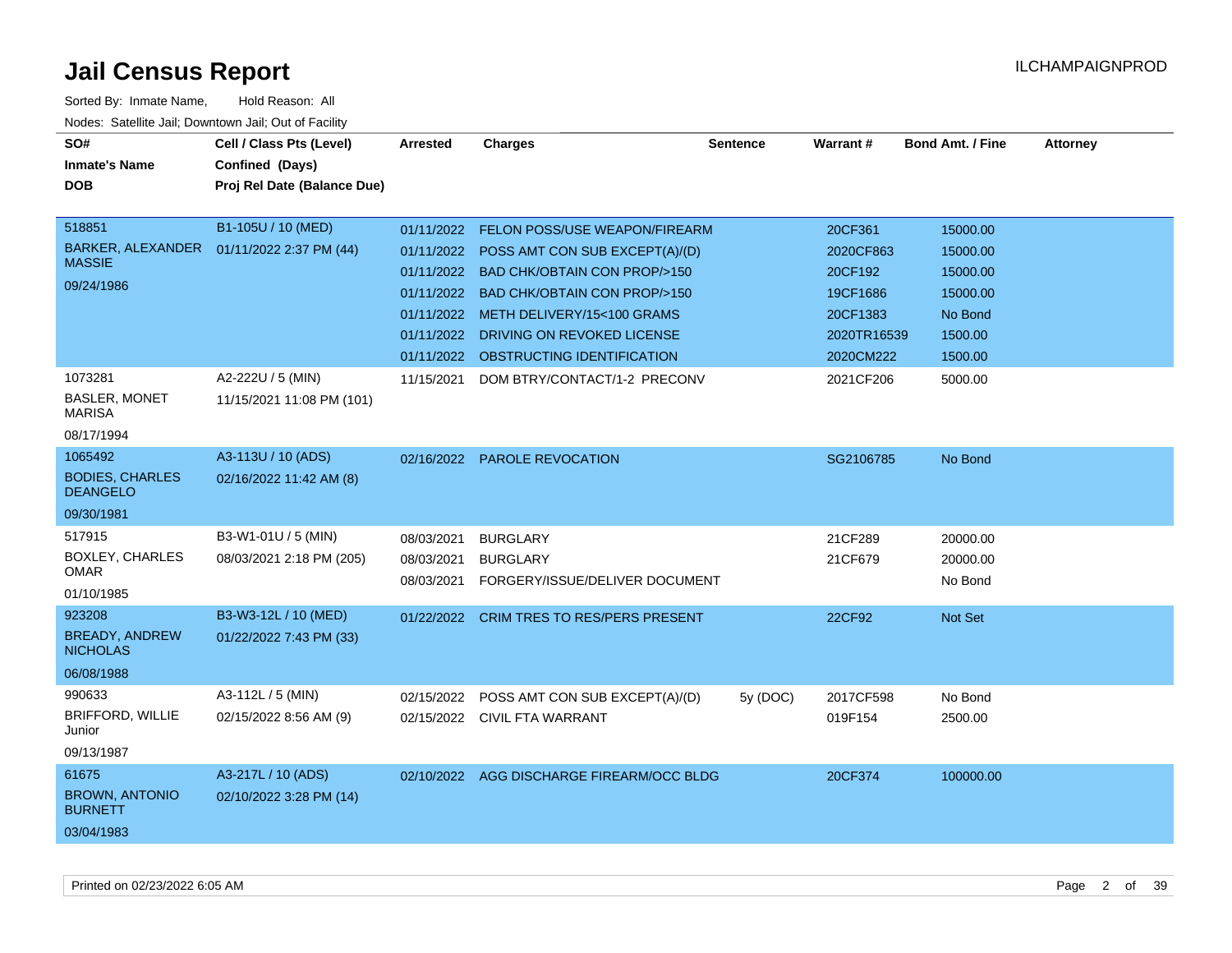| SO#                                          | Cell / Class Pts (Level)                    | Arrested          | <b>Charges</b>                           | <b>Sentence</b> | Warrant#   | <b>Bond Amt. / Fine</b> | <b>Attorney</b> |
|----------------------------------------------|---------------------------------------------|-------------------|------------------------------------------|-----------------|------------|-------------------------|-----------------|
| <b>Inmate's Name</b>                         | Confined (Days)                             |                   |                                          |                 |            |                         |                 |
| <b>DOB</b>                                   | Proj Rel Date (Balance Due)                 |                   |                                          |                 |            |                         |                 |
|                                              |                                             |                   |                                          |                 |            |                         |                 |
| 001078008                                    | A3-112U / 15 (MAX)                          |                   | 02/15/2022 AGG BATTERY/DISCHARGE FIREARM |                 | 21CF1090   | 500000.00               |                 |
| <b>BROWN, CODY</b><br><b>RUSSELL</b>         | 02/15/2022 9:17 AM (9)                      |                   |                                          |                 |            |                         |                 |
| 02/15/2004                                   |                                             |                   |                                          |                 |            |                         |                 |
| 51247                                        | B1-202U / 10 (MED)                          | 04/15/2021        | FELON POSS/USE WEAPON/FIREARM            |                 | 21CF411    | Not Set                 |                 |
| <b>BROWN, DANTE</b><br><b>MAURICE</b>        | 04/15/2021 6:24 PM (315)                    |                   |                                          |                 |            |                         |                 |
| 04/19/1979                                   |                                             |                   |                                          |                 |            |                         |                 |
| 990921                                       | B4-122L / 15 (MAX)                          | 01/20/2022        | MFG/DEL 1<15 GR COCAINE/ANLG             |                 | 19CF369    | 25000.00                |                 |
| <b>BROWN, QUINTIN</b><br><b>MARSHAUN</b>     | 01/20/2022 7:19 PM (35)                     |                   | 01/20/2022 ARMED HABITUAL CRIMINAL       |                 | 21CF935    | 750000.00               |                 |
| 09/26/1991                                   |                                             |                   |                                          |                 |            |                         |                 |
| 29957                                        | B4-222L / 15 (MAX)                          | 11/13/2021        | FELON POSS/USE WEAPON/FIREARM            |                 | 21CF1390   | Not Set                 |                 |
| BROWN, RODNEY<br>LOUIS                       | 11/13/2021 8:57 PM (103)                    | 11/13/2021        | AGG CRIM SX AB/>5 YR OLDER VIC           |                 | 2019CF0718 | 250000.00               |                 |
| 01/07/1968                                   |                                             |                   |                                          |                 |            |                         |                 |
| 981645                                       | B4-224L / 15 (MAX)                          | 01/27/2022 MURDER |                                          |                 | 22CF114    | 1000000.00              |                 |
| <b>BRUMFIELD,</b><br><b>JONATHAN EZEKEIL</b> | 01/27/2022 8:15 PM (28)                     |                   |                                          |                 |            |                         |                 |
| 08/03/1989                                   |                                             |                   |                                          |                 |            |                         |                 |
| 001078739                                    | A2-122L / 5 (ADS)                           |                   | 01/05/2022 CRIMINAL TRESPASS BUILDING    |                 | 2020CM392  | 1000.00                 |                 |
| BRYANT, JUDITH ANN                           | 01/05/2022 6:36 PM (50)                     |                   |                                          |                 |            |                         |                 |
| 10/22/1957                                   |                                             |                   |                                          |                 |            |                         |                 |
| 001078166                                    | <b>BOOKF-2 / 15 (MAX)</b>                   |                   | 02/21/2022 RESIDENTIAL BURGLARY          |                 | 22CF204    | Not Set                 |                 |
| <b>BURDEN, DESIRAY</b><br><b>LASHAY</b>      | 02/21/2022 2:13 AM (3)                      |                   |                                          |                 |            |                         |                 |
| 12/30/2002                                   |                                             |                   |                                          |                 |            |                         |                 |
| 001077954                                    | B3-W7-28L / 10 (MED)                        | 12/21/2021        | <b>RESIDENTIAL BURGLARY</b>              |                 | 21CF1570   | Not Set                 |                 |
|                                              | CALKINS, STEVEN RAY 12/21/2021 6:35 AM (65) |                   |                                          |                 |            |                         |                 |
| 01/01/1992                                   |                                             |                   |                                          |                 |            |                         |                 |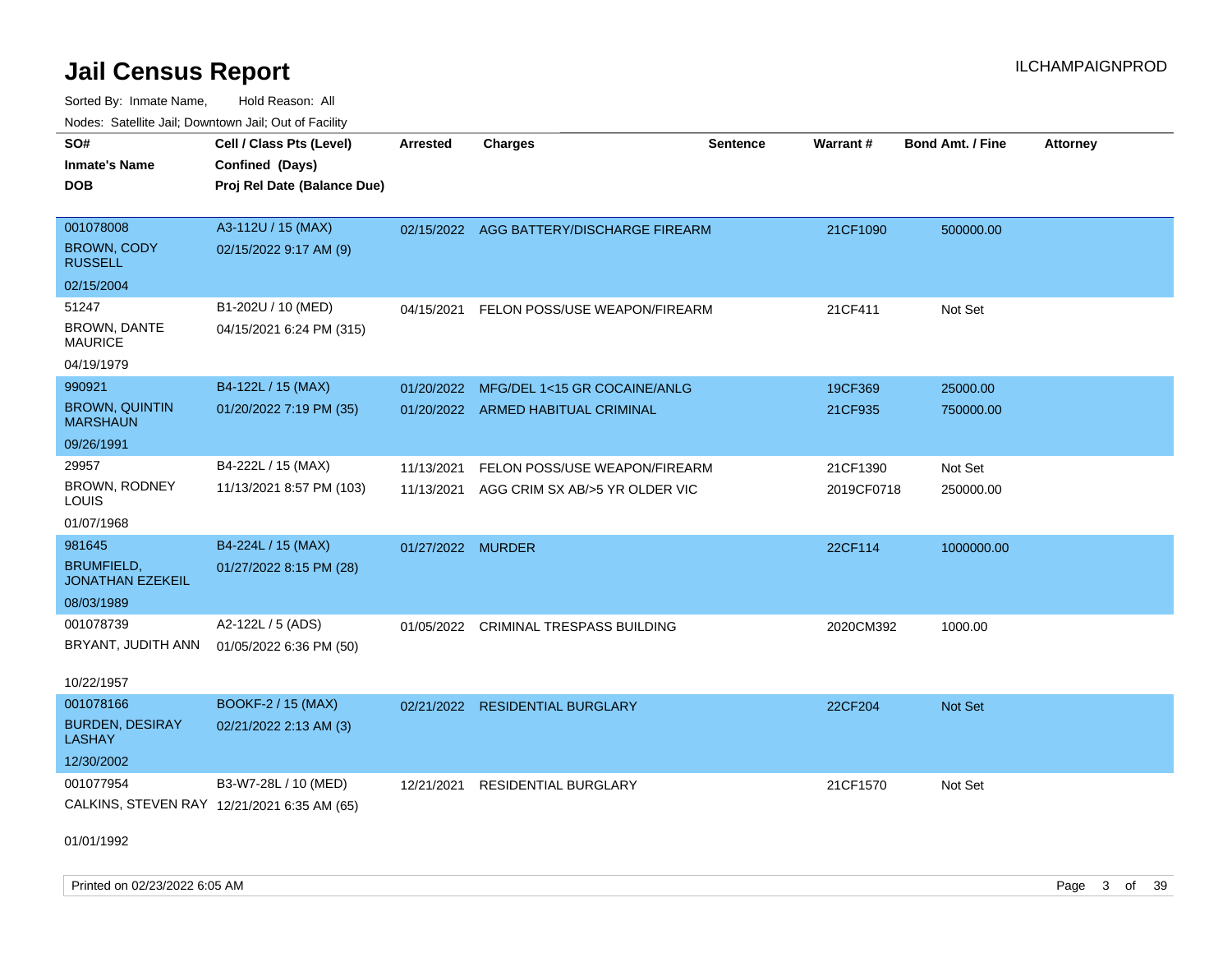Sorted By: Inmate Name, Hold Reason: All

Nodes: Satellite Jail; Downtown Jail; Out of Facility

| SO#<br><b>Inmate's Name</b><br><b>DOB</b>                          | Cell / Class Pts (Level)<br>Confined (Days)<br>Proj Rel Date (Balance Due) | <b>Arrested</b> | <b>Charges</b>                                                          | <b>Sentence</b> | <b>Warrant#</b>      | <b>Bond Amt. / Fine</b> | Attorney |
|--------------------------------------------------------------------|----------------------------------------------------------------------------|-----------------|-------------------------------------------------------------------------|-----------------|----------------------|-------------------------|----------|
| 39474<br><b>CAMPBELL, AARON</b><br><b>JACOB</b><br>07/18/1974      | B1-101U / 10 (ADS)<br>07/06/2021 11:56 PM (233)                            | 07/06/2021      | MFG/DEL 15<100 GR HEROIN/ANLG                                           |                 | 21CF792              | <b>Not Set</b>          |          |
| 001078211<br>CARR, HENRY JAMEN,<br><b>Third</b><br>07/03/1999      | A3-117L / 5 (MIN)<br>02/16/2022 3:16 PM (8)                                |                 | 02/16/2022 AGGRAVATED DOMESTIC BATTERY                                  |                 | 22CF196              | Not Set                 |          |
| 1060436<br><b>CARTER, DERESHEO</b><br><b>DEWAYNE</b><br>09/10/1991 | B1-106U / 10 (MED)<br>01/06/2022 8:43 PM (49)                              | 01/06/2022      | AGGRAVATED UNLAWFUL RESTRAINT<br>01/06/2022 FELON ESCAPE/PEACE OFFICER  |                 | 22CF29<br>22CF28     | Not Set<br>Not Set      |          |
| 001077353<br>CARTER, JAMES<br><b>IVORY</b><br>08/12/2000           | A3-211L / 15 (MAX)<br>02/13/2022 1:19 AM (11)                              | 02/12/2022      | FELON POSS/USE WEAPON/FIREARM<br>02/12/2022 ALCOHOL SALES - MINOR 19-20 |                 | 22CF173<br>2020OV127 | No Bond<br>1000.00      |          |
| 958898<br>CHAMBERS, GARY<br><b>DANTE</b><br>05/24/1973             | BOOKH-4 / 15 (ADS)<br>02/08/2022 2:27 PM (16)<br>3/2/2022 (0.00)           |                 | 02/08/2022 AGGRAVATED DOMESTIC BATTERY                                  |                 | 2021 CF 1409         | Not Set                 |          |
| 1054355<br>CHAPPLE, ARZELLE<br><b>DEVON</b><br>08/23/1995          | BOOKH-3<br>02/23/2022 4:18 AM (1)                                          |                 | 02/23/2022 FUGITIVE FROM JUSTICE                                        |                 | 2022CFAWOW           | Not Set                 |          |
| 1029088<br>CHAPPLE, MALIK<br><b>BIANCO</b><br>10/25/1994           | B1-201U / 10 (MED)<br>12/22/2021 10:02 AM (64)                             |                 | 12/21/2021 FELON POSS/USE FIREARM PRIOR                                 |                 | 21CF1338             | 250000.00               |          |
| 001078838<br>CLAYTON, KAREEM<br><b>JAMAL</b><br>02/03/1974         | A3-116L / 15 (MAX)<br>02/12/2022 8:55 AM (12)                              |                 | 02/12/2022 PRED CRIM SEX ASLT/BODILY HARM                               |                 | 21CF30               | 150000.00               |          |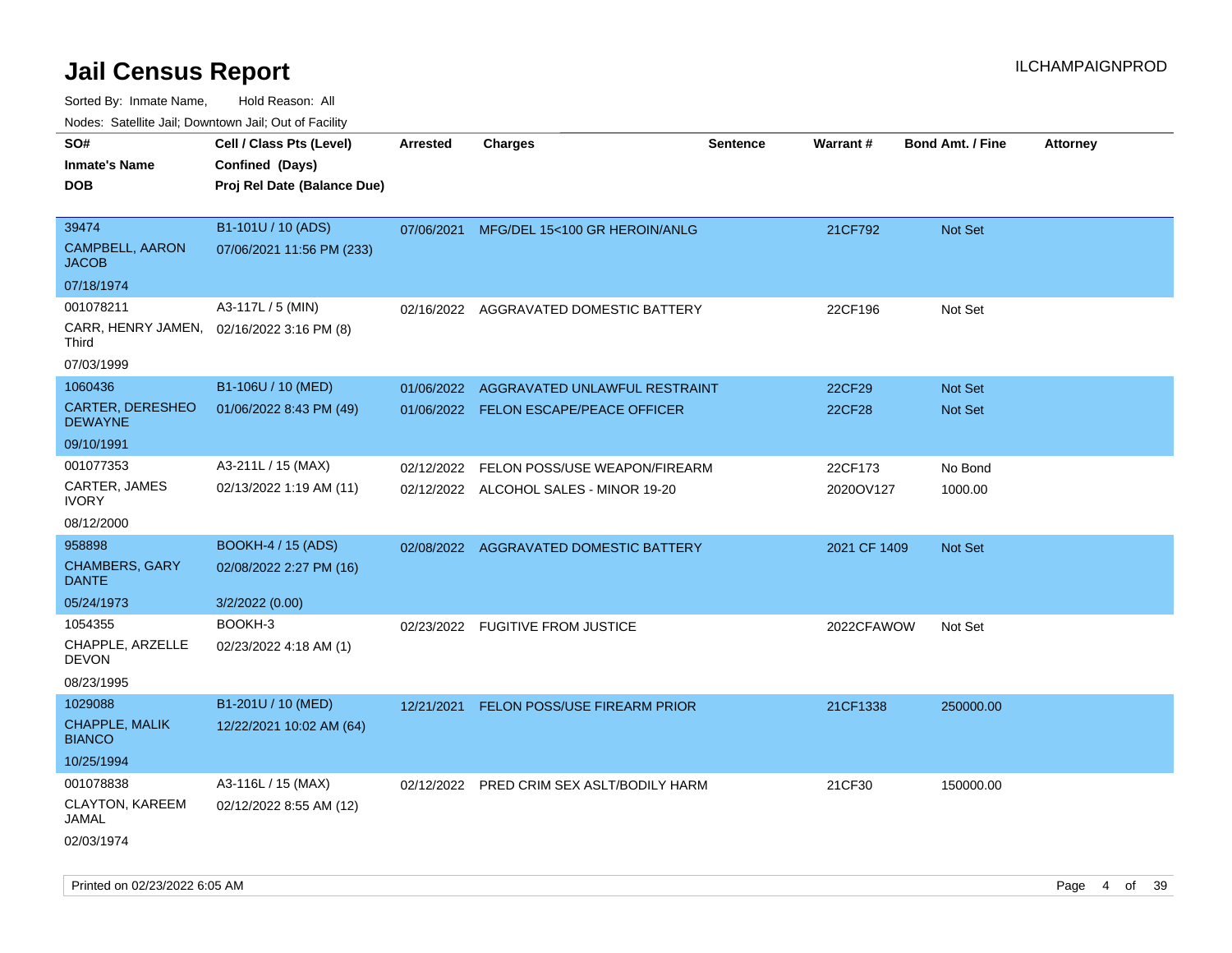| roaco. Calcinio dan, Downtown dan, Cal or Fability  |                                                                            |                 |                                          |                 |            |                         |                 |
|-----------------------------------------------------|----------------------------------------------------------------------------|-----------------|------------------------------------------|-----------------|------------|-------------------------|-----------------|
| SO#<br><b>Inmate's Name</b><br>DOB                  | Cell / Class Pts (Level)<br>Confined (Days)<br>Proj Rel Date (Balance Due) | <b>Arrested</b> | Charges                                  | <b>Sentence</b> | Warrant#   | <b>Bond Amt. / Fine</b> | <b>Attorney</b> |
| 001078812<br><b>COBB, SINTRAE</b><br><b>SANCHEZ</b> | B1-206U / 15 (MAX)<br>02/01/2022 8:33 PM (23)                              | 02/01/2022      | ARMED ROBBERY/ARMED W/FIREARM            |                 | 22CF145    | <b>Not Set</b>          |                 |
| 07/05/2002                                          |                                                                            |                 |                                          |                 |            |                         |                 |
| 001077485                                           | A2-222L / 15 (MAX)                                                         | 12/21/2021      | MURDER/INTENT TO KILL/INJURE             |                 | 2021CF1282 | 1000000.00              |                 |
| COLBERT, ARIEANA<br><b>FELICIA</b>                  | 12/21/2021 2:08 PM (65)                                                    |                 |                                          |                 |            |                         |                 |
| 12/13/2000                                          |                                                                            |                 |                                          |                 |            |                         |                 |
| 34805                                               | B4-227U / 15 (MAX)                                                         | 10/01/2021      | <b>DOMESTIC BATTERY</b>                  |                 | 21CF1183   | <b>Not Set</b>          |                 |
|                                                     | CONERLY, KIN JOSEPH 10/01/2021 1:53 AM (146)                               | 10/01/2021      | ARMED HABITUAL CRIMINAL                  |                 | 21CF1184   | <b>Not Set</b>          |                 |
|                                                     |                                                                            | 10/06/2021      | POSS STOLEN VEHICLE > \$25,000           |                 | 19CF1786   | Not Set                 |                 |
| 11/16/1971                                          |                                                                            |                 |                                          |                 |            |                         |                 |
| 1074319                                             | B1-104L / 15 (MAX)                                                         | 10/12/2021      | AGGRAVATED CRUELTY TO ANIMALS            |                 | 21CF1238   | Not Set                 |                 |
| CRAIG, DAVUCCI<br>DAVION                            | 10/12/2021 11:36 AM (135)                                                  | 10/14/2021      | MURDER                                   |                 | 21CF1239   | Not Set                 |                 |
| 08/02/2001                                          |                                                                            |                 |                                          |                 |            |                         |                 |
| 001078832                                           | A3-217U / 10 (ADS)                                                         |                 | 02/10/2022 FELON POSS/USE WEAPON/FIREARM | 3y (DOC)        | 21CF350    | No Bond                 |                 |
| CRAWFORD,<br>LAMARKUS LAVELL                        | 02/10/2022 2:32 PM (14)                                                    |                 |                                          |                 |            |                         |                 |
| 07/04/1989                                          |                                                                            |                 |                                          |                 |            |                         |                 |
| 001077549                                           | B2-T3-10L / 10 (SPH)                                                       | 12/22/2020      | <b>PRED CRIM SEX ASLT/VICTIM &lt;13</b>  |                 | 2020CF1469 | Not Set                 |                 |
| CRISTOBAL-MATEO,<br>CRISTOBAL                       | 12/22/2020 1:17 PM (429)                                                   |                 |                                          |                 |            |                         |                 |
| 12/02/1988                                          |                                                                            |                 |                                          |                 |            |                         |                 |
| 25022                                               | <b>BOOKH-8 / 10 (MED)</b>                                                  |                 | 02/17/2022 AGG DUI/2/PASS<16             |                 | 2021CF560  | No Bond                 |                 |
| <b>CRUMP, ROBERT</b><br><b>ANTHONY</b>              | 02/17/2022 11:48 AM (7)                                                    |                 |                                          |                 |            |                         |                 |
| 02/06/1966                                          | 3/3/2022 (0.00)                                                            |                 |                                          |                 |            |                         |                 |
| 988538                                              | A4-202L / 10 (MED)                                                         | 12/21/2021      | AGGRAVATED DOMESTIC BATTERY              |                 | 21CF1564   | Not Set                 |                 |
| DAVIDSON, HARLEY<br>KYLE SCOTT                      | 12/21/2021 5:45 AM (65)                                                    |                 |                                          |                 |            |                         |                 |
| 08/05/1990                                          | 4/18/2022 (0.00)                                                           |                 |                                          |                 |            |                         |                 |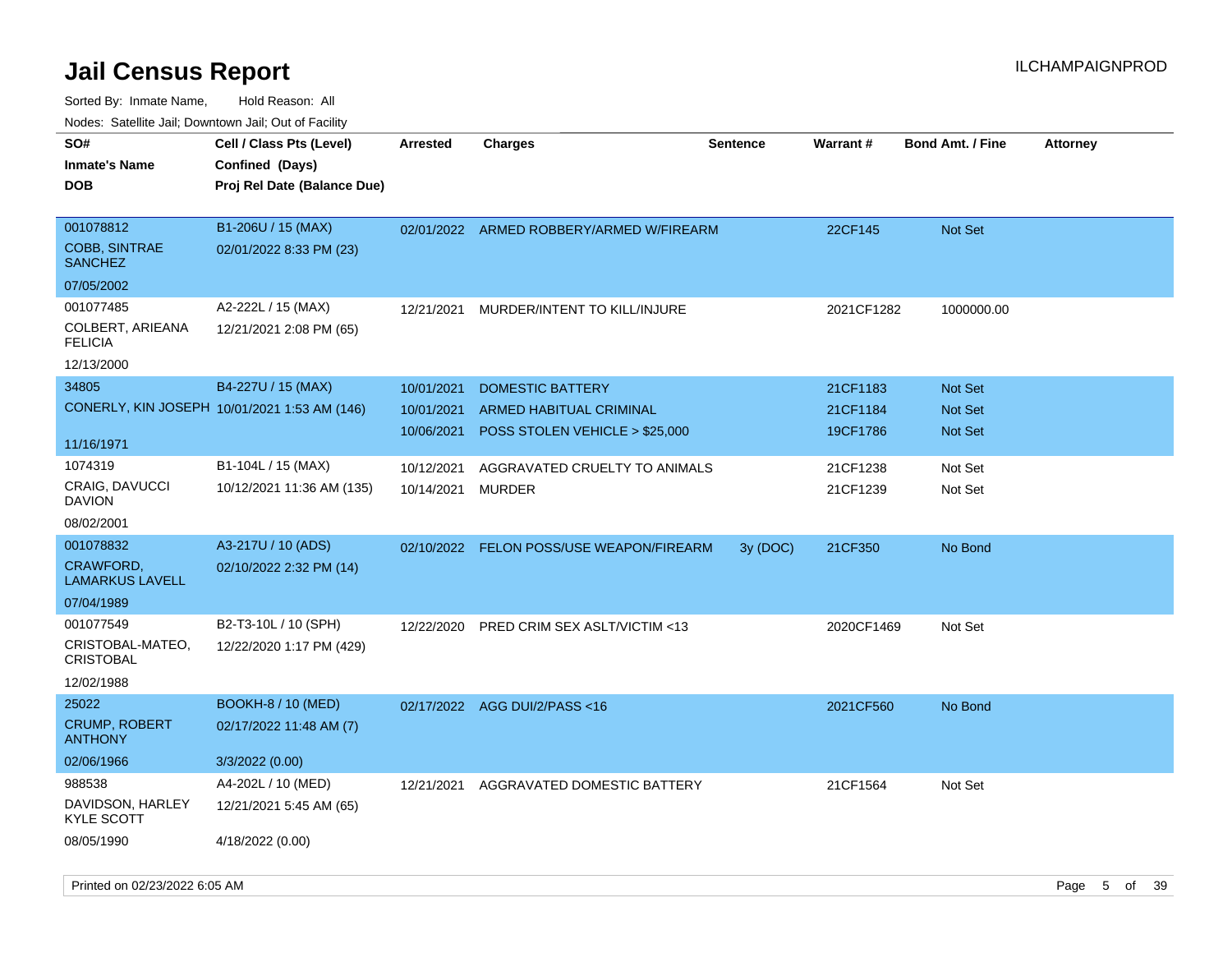Sorted By: Inmate Name, Hold Reason: All Nodes: Satellite Jail; Downtown Jail; Out of Facility

| SO#                                     | Cell / Class Pts (Level)    | <b>Arrested</b> | <b>Charges</b>                          | <b>Sentence</b> | Warrant#   | <b>Bond Amt. / Fine</b> | <b>Attorney</b> |
|-----------------------------------------|-----------------------------|-----------------|-----------------------------------------|-----------------|------------|-------------------------|-----------------|
| <b>Inmate's Name</b>                    | Confined (Days)             |                 |                                         |                 |            |                         |                 |
| <b>DOB</b>                              | Proj Rel Date (Balance Due) |                 |                                         |                 |            |                         |                 |
|                                         |                             |                 |                                         |                 |            |                         |                 |
| 001077910                               | BOOKH-3                     |                 | 02/23/2022 VIO BAIL BOND/FAMILY MEMBER  |                 | 2022CMAWOW | No Bond                 |                 |
| <b>DAVIS, MICHAEL</b><br><b>CARREY</b>  | 02/23/2022 4:31 AM (1)      |                 |                                         |                 |            |                         |                 |
| 06/10/1978                              |                             |                 |                                         |                 |            |                         |                 |
| 001078538                               | B1-205L / 10 (MED)          | 10/26/2021      | <b>CRIM SEX ASSAULT/FORCE</b>           |                 | 21CF1301   | Not Set                 |                 |
| DAWKINS, LEN                            | 10/26/2021 8:18 PM (121)    |                 |                                         |                 |            |                         |                 |
| 03/23/1987                              |                             |                 |                                         |                 |            |                         |                 |
| 56972                                   | B3-W8-32L / 10 (MED)        | 08/30/2021      | POSS STOLEN VEHICLE > \$25,000          |                 | 21CF1044   | Not Set                 |                 |
| DAY, DANIEL JOSEPH                      | 08/30/2021 3:07 PM (178)    | 09/04/2021      | <b>BURGLARY</b>                         |                 | 21CF1054   | <b>Not Set</b>          |                 |
|                                         |                             |                 |                                         |                 |            |                         |                 |
| 10/16/1982                              |                             |                 |                                         |                 |            |                         |                 |
| 64070                                   | BOOKH-7 / 10 (MED)          | 02/18/2022      | <b>BURGLARY</b>                         |                 | 21CF1176   | 20000.00                |                 |
| DECKER, ANTHONY V                       | 02/18/2022 6:52 PM (6)      | 02/18/2022      | POSSESSION OF METH<5 GRAMS              |                 | 21CF1205   | 15000.00                |                 |
|                                         |                             |                 | 02/18/2022 DRIVING ON SUSPENDED LICENSE |                 | 21TR8418   | 3000.00                 |                 |
| 11/27/1982                              |                             |                 |                                         |                 |            |                         |                 |
| 64463                                   | A4-106U / 15 (ADS)          | 02/11/2022      | AGG DUI/3/BAC 0.16+                     | 14m (DOC)       | 21CF676    | No Bond                 |                 |
| DOOLEY, CALVIN<br><b>DARWOOD</b>        | 02/11/2022 11:24 AM (13)    |                 | 02/11/2022 AGG DUI/3/BAC 0.16+          | 18m (DOC)       | 20CF1326   | No Bond                 |                 |
| 05/13/1982                              |                             |                 |                                         |                 |            |                         |                 |
| 25659                                   | B4-125L / 15 (MAX)          | 06/15/2021      | RESIDENTIAL BURGLARY                    |                 | 2020CF1218 | 50000.00                |                 |
| DORRIS, LORENZO                         | 06/15/2021 6:17 AM (254)    | 06/15/2021      | <b>BURGLARY</b>                         |                 | 21CF689    | Not Set                 |                 |
| 07/19/1966                              |                             |                 |                                         |                 |            |                         |                 |
| 1024895                                 | B1-203U / 10 (MED)          | 12/15/2021      | MFG/DEL 100<400 GR COCA/ANLG            |                 | 21CF1535   | Not Set                 |                 |
| <b>EDWARDS, GEORGE</b><br><b>CORTEZ</b> | 12/15/2021 12:26 PM (71)    |                 | 12/15/2021 AGGRAVATED BATTERY           |                 | 21CF1536   | Not Set                 |                 |
| 06/19/1994                              |                             |                 |                                         |                 |            |                         |                 |
| 1074720                                 | B2-T4-13U / 15 (SPH)        | 01/19/2022      | PRED CRIM SEX ASLT/VICTIM <13           |                 | 21CF1414   | 500000.00               |                 |
| ELVIR-REYES, JORGE<br>LEONARDO          | 01/19/2022 1:43 PM (36)     |                 |                                         |                 |            |                         |                 |
|                                         |                             |                 |                                         |                 |            |                         |                 |

06/03/1988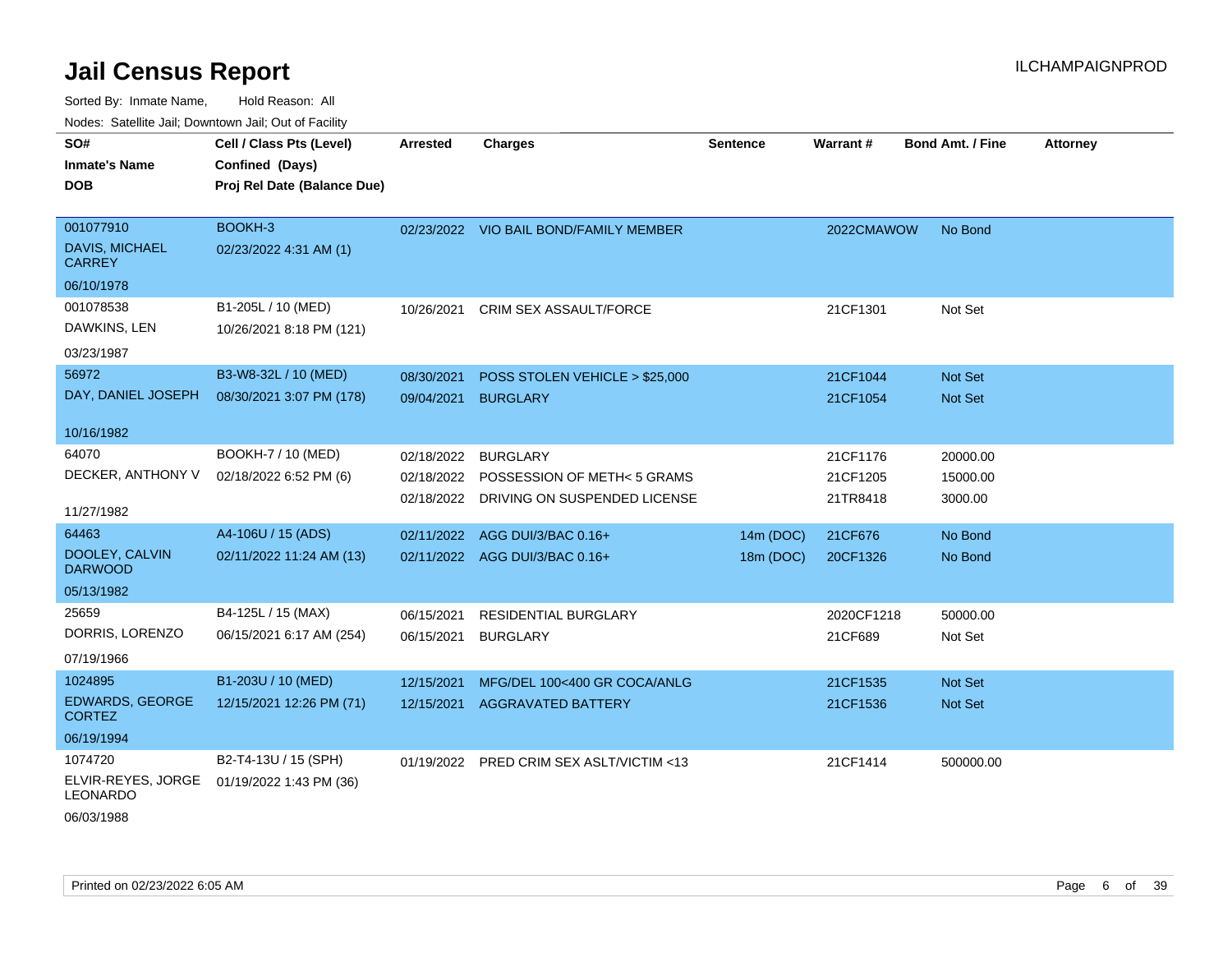Sorted By: Inmate Name, Hold Reason: All Nodes: Satellite Jail; Downtown Jail; Out of Facility

| roacs. Catellite Jall, Downtown Jall, Out of Facility |                                                                            |                 |                                         |                 |             |                         |                 |
|-------------------------------------------------------|----------------------------------------------------------------------------|-----------------|-----------------------------------------|-----------------|-------------|-------------------------|-----------------|
| SO#<br><b>Inmate's Name</b><br><b>DOB</b>             | Cell / Class Pts (Level)<br>Confined (Days)<br>Proj Rel Date (Balance Due) | <b>Arrested</b> | <b>Charges</b>                          | <b>Sentence</b> | Warrant#    | <b>Bond Amt. / Fine</b> | <b>Attorney</b> |
|                                                       |                                                                            |                 |                                         |                 |             |                         |                 |
| 43977                                                 | B2-T1-02L / 5 (SPH)                                                        | 12/20/2021      | AGG FLEEING POLICE/21 MPH OVER          |                 | 21CF1566    | Not Set                 |                 |
| <b>EMKES, DOUGLAS</b><br><b>ALAN</b>                  | 12/20/2021 9:59 AM (66)                                                    | 12/20/2021      | <b>PAROLE REVOCATION</b>                |                 |             | No Bond                 |                 |
| 06/08/1959                                            |                                                                            |                 |                                         |                 |             |                         |                 |
| 987328                                                | A2-121L / 10 (MED)                                                         | 12/11/2021      | AGG ASLT PEACE OFF/FIRE/ER WRK          |                 | 21CF1515    | Not Set                 |                 |
| ERVIN, DEIDRA ANN<br>RUTH                             | 12/11/2021 8:48 PM (75)                                                    |                 |                                         |                 |             |                         |                 |
| 04/15/1991                                            |                                                                            |                 |                                         |                 |             |                         |                 |
| 1026175                                               | B4-127U / 10 (MED)                                                         | 02/06/2022      | FELON FAIL/RETURN FRM FURLOUGH          |                 | 21CF1554    | No Bond                 |                 |
| FALCONER, AVERY                                       | 02/06/2022 4:49 AM (18)                                                    | 02/06/2022      | <b>CITY OV ARREST</b>                   |                 | 2021-OV-65  | 1000.00                 |                 |
| <b>FOX</b>                                            |                                                                            |                 | 02/07/2022 MFG/DEL 1<15 GR COCAINE/ANLG | 6y (DOC)        | 2019CF1617  | No Bond                 |                 |
| 04/07/1989                                            |                                                                            |                 |                                         |                 |             |                         |                 |
| 527081                                                | B3-W5-20L / 10 (MED)                                                       | 09/06/2021      | ARSON/REAL/PERSONAL PROP>\$150          |                 | 2021 CF 797 | 25000.00                |                 |
| FERGUSON,<br><b>CHRISTOPHER</b>                       | 09/06/2021 1:18 PM (171)                                                   |                 |                                         |                 |             |                         |                 |
| 12/21/1981                                            |                                                                            |                 |                                         |                 |             |                         |                 |
| 1039744                                               | B4-122U / 15 (MAX)                                                         | 12/06/2021      | <b>MURDER</b>                           |                 | 20CF959     | 1000000.00              |                 |
| FONVILLE, TREVOY<br><b>JERMAINE</b>                   | 12/06/2021 10:52 AM (80)                                                   |                 |                                         |                 |             |                         |                 |
| 01/13/1996                                            |                                                                            |                 |                                         |                 |             |                         |                 |
| 001078863                                             | BOOKH-7 / 15 (MAX)                                                         | 02/19/2022      | POSSESSION OF STOLEN FIREARM            |                 | 22CF203     | Not Set                 |                 |
| FOSTER, JOHN<br>CARELL                                | 02/19/2022 6:01 AM (5)                                                     |                 |                                         |                 |             |                         |                 |
| 03/13/1981                                            |                                                                            |                 |                                         |                 |             |                         |                 |
| 518395                                                | B2-T3-12L / 15 (SPH)                                                       | 07/07/2020      | <b>CRIMINAL SEXUAL ASSAULT</b>          |                 | 2020-CF735  | 250000.00               |                 |
|                                                       | FRANDLE, MARK RYAN 07/07/2020 3:42 PM (597)                                |                 |                                         |                 |             |                         |                 |
| 09/10/1985                                            |                                                                            |                 |                                         |                 |             |                         |                 |
| 001077934                                             | A1-125L / 10 (MED)                                                         | 08/22/2021      | <b>DOMESTIC BATTERY</b>                 |                 | 21 CM 172   | 10000.00                |                 |
| FREED, LOGAN<br><b>SUZANNE</b>                        | 08/22/2021 11:45 PM (186)                                                  | 08/22/2021      | AGG DUI/ACCIDENT/DEATH                  |                 | 21CF1024    | Not Set                 |                 |
| 08/18/1996                                            |                                                                            |                 |                                         |                 |             |                         |                 |

Printed on 02/23/2022 6:05 AM Page 7 of 39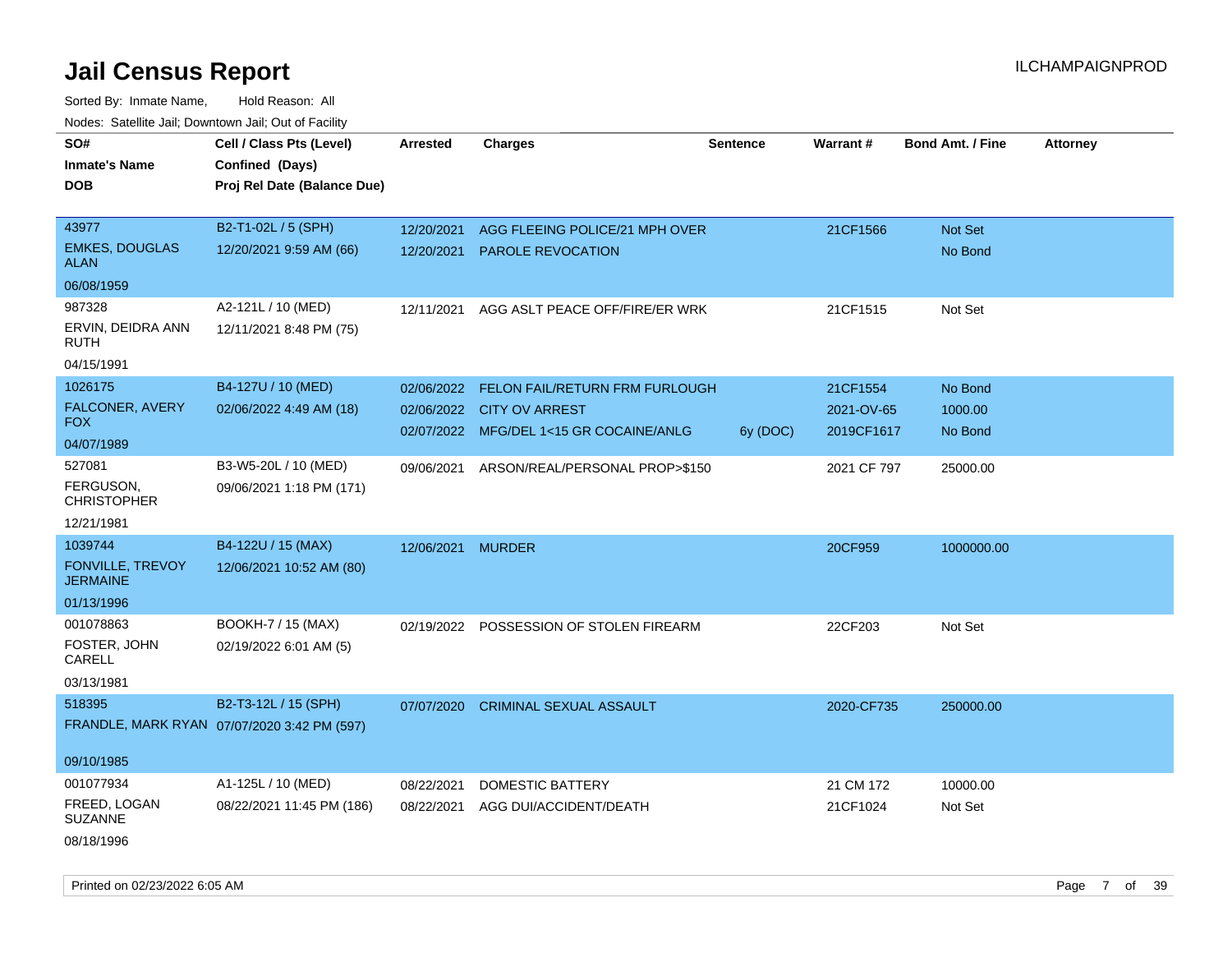| ivuutos. Saltiilit Jali, Duwilluwii Jali, Oul of Facility |                             |            |                                          |                 |              |                         |                 |
|-----------------------------------------------------------|-----------------------------|------------|------------------------------------------|-----------------|--------------|-------------------------|-----------------|
| SO#                                                       | Cell / Class Pts (Level)    | Arrested   | <b>Charges</b>                           | <b>Sentence</b> | Warrant#     | <b>Bond Amt. / Fine</b> | <b>Attorney</b> |
| <b>Inmate's Name</b>                                      | Confined (Days)             |            |                                          |                 |              |                         |                 |
| <b>DOB</b>                                                | Proj Rel Date (Balance Due) |            |                                          |                 |              |                         |                 |
|                                                           |                             |            |                                          |                 |              |                         |                 |
| 001078290                                                 | A1-125U / 10 (ADS)          | 08/19/2021 | <b>MACHINE GUN/AUTO WEAPON/VEH</b>       |                 | 21CF1012     | <b>Not Set</b>          |                 |
| <b>FREEMAN, ANGEL</b><br><b>JANILA KAY</b>                | 08/19/2021 1:26 AM (189)    |            |                                          |                 |              |                         |                 |
| 12/25/1995                                                |                             |            |                                          |                 |              |                         |                 |
| 1068917                                                   | <b>BOOKH-1/5 (MIN)</b>      | 08/11/2021 | VIO ORDER/PRIOR VIO OF ORDER             |                 | 21CF965      | Not Set                 |                 |
| GARCIA, JUAN<br>CARLOS                                    | 08/11/2021 9:24 PM (197)    |            |                                          |                 |              |                         |                 |
| 10/21/1997                                                |                             |            |                                          |                 |              |                         |                 |
| 001078154                                                 | B4-121U / 10 (MED)          | 01/09/2022 | DRVG UNDER INFLU OF ALCOHOL              |                 | 2021 DT 182  | 5000.00                 |                 |
| <b>GENTRY, DAMON</b><br><b>LIONEL</b>                     | 01/09/2022 4:41 PM (46)     |            | 01/09/2022 AGG DOMESTIC BATTERY/STRANGLE |                 | 2021 CF 1396 | 50000.00                |                 |
| 12/25/1971                                                |                             |            |                                          |                 |              |                         |                 |
| 001078633                                                 | B2-T4-15U / 25 (SPH)        | 12/01/2021 | PRED CRIM SEX ASLT/VICTIM <13            |                 | 21CF1416     | 250000.00               |                 |
| GONZALEZ-GUILLEN,<br>EDWARD                               | 12/01/2021 12:08 PM (85)    |            |                                          |                 |              |                         |                 |
| 08/25/2002                                                |                             |            |                                          |                 |              |                         |                 |
| 001078607                                                 | B4-221L / 15 (MAX)          | 11/22/2021 | <b>FELON POSS/USE FIREARM/PAROLE</b>     |                 | 21CF1437     | Not Set                 |                 |
| <b>GRAY, WILLIAM</b><br>DA'VON                            | 11/22/2021 2:57 PM (94)     |            | 11/22/2021 ATTEMPT (FIRST DEGREE MURDER) |                 | 21CF1435     | <b>Not Set</b>          |                 |
| 04/18/1984                                                |                             |            |                                          |                 |              |                         |                 |
| 1069726                                                   | <b>BOOKH-3 / 5 (MIN)</b>    | 02/21/2022 | CRIM DAMAGE TO PROPERTY <\$500           |                 | 21CM214      | 1000.00                 |                 |
| GREER, CONNOR JAY                                         | 02/21/2022 1:41 PM (3)      | 02/21/2022 | POSS AMT CON SUB EXCEPT(A)/(D)           |                 | 21CF472      | 25000.00                |                 |
|                                                           |                             |            | 02/21/2022 BURGLARY W/O CAUSING DAMAGE   |                 | 19CF1421     | 25000.00                |                 |
| 02/22/1994                                                |                             |            |                                          |                 |              |                         |                 |
| 56342                                                     | B1-206L / 10 (MED)          | 10/21/2021 | THEFT CONTROL INTENT <\$500              |                 | 17CF1451     | 10000.00                |                 |
| <b>GRIFFIN, NATHAN</b><br><b>EUGENE</b>                   | 10/21/2021 4:20 PM (126)    | 10/21/2021 | DRIVING ON REVOKED LICENSE               |                 | 20TR1979     | 3000.00                 |                 |
| 02/24/1969                                                |                             | 10/21/2021 | ARMED HABITUAL CRIMINAL                  |                 | 21CF1279     | <b>Not Set</b>          |                 |
| 001078871                                                 | BOOKH-3                     |            |                                          |                 |              |                         |                 |
| <b>HARRIS, MARTELL</b>                                    |                             | 02/22/2022 | RETAIL THEFT/DISP MERCH/<\$300           |                 | 2018JD182    | No Bond                 |                 |
| <b>TE'SHAWN</b>                                           | 02/22/2022 3:44 PM (2)      | 02/22/2022 | <b>RESIDENTIAL BURGLARY</b>              |                 | 2020JD14     | No Bond                 |                 |
| 07/02/2003                                                |                             | 02/22/2022 | INDIRECT CRIMINAL CONTEMPT               |                 | 2020CC9      | 20000.00                |                 |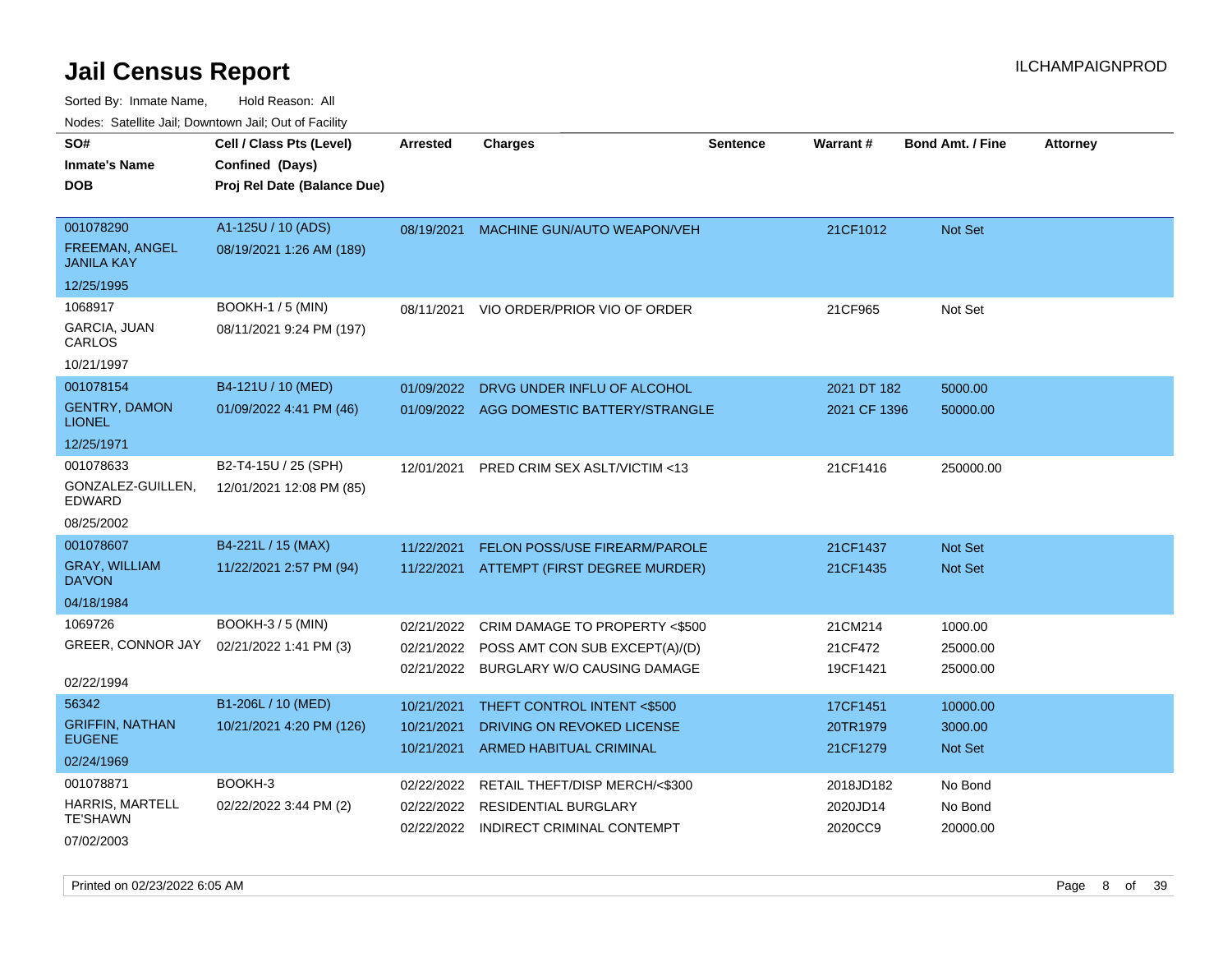| SO#<br><b>Inmate's Name</b><br><b>DOB</b>                     | Cell / Class Pts (Level)<br>Confined (Days)<br>Proj Rel Date (Balance Due)          | Arrested                                                           | <b>Charges</b>                                                                                                                                  | <b>Sentence</b> | Warrant#                                                 | <b>Bond Amt. / Fine</b>                                                         | <b>Attorney</b> |
|---------------------------------------------------------------|-------------------------------------------------------------------------------------|--------------------------------------------------------------------|-------------------------------------------------------------------------------------------------------------------------------------------------|-----------------|----------------------------------------------------------|---------------------------------------------------------------------------------|-----------------|
| 001078868<br>HARRIS-MINER,<br><b>NICHOLAS</b><br>07/08/1998   | <b>BOOKH-5 / 5 (MIN)</b><br>02/21/2022 4:26 AM (3)                                  |                                                                    | 02/21/2022 STALKING/CAUSE FEAR FOR SAFETY                                                                                                       |                 | 22CF206                                                  | <b>Not Set</b>                                                                  |                 |
| 001078488<br>HERNANDEZ-LOPEZ,<br><b>ERNESTO</b><br>11/28/1975 | B2-T3-09U / 15 (SPH)<br>10/14/2021 3:15 PM (133)                                    | 10/14/2021<br>10/14/2021                                           | PRED CRIM SEX ASLT/VICTIM <13<br><b>FUGITIVE FROM JUSTICE</b>                                                                                   |                 | 21CF1232<br>21CF1246                                     | 500000.00<br>Not Set                                                            |                 |
| 975293<br>HILL, JACOB MILES<br>02/06/1988                     | B2-T4-14L / 10 (SPH)<br>07/21/2021 8:43 PM (218)                                    | 07/21/2021<br>07/21/2021<br>07/25/2021<br>08/18/2021<br>09/09/2021 | VIO ORDER/PRIOR VIO OF ORDER<br><b>STALKING</b><br><b>PAROLE REVOCATION</b><br><b>HARASS WITNESS/FAMILY MBR/REP</b><br>AGG STALKING/BODILY HARM |                 | 21CF914<br>2021CF863<br>CH2104646<br>21CF992<br>21CF1073 | No Bond<br><b>Not Set</b><br><b>Not Set</b><br><b>Not Set</b><br><b>Not Set</b> |                 |
| 48471<br>HILL, RAMESH<br><b>JERMAINE</b><br>12/11/1978        | B1-207L / 15 (MAX)<br>08/08/2021 4:45 AM (200)                                      | 08/08/2021                                                         | AGG BATTERY/DISCHARGE FIREARM                                                                                                                   |                 | 21CF946                                                  | Not Set                                                                         |                 |
| 1072876<br><b>BELL</b><br>07/10/1996                          | A2-220U / 5 (ADS)<br>HOUTCHINS, SAVANNA 02/10/2022 5:10 PM (14)<br>2/17/2022 (0.00) |                                                                    | 02/10/2022 METH DELIVERY/5<15 GRAMS                                                                                                             | $4v$ (DOC)      | 21CF143                                                  | No Bond                                                                         |                 |
| 999198<br>HOWARD, BRION LIN<br>06/10/1992                     | B4-226L / 15 (MAX)<br>11/30/2021 10:41 AM (86)                                      | 11/30/2021                                                         | FELON POSS/USE FIREARM PRIOR                                                                                                                    |                 | 21CF1377                                                 | 500000.00                                                                       |                 |
| 51028<br>HUFFMAN, MICHAEL<br><b>LEONARD</b><br>07/24/1980     | BOOKH-3<br>02/23/2022 3:14 AM (1)                                                   |                                                                    | 02/23/2022 AGG FLEEING/2+ CON DEVICES                                                                                                           |                 | 2019CF1839                                               | 50000.00                                                                        |                 |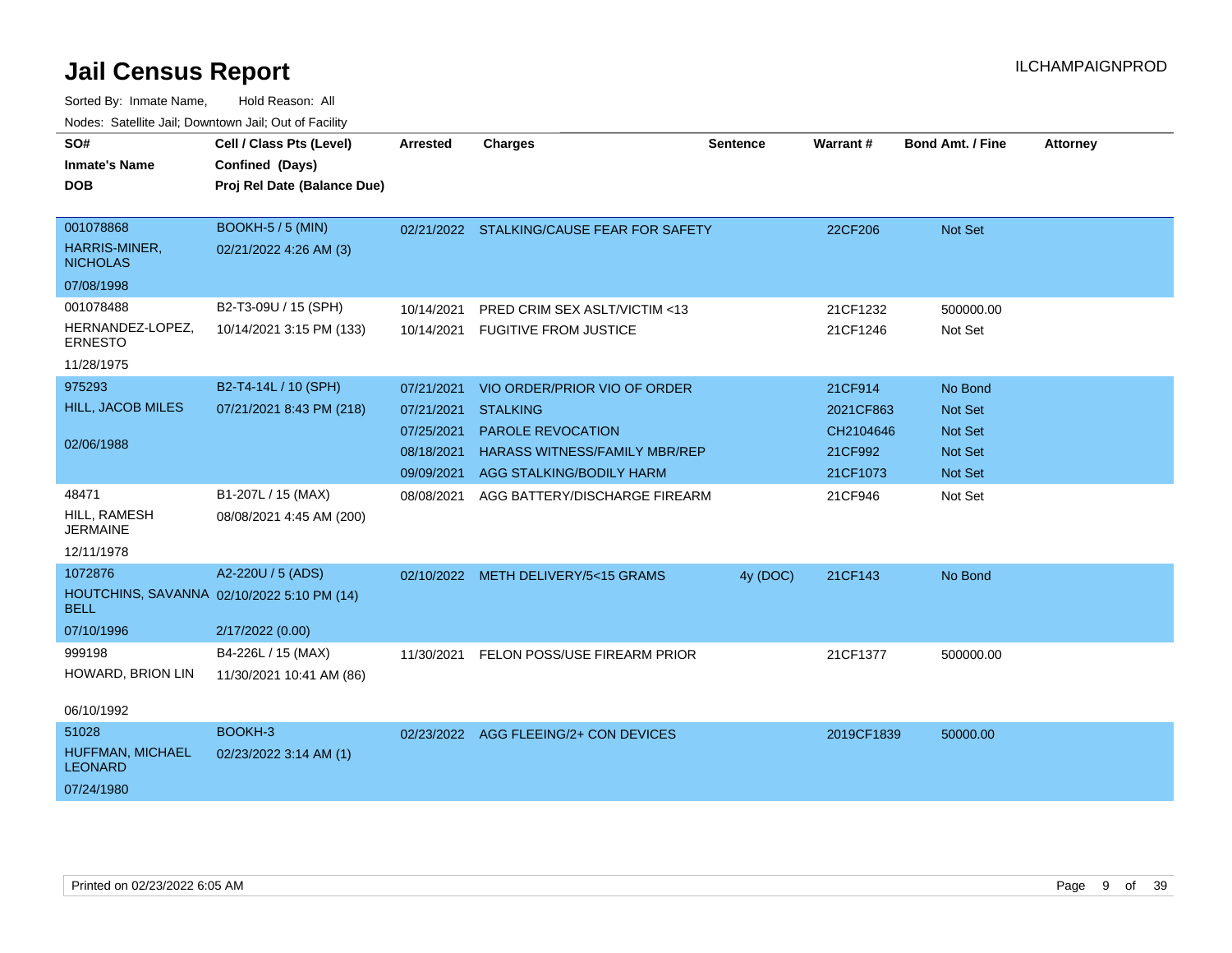| <b>NOULD:</b> Catoline can, Downtown can, Out of Fability |                                            |                 |                                           |                 |             |                         |                 |
|-----------------------------------------------------------|--------------------------------------------|-----------------|-------------------------------------------|-----------------|-------------|-------------------------|-----------------|
| SO#                                                       | Cell / Class Pts (Level)                   | <b>Arrested</b> | <b>Charges</b>                            | <b>Sentence</b> | Warrant#    | <b>Bond Amt. / Fine</b> | <b>Attorney</b> |
| <b>Inmate's Name</b>                                      | Confined (Days)                            |                 |                                           |                 |             |                         |                 |
| <b>DOB</b>                                                | Proj Rel Date (Balance Due)                |                 |                                           |                 |             |                         |                 |
|                                                           |                                            |                 |                                           |                 |             |                         |                 |
| 38993                                                     | B4-126L / 15 (MAX)                         |                 | 02/13/2021 ATTEMPT (FIRST DEGREE MURDER)  |                 | 21CF181     | Not Set                 |                 |
| <b>JACKSON, LAMONT</b><br><b>JEREMIE</b>                  | 02/13/2021 7:45 AM (376)                   |                 |                                           |                 |             |                         |                 |
| 07/31/1973                                                |                                            |                 |                                           |                 |             |                         |                 |
| 001077487                                                 | B3-W8-30L / 10 (MED)                       | 12/03/2020      | FELON POSS/USE WEAPON/FIREARM             |                 | 20CF1377    | Not Set                 |                 |
| JACKSON, TERRELL<br>DANDRE                                | 12/03/2020 10:18 AM (448)                  | 11/09/2021      | AGG DISCHARGE FIREARM/OCC VEH             |                 | 21CR0331401 | No Bond                 |                 |
| 08/11/1990                                                |                                            |                 |                                           |                 |             |                         |                 |
| 001077864                                                 | B1-103L / 15 (MAX)                         | 04/18/2021      | FELON POSS/USE WEAPON/FIREARM             |                 | 21CF428     | <b>Not Set</b>          |                 |
| D                                                         | JAMERSON, ANTHONY 04/18/2021 7:21 PM (312) |                 |                                           |                 |             |                         |                 |
| 01/26/1990                                                |                                            |                 |                                           |                 |             |                         |                 |
| 63110                                                     | A3-113L / 10 (ADS)                         |                 | 02/16/2022 CRIM DAMAGE TO PROPERTY <\$500 | 2y (DOC)        | 21CF1548    | No Bond                 |                 |
| JAMES, DOMINIQUE<br><b>JULIUS</b>                         | 02/16/2022 5:24 PM (8)                     |                 |                                           |                 |             |                         |                 |
| 03/04/1983                                                |                                            |                 |                                           |                 |             |                         |                 |
| 001078703                                                 | A1-224L / 15 (ADS)                         | 12/20/2021      | MURDER/INTENT TO KILL/INJURE              |                 | 21CF1574    | <b>Not Set</b>          |                 |
| <b>JOHNS, SHANIQUH</b><br><b>THERESA</b>                  | 12/22/2021 6:41 AM (64)                    |                 |                                           |                 |             |                         |                 |
| 04/03/1992                                                |                                            |                 |                                           |                 |             |                         |                 |
| 001078788                                                 | A4-207U / 5 (ADS)                          | 01/21/2022      | AGGRAVATED BATTERY                        |                 | 22CF93      | Not Set                 |                 |
| JOHNSON, BRENTON Z 01/21/2022 8:33 PM (34)                |                                            |                 |                                           |                 |             |                         |                 |
| 08/07/1987                                                |                                            |                 |                                           |                 |             |                         |                 |
| 001078766                                                 | A3-215L / 5 (ADS)                          | 02/08/2022      | <b>AGGRAVATED BATTERY</b>                 |                 | 22CF160     | <b>Not Set</b>          |                 |
| <b>JOHNSON, IYONZI</b>                                    | 02/08/2022 11:56 AM (16)                   | 02/08/2022      | <b>BURGLARY</b>                           |                 | 22CF63      | 3000.00                 |                 |
| 07/16/1994                                                |                                            |                 |                                           |                 |             |                         |                 |
| 001078645                                                 | B4-222U / 10 (MED)                         | 12/02/2021      | AGG DISCHARGE FIREARM                     |                 | 21CF1478    | No Bond                 |                 |
| JONES, KELVIN<br><b>KHYRIC</b>                            | 12/02/2021 6:56 PM (84)                    |                 |                                           |                 |             |                         |                 |
| 02/27/2001                                                |                                            |                 |                                           |                 |             |                         |                 |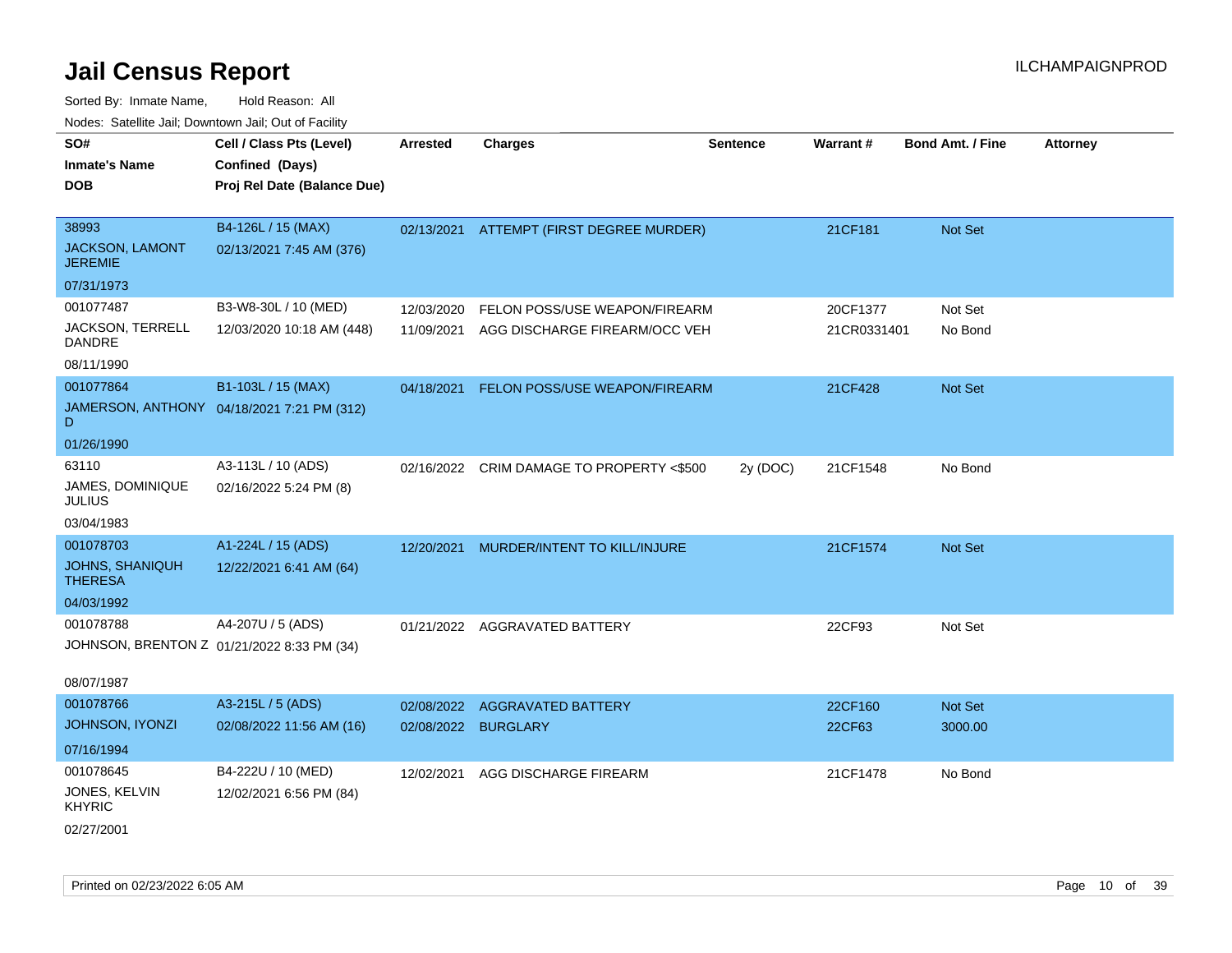| SO#<br><b>Inmate's Name</b><br><b>DOB</b> | Cell / Class Pts (Level)<br>Confined (Days)<br>Proj Rel Date (Balance Due) | <b>Arrested</b> | <b>Charges</b>                            | <b>Sentence</b> | <b>Warrant#</b>        | <b>Bond Amt. / Fine</b> | <b>Attorney</b> |
|-------------------------------------------|----------------------------------------------------------------------------|-----------------|-------------------------------------------|-----------------|------------------------|-------------------------|-----------------|
| 956822                                    | B1-205U / 15 (MAX)                                                         | 11/25/2021      | AGGRAVATED DOMESTIC BATTERY               |                 | 21CF1442               | Not Set                 |                 |
| <b>JONES, MARIO</b>                       | 11/25/2021 10:37 AM (91)                                                   | 11/25/2021      | <b>PAROLE REVOCATION</b>                  |                 | CH2106361              | No Bond                 |                 |
| <b>NATHANIEL</b>                          |                                                                            | 11/25/2021      | UNLAWFUL RESTRAINT                        |                 | 21CF1443               | Not Set                 |                 |
| 10/27/1987                                |                                                                            |                 |                                           |                 |                        |                         |                 |
| 59668                                     | A4-201L / 15 (ADS)                                                         | 02/11/2022      | FAIL TO RPT CHNG ADDRESS/EMPL             |                 | 20 CF 1241             | 75000.00                |                 |
| JONES, MARTELL<br>DEANGELO                | 02/11/2022 3:19 PM (13)                                                    |                 | 02/11/2022 AGGRAVATED ARSON/BODILY HARM   |                 | 22 CF 169              | 75000.00                |                 |
| 07/11/1983                                |                                                                            |                 |                                           |                 |                        |                         |                 |
| 1008468                                   | B4-226U / 10 (MED)                                                         | 12/01/2021      | FELON POSS/USE WEAPON/FIREARM             |                 | 21CF1472               | Not Set                 |                 |
| <b>JONES, MARTEZ</b><br><b>LAMONTE</b>    | 12/01/2021 1:28 PM (85)                                                    | 12/02/2021      | PROBATION VIOLATION                       |                 | 20CF1151               | <b>Not Set</b>          |                 |
| 06/22/1993                                |                                                                            |                 |                                           |                 |                        |                         |                 |
| 001078848                                 | A3-115L / 10 (ADS)                                                         | 02/14/2022      | AGG DUI/NO VALID DL                       |                 | 22CF176                | Not Set                 |                 |
| JORDAN, BRIAN<br>RASHEED                  | 02/14/2022 2:29 AM (10)                                                    |                 |                                           |                 |                        |                         |                 |
| 10/21/1990                                |                                                                            |                 |                                           |                 |                        |                         |                 |
| 506244                                    | B1-204L / 15 (MAX)                                                         | 07/15/2021      | ARMED ROBBERY/ARMED W/FIREARM             |                 | 19y/6m (DOC) 2021CF791 | 250000.00               |                 |
| JOSLIN, JASON LEE                         | 07/15/2021 4:38 AM (224)                                                   |                 |                                           |                 |                        |                         |                 |
| 12/22/1985                                |                                                                            |                 |                                           |                 |                        |                         |                 |
| 44798                                     | BOOKH-7 / 15 (MAX)                                                         | 02/20/2022      | AGGRAVATED BATTERY                        |                 | 22CF205                | Not Set                 |                 |
| KILLAM, STEVEN<br>WAYNE                   | 02/20/2022 10:50 AM (4)                                                    |                 |                                           |                 |                        |                         |                 |
| 03/30/1977                                |                                                                            |                 |                                           |                 |                        |                         |                 |
| 1068501                                   | A4-106L / 5 (ADS)                                                          |                 | 02/07/2022 VIO ORDER/NOTICE/PRIOR VIO O/P |                 | 22CF156                | No Bond                 |                 |
| KING, JULIUS<br><b>EMANUEL</b>            | 02/07/2022 7:06 PM (17)                                                    |                 |                                           |                 |                        |                         |                 |
| 04/08/1985                                |                                                                            |                 |                                           |                 |                        |                         |                 |
| 001078818                                 | A4-107U / 10 (MED)                                                         | 02/04/2022      | DOMESTIC BATTERY/OTHER PRIOR              |                 | 22CF148                | Not Set                 |                 |
| KINSEL, EVERAL<br>MICHAEL WILLIAM         | 02/04/2022 7:37 PM (20)                                                    |                 |                                           |                 |                        |                         |                 |
| 10/16/1985                                |                                                                            |                 |                                           |                 |                        |                         |                 |
| Printed on 02/23/2022 6:05 AM             |                                                                            |                 |                                           |                 |                        |                         | Page 11 of 39   |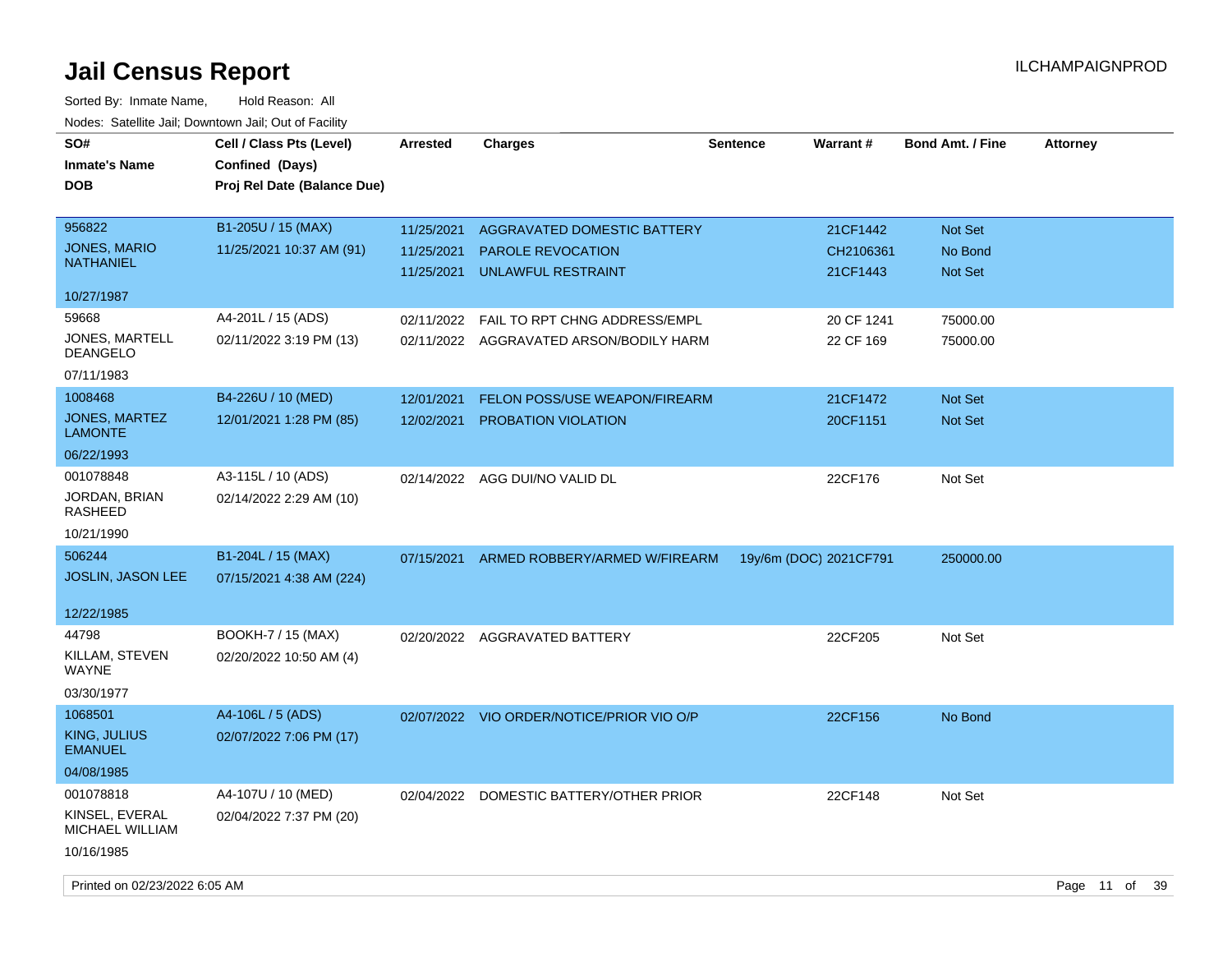| SO#<br><b>Inmate's Name</b><br><b>DOB</b>  | Cell / Class Pts (Level)<br>Confined (Days)<br>Proj Rel Date (Balance Due) | <b>Arrested</b> | <b>Charges</b>                            | <b>Sentence</b> | Warrant#     | <b>Bond Amt. / Fine</b> | <b>Attorney</b> |
|--------------------------------------------|----------------------------------------------------------------------------|-----------------|-------------------------------------------|-----------------|--------------|-------------------------|-----------------|
| 527447                                     | BOOKF-3                                                                    | 02/22/2022      | HOME INVASION/CAUSE INJURY                |                 | 22CFAWOW     | Not Set                 |                 |
| KIRKWOOD, TYLER<br>JAMES                   | 02/22/2022 10:47 AM (2)                                                    |                 | 02/22/2022 AGG BATTERY/GREAT BODILY HARM  |                 | 22CFAWOW     | Not Set                 |                 |
| 10/04/1985                                 |                                                                            |                 |                                           |                 |              |                         |                 |
| 001078693                                  | B3-W4-16L / 5 (MIN)                                                        | 12/19/2021      | <b>RETAIL THEFT</b>                       |                 | 20CF422      | 20000.00                |                 |
| LARGE, JOSHUA DALE 12/19/2021 4:54 AM (67) |                                                                            | 12/19/2021      | RECEIVE/POSS/SELL STOLEN VEH              |                 | 21CF1555     | Not Set                 |                 |
| 10/27/1985                                 |                                                                            | 12/19/2021      | <b>RETAIL THEFT</b>                       |                 | 2021CM216    | 5000.00                 |                 |
| 1070011                                    | B4-124U / 15 (MAX)                                                         | 08/03/2021      | AGG DISCH FIREARM/1ST AID PERS            |                 | 21CF929      | Not Set                 |                 |
| LAWS, WILLIAM<br>ZARAK, Third              | 08/03/2021 3:53 PM (205)                                                   |                 |                                           |                 |              |                         |                 |
| 07/06/1999                                 |                                                                            |                 |                                           |                 |              |                         |                 |
| 001078797<br>LEVIN, DANIEL DAVID           | BOOKH-6 / 5 (ADS)<br>01/26/2022 3:00 PM (29)                               |                 | 01/26/2022 VIO STALKING NO CONTACT ORDER  |                 | 22CM31       | Not Set                 |                 |
| 08/08/1984                                 |                                                                            |                 |                                           |                 |              |                         |                 |
| 548089                                     | B1-204U / 15 (MAX)                                                         | 12/04/2020      | AGG DOMESTIC BATTERY/STRANGLE             |                 | 18CF1507     | 10000.00                |                 |
| <b>LEWIS, LAWRENCE</b><br>PAUL, Third      | 12/04/2020 4:42 AM (447)                                                   | 12/04/2020      | METH DELIVERY/100<400 GRAMS               |                 | 20CF1481     | Not Set                 |                 |
| 02/08/1993                                 |                                                                            | 12/04/2020      | ATTEMPT (FIRST DEGREE MURDER)             |                 | 20CF1378     | <b>Not Set</b>          |                 |
| 63639                                      | A4-205L / 5 (ADS)                                                          | 01/31/2022      | FELON POSS/USE WEAPON/FIREARM             | 5y (DOC)        | 22CF110      | No Bond                 |                 |
| LINDSEY, ANTHONY<br><b>MARTEZ</b>          | 01/28/2022 10:06 PM (27)                                                   |                 |                                           |                 |              |                         |                 |
| 03/18/1985                                 |                                                                            |                 |                                           |                 |              |                         |                 |
| 001078817                                  | B1-207U / 10 (MED)                                                         |                 | 02/03/2022 AGG UUW/PERSON/PREV CONVICTION |                 | 22CF143      | <b>Not Set</b>          |                 |
| LIPSCOMB, LADAROL<br><b>ANTHONY</b>        | 02/03/2022 11:33 PM (21)                                                   |                 |                                           |                 |              |                         |                 |
| 10/01/2000                                 |                                                                            |                 |                                           |                 |              |                         |                 |
| 1065002                                    | B3-W7-26L / 10 (MED)                                                       | 11/16/2021      | DOMESTIC BTRY/CONTACT/VIO O/P             |                 | 2019CF001781 | 25000.00                |                 |
| LOVELESS, DUSTIN<br>DEE                    | 11/16/2021 11:41 AM (100)                                                  |                 |                                           |                 |              |                         |                 |
| 06/17/1982                                 |                                                                            |                 |                                           |                 |              |                         |                 |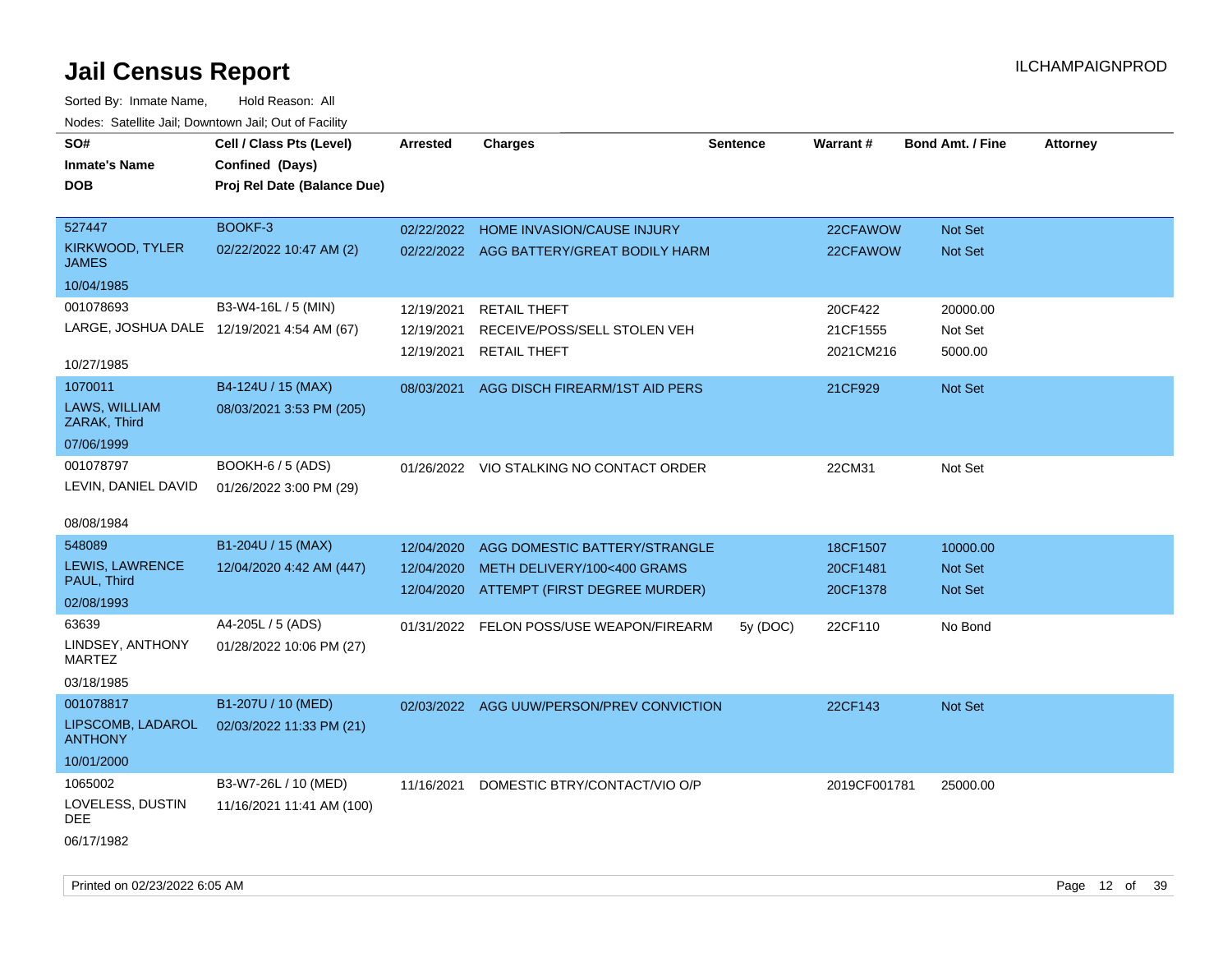| rougs. Calcing Jan, Downtown Jan, Out of Facility |                                           |                          |                                                 |                 |                        |                         |                 |
|---------------------------------------------------|-------------------------------------------|--------------------------|-------------------------------------------------|-----------------|------------------------|-------------------------|-----------------|
| SO#                                               | Cell / Class Pts (Level)                  | <b>Arrested</b>          | <b>Charges</b>                                  | <b>Sentence</b> | Warrant#               | <b>Bond Amt. / Fine</b> | <b>Attorney</b> |
| <b>Inmate's Name</b>                              | Confined (Days)                           |                          |                                                 |                 |                        |                         |                 |
| <b>DOB</b>                                        | Proj Rel Date (Balance Due)               |                          |                                                 |                 |                        |                         |                 |
|                                                   |                                           |                          |                                                 |                 |                        |                         |                 |
| 001078869                                         | <b>BOOKH-7 / 10 (MED)</b>                 |                          | 02/22/2022 AGGRAVATED BATTERY                   |                 | 22CF208                | Not Set                 |                 |
| <b>LYONS, DAVID</b><br><b>SALVESTER</b>           | 02/22/2022 1:23 AM (2)                    |                          |                                                 |                 |                        |                         |                 |
| 04/15/1993                                        |                                           |                          |                                                 |                 |                        |                         |                 |
| 001078320                                         | A4-104L / 10 (ADS)                        | 02/14/2022               | <b>CRIMINAL TRESPASS BUILDING</b>               |                 | 22CM42                 | Not Set                 |                 |
| MARSH, PAUL<br>OLUFUNMILAYO                       | 02/14/2022 6:56 PM (10)                   |                          |                                                 |                 |                        |                         |                 |
| 07/13/1994                                        |                                           |                          |                                                 |                 |                        |                         |                 |
| 1076591                                           | BOOKH-3                                   |                          | 02/22/2022 DELIVERY OF OR POSSESSION OF W/INT   |                 | 2020CF961              | 500000.00               |                 |
| MATTHEWS,<br><b>CHRISTIAN ANTHONY</b>             | 02/22/2022 7:42 PM (2)                    |                          |                                                 |                 |                        |                         |                 |
| 03/15/1989                                        |                                           |                          |                                                 |                 |                        |                         |                 |
| 1038892                                           | BOOKH-8 / 10 (MED)                        |                          | 02/16/2022 PRED CRIM SEX ASLT/BODILY HARM       |                 | 22CF199                | No Bond                 |                 |
| MCCAULEY, TIMOTHY<br>WILLIAM                      | 02/16/2022 8:49 PM (8)                    |                          |                                                 |                 |                        |                         |                 |
| 03/05/1989                                        |                                           |                          |                                                 |                 |                        |                         |                 |
| 48792                                             | B4-127L / 10 (MED)                        | 11/19/2021               | AGG BATTERY/DISCHARGE FIREARM                   |                 | 21CF1425               | <b>Not Set</b>          |                 |
| <b>MCCLAIN, HURCHEL</b><br>JOSEPH                 | 11/20/2021 4:11 AM (96)                   |                          |                                                 |                 |                        |                         |                 |
| 05/01/1979                                        |                                           |                          |                                                 |                 |                        |                         |                 |
| 1004137                                           | A3-111U / 15 (ADS)                        |                          | 02/14/2022 AGG CRIM SEX ABUSE/VIC 13-17         |                 | 22CF165                | 250000.00               |                 |
|                                                   | MCDONALD, DAVON D 02/14/2022 4:21 PM (10) |                          |                                                 |                 |                        |                         |                 |
| 11/08/1992                                        |                                           |                          |                                                 |                 |                        |                         |                 |
| 001077938                                         | <b>BOOKH-2 / 15 (ADS)</b>                 | 05/10/2021               | AGG KIDNAPING DISCH FIR/HARM                    |                 | 21CF532                | <b>Not Set</b>          |                 |
| MCGAHA,<br><b>CHRISTOPHER D</b>                   | 05/10/2021 7:02 PM (290)                  | 05/11/2021<br>05/27/2021 | <b>MURDER</b><br>ESCAPE FROM DEPT OF CORRECTION |                 | 2021-CF-215<br>21CF600 | No Bond<br>Not Set      |                 |
| 07/27/1991                                        |                                           |                          |                                                 |                 |                        |                         |                 |
| 66710                                             | A4-101L / 15 (ADS)                        | 01/19/2022               | ARMED VIOLENCE/CATEGORY I                       |                 | 22CF88                 | Not Set                 |                 |
| MEEKS, CASSARIOUS<br><b>MONTE</b>                 | 01/20/2022 11:40 AM (35)                  |                          |                                                 |                 |                        |                         |                 |
| 06/22/1984                                        |                                           |                          |                                                 |                 |                        |                         |                 |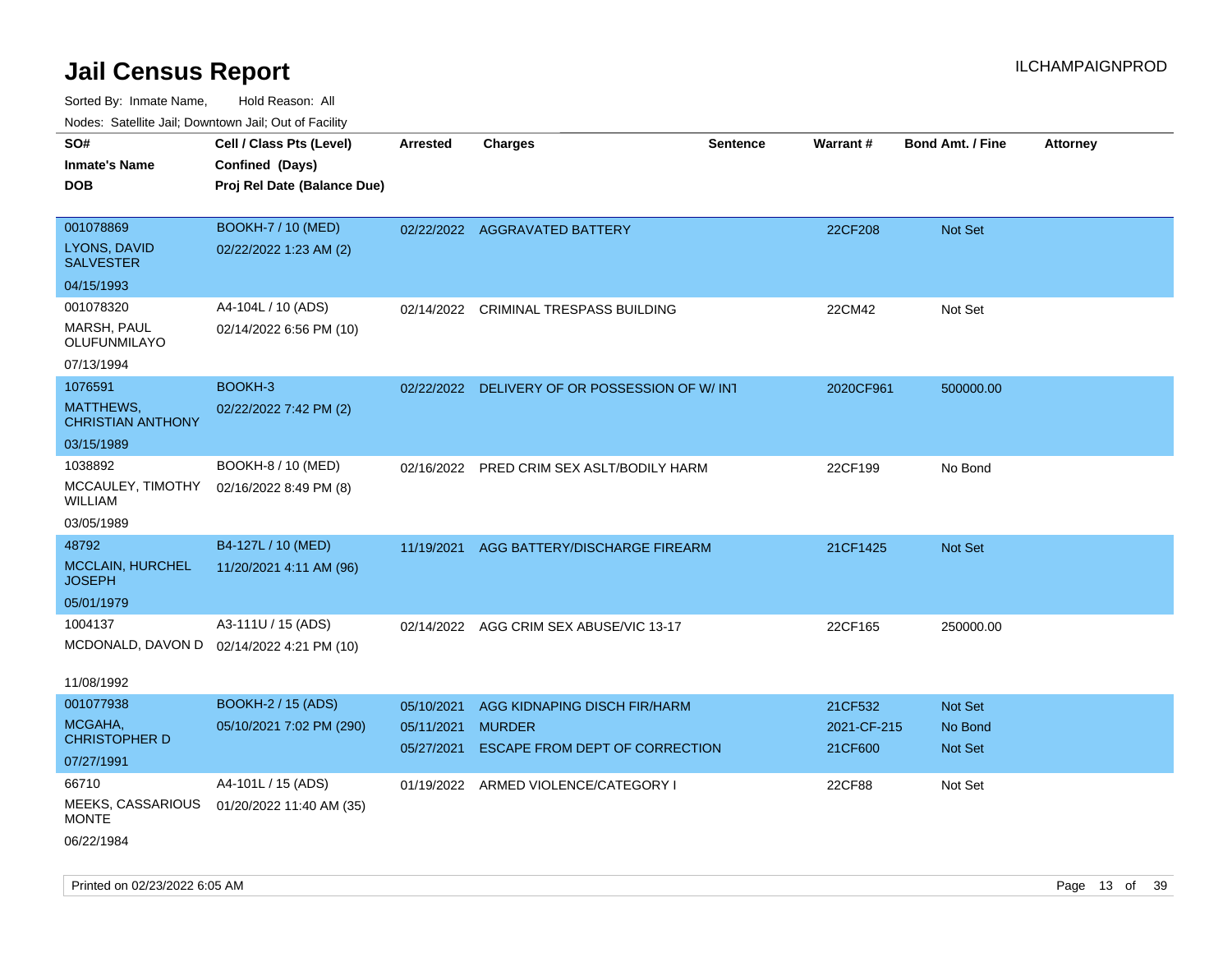Sorted By: Inmate Name, Hold Reason: All

| Nodes: Satellite Jail; Downtown Jail; Out of Facility |                                             |                 |                               |                 |           |                  |                 |
|-------------------------------------------------------|---------------------------------------------|-----------------|-------------------------------|-----------------|-----------|------------------|-----------------|
| SO#                                                   | Cell / Class Pts (Level)                    | <b>Arrested</b> | <b>Charges</b>                | <b>Sentence</b> | Warrant#  | Bond Amt. / Fine | <b>Attorney</b> |
| <b>Inmate's Name</b>                                  | Confined (Days)                             |                 |                               |                 |           |                  |                 |
| <b>DOB</b>                                            | Proj Rel Date (Balance Due)                 |                 |                               |                 |           |                  |                 |
|                                                       |                                             |                 |                               |                 |           |                  |                 |
| 1043071                                               | A2-120L / 10 (MED)                          | 11/08/2021      | CRIM DMG/GOVT PROP/<\$500     |                 | 21CF1378  | Not Set          |                 |
| <b>MERRELL-</b><br>SUTHERLAND, ALICIA                 | 11/08/2021 2:22 AM (108)                    |                 |                               |                 |           |                  |                 |
| 11/26/1972                                            |                                             |                 |                               |                 |           |                  |                 |
| 41584                                                 | B4-227L / 15 (MAX)                          | 12/01/2021      | ARMED HABITUAL CRIMINAL       |                 | 21CF1467  | Not Set          |                 |
|                                                       | MILLER, JOSE LOVELL 12/02/2021 1:04 AM (84) |                 |                               |                 |           |                  |                 |
|                                                       |                                             |                 |                               |                 |           |                  |                 |
| 10/07/1975                                            |                                             |                 |                               |                 |           |                  |                 |
| 001077902                                             | A2-123L / 5 (ADS)                           | 11/23/2021      | BATTERY/CAUSE BODILY HARM     |                 | 21CM187   | Not Set          |                 |
| MOFFETT, CAROLYN<br><b>REENE</b>                      | 11/21/2021 10:31 AM (95)                    |                 |                               |                 |           |                  |                 |
| 10/23/1988                                            |                                             |                 |                               |                 |           |                  |                 |
| 39106                                                 | B3-W3-10L / 10 (MED)                        | 10/12/2021      | DOMESTIC BATTERY/OTHER PRIOR  |                 | 21CF1217  | Not Set          |                 |
| Junior                                                | MOORE, ANDREW LEE, 10/12/2021 1:02 AM (135) |                 |                               |                 |           |                  |                 |
| 04/12/1973                                            | 4/10/2022 (0.00)                            |                 |                               |                 |           |                  |                 |
| 1007239                                               | B4-225U / 10 (MED)                          | 12/29/2021      | <b>DOMESTIC BATTERY</b>       | 3y (DOC)        | 21CF1607  | Not Set          |                 |
| MOORE, ANDREW<br><b>VIRGIL</b>                        | 12/29/2021 8:40 PM (57)                     |                 |                               |                 |           |                  |                 |
| 08/20/1972                                            |                                             |                 |                               |                 |           |                  |                 |
| 539294                                                | B1-105L / 10 (MED)                          | 01/11/2022      | AGG DUI/NO VALID DL           |                 | 22CF49    | Not Set          |                 |
| MOSLEY, JAMES<br><b>CALVIN</b>                        | 01/11/2022 9:43 PM (44)                     | 01/11/2022      | PAROLE REVOCATION             |                 | CH2200227 | No Bond          |                 |
| 12/11/1985                                            |                                             |                 |                               |                 |           |                  |                 |
| 001078517                                             | B1-102L / 15 (MAX)                          | 10/19/2021      | ATTEMPT (FIRST DEGREE MURDER) |                 | 21CF1267  | Not Set          |                 |
| <b>NELSON, RORY</b><br><b>DEMOND</b>                  | 10/19/2021 3:55 AM (128)                    |                 |                               |                 |           |                  |                 |
| 08/14/1984                                            |                                             |                 |                               |                 |           |                  |                 |
| 1073913                                               | A1-124L / 10 (ADS)                          |                 | 02/12/2022 AGGRAVATED BATTERY |                 | 22CF175   | Not Set          |                 |
| OSBORNE, NICHOLE<br><b>MARIE</b>                      | 02/12/2022 12:50 PM (12)                    |                 |                               |                 |           |                  |                 |

06/22/1979

Printed on 02/23/2022 6:05 AM Page 14 of 39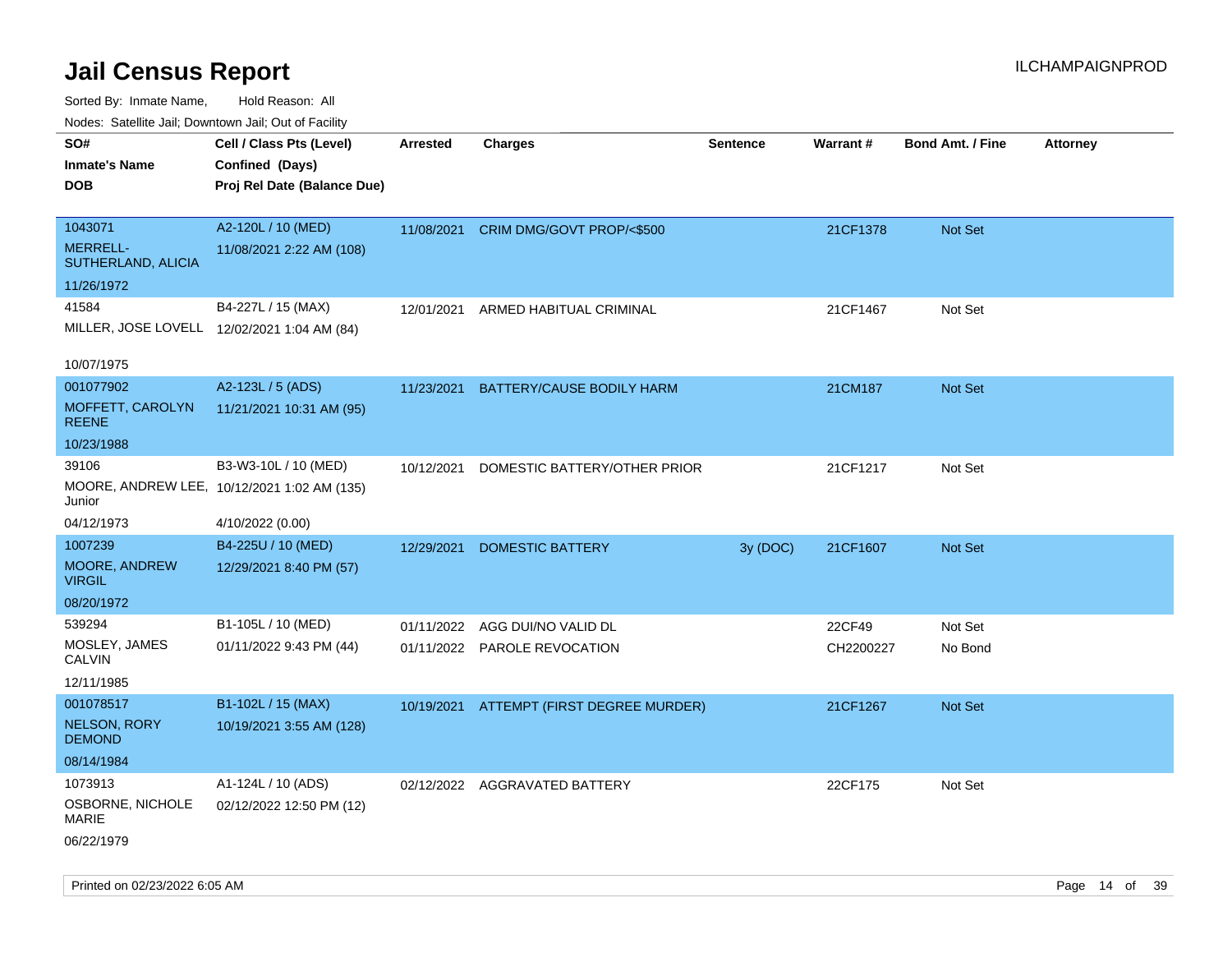| roaco. Catolino dall, Downtown dall, Out of Fability |                                              |                    |                                          |                 |            |                         |                 |
|------------------------------------------------------|----------------------------------------------|--------------------|------------------------------------------|-----------------|------------|-------------------------|-----------------|
| SO#                                                  | Cell / Class Pts (Level)                     | <b>Arrested</b>    | <b>Charges</b>                           | <b>Sentence</b> | Warrant#   | <b>Bond Amt. / Fine</b> | <b>Attorney</b> |
| <b>Inmate's Name</b>                                 | Confined (Days)                              |                    |                                          |                 |            |                         |                 |
| <b>DOB</b>                                           | Proj Rel Date (Balance Due)                  |                    |                                          |                 |            |                         |                 |
|                                                      |                                              |                    |                                          |                 |            |                         |                 |
| 001078854                                            | A3-114L / 15 (ADS)                           |                    | 02/15/2022 ARMED VIOLENCE/CATEGORY I     |                 | 22CF190    | Not Set                 |                 |
| PATNAUDE, MARTY<br><b>WW</b>                         | 02/15/2022 5:12 PM (9)                       |                    |                                          |                 |            |                         |                 |
| 08/26/2003                                           |                                              |                    |                                          |                 |            |                         |                 |
| 1030954                                              | B4-223U / 15 (MAX)                           | 01/14/2022         | ARMED VIOLENCE/CATEGORY I                |                 | 22CF76     | Not Set                 |                 |
| PETTIGREW,<br>MALCOME JAMIESON                       | 01/15/2022 4:35 AM (40)                      |                    | 01/14/2022 MFG/DEL CANNABIS/10-30 GRAMS  |                 | 2020CF9    | 15000.00                |                 |
| 02/20/1995                                           |                                              |                    |                                          |                 |            |                         |                 |
| 1008308                                              | A4-105L / 10 (ADS)                           | 01/30/2022 ASSAULT |                                          |                 | 19CM364    | 4000.00                 |                 |
| PETTIGREW, MARIO<br>TRAVINIO                         | 01/30/2022 6:15 AM (25)                      |                    | 01/30/2022 AGG BTRY/GREAT BOD HARM/60+   |                 | 22CF131    | No Bond                 |                 |
| 08/11/1992                                           |                                              |                    |                                          |                 |            |                         |                 |
| 1059394                                              | <b>BOOKH-8 / 5 (ADS)</b>                     |                    | 02/16/2022 AGG DUI/NO VALID DL           |                 | 2020CF1396 | No Bond                 |                 |
| PHILLIPS, ISAAC<br><b>TERRELL</b>                    | 02/16/2022 9:00 AM (8)                       |                    |                                          |                 |            |                         |                 |
| 12/27/1996                                           | 5/15/2022 (0.00)                             |                    |                                          |                 |            |                         |                 |
| 001078841                                            | A3-211U / 10 (ADS)                           |                    | 02/13/2022 DEFACE FIREARM ID MARKINGS    |                 | 22CF174    | <b>Not Set</b>          |                 |
|                                                      | PIERRE, JALEN JAMES 02/13/2022 12:47 AM (11) |                    |                                          |                 |            |                         |                 |
|                                                      |                                              |                    |                                          |                 |            |                         |                 |
| 06/07/2002                                           |                                              |                    |                                          |                 |            |                         |                 |
| 001078799                                            | A4-105U / 10 (MED)                           | 01/27/2022         | FIREARM/FOID INVALID/NOT ELIG            |                 | 22CF116    | Not Set                 |                 |
| PURNELL, MARKISE<br><b>MONROE</b>                    | 01/27/2022 9:50 AM (28)                      |                    |                                          |                 |            |                         |                 |
| 07/13/2002                                           |                                              |                    |                                          |                 |            |                         |                 |
| 001078669                                            | B3-W6-24L / 10 (MED)                         | 12/10/2021         | AGG DISCHARGE FIREARM/BLDG/SCH           |                 | 21CF1507   | Not Set                 |                 |
| RANGEL, ADRIAN                                       | 12/10/2021 12:53 AM (76)                     |                    |                                          |                 |            |                         |                 |
| 11/25/2000                                           |                                              |                    |                                          |                 |            |                         |                 |
| 1066937                                              | BOOKH-7 / 10 (MED)                           |                    | 02/19/2022 AGG DOMESTIC BATTERY/STRANGLE |                 | 21CF1100   | 50000.00                |                 |
| RAUP, CODY DANIEL<br><b>DRAYTON</b>                  | 02/19/2022 11:09 PM (5)                      |                    |                                          |                 |            |                         |                 |
| 05/19/1989                                           |                                              |                    |                                          |                 |            |                         |                 |
|                                                      |                                              |                    |                                          |                 |            |                         |                 |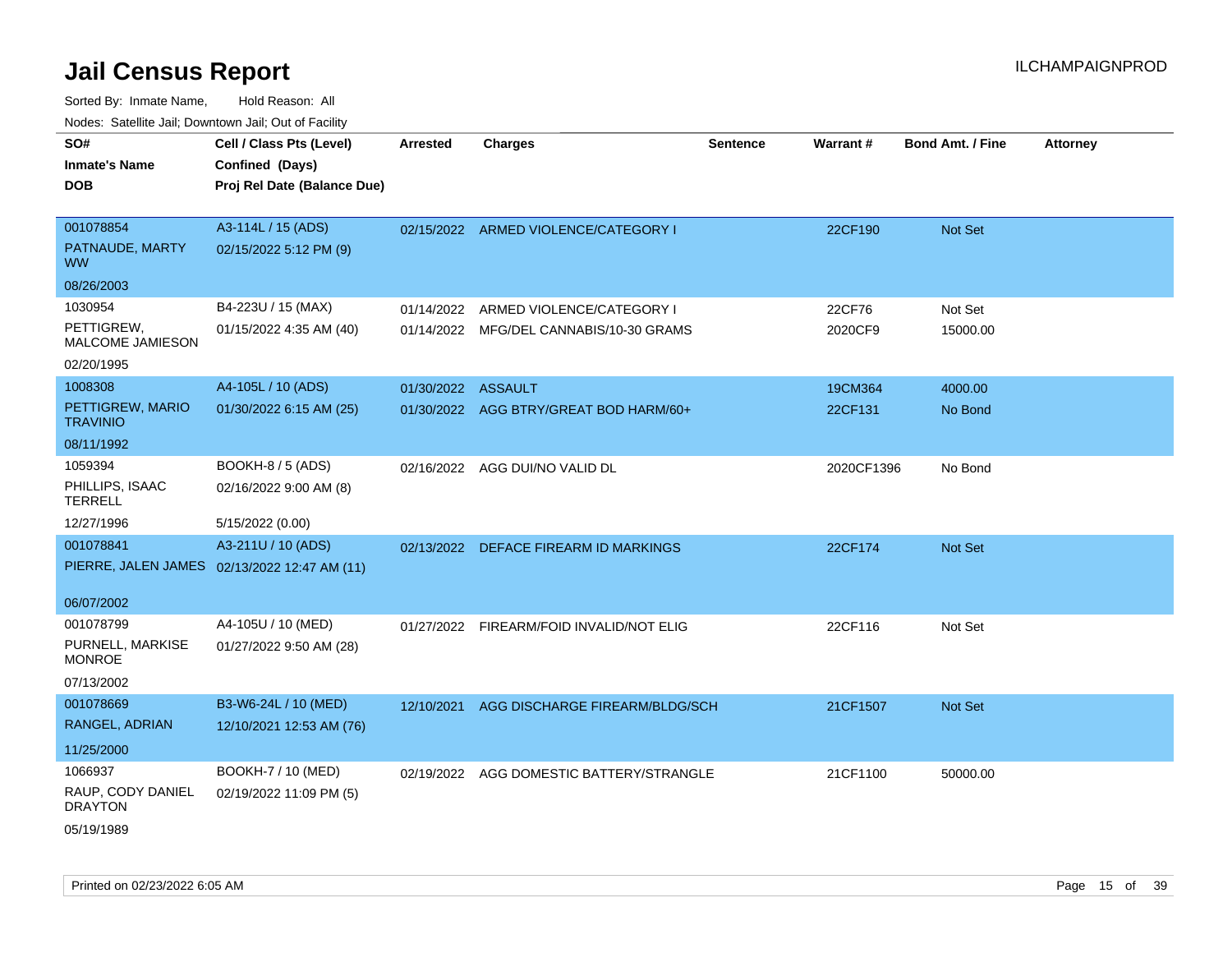Sorted By: Inmate Name, Hold Reason: All Nodes: Satellite Jail; Downtown Jail; Out of Facility

| SO#<br><b>Inmate's Name</b><br><b>DOB</b>                   | Cell / Class Pts (Level)<br>Confined (Days)<br>Proj Rel Date (Balance Due) | <b>Arrested</b> | <b>Charges</b>                           | Sentence | Warrant#  | <b>Bond Amt. / Fine</b> | <b>Attorney</b> |
|-------------------------------------------------------------|----------------------------------------------------------------------------|-----------------|------------------------------------------|----------|-----------|-------------------------|-----------------|
| 1069524                                                     | B3-W5-18L / 10 (MED)                                                       |                 | 08/08/2021 MFG/DEL CANNABIS/30-500 GRAMS |          | 21CF953   | Not Set                 |                 |
| RAY-DAVIS, KAMARI<br><b>DAYVON</b>                          | 08/09/2021 2:44 AM (199)                                                   |                 |                                          |          |           |                         |                 |
| 03/30/2000                                                  |                                                                            |                 |                                          |          |           |                         |                 |
| 45473                                                       | B2-T1-03U / 15 (SPH)                                                       | 11/23/2021      | CHIL SEX OFFEN/RESIDE DAY CARE           |          | 21CF1275  | 10000.00                |                 |
| REXROAD, CALVIN<br>ALLEN                                    | 11/23/2021 6:27 PM (93)                                                    | 11/23/2021      | <b>VIOLATE SEX OFFENDER REGIS</b>        |          | 21CF546   | 50000.00                |                 |
| 10/04/1970                                                  |                                                                            |                 |                                          |          |           |                         |                 |
| 979485                                                      | B2-T4-16L / 15 (SPH)                                                       | 03/12/2021      | <b>PRED CRIM SEX ASLT/VICTIM &lt;13</b>  |          | 21CF282   | <b>Not Set</b>          |                 |
| RODRIGUEZ, JOSHUA<br><b>ANTHONY</b>                         | 03/12/2021 1:57 PM (349)                                                   |                 |                                          |          |           |                         |                 |
| 04/06/1990                                                  |                                                                            |                 |                                          |          |           |                         |                 |
| 61330                                                       | B4-123L / 15 (MAX)                                                         | 12/01/2021      | ARMED HABITUAL CRIMINAL                  |          | 21CF1473  | Not Set                 |                 |
| RUFFIN, JONATHON<br><b>CECIL</b>                            | 12/01/2021 5:34 AM (85)                                                    | 12/01/2021      | PAROLE REVOCATION                        |          | CH2107545 | No Bond                 |                 |
| 05/10/1984                                                  |                                                                            |                 |                                          |          |           |                         |                 |
| 1071161                                                     | B4-124L / 15 (MAX)                                                         | 08/18/2021      | DELIVERY OF OR POSSESSION OF W/INT       |          | 21CF1008  | No Bond                 |                 |
| SANDERS, MARKELL<br><b>LAMAR</b>                            | 08/18/2021 6:18 PM (190)                                                   |                 |                                          |          |           |                         |                 |
| 02/02/2000                                                  |                                                                            |                 |                                          |          |           |                         |                 |
| 1000820                                                     | A4-206L / 15 (ADS)                                                         | 01/24/2022      | FELON POSS/USE WEAPON/FIREARM            |          | 22CF105   | Not Set                 |                 |
| SCHNEIDER, SONGAN 01/24/2022 8:20 AM (31)<br><b>MICHAEL</b> |                                                                            |                 | 01/24/2022 AGGRAVATED DOMESTIC BATTERY   |          | 21CF1433  | 25000.00                |                 |
| 08/18/1992                                                  |                                                                            |                 |                                          |          |           |                         |                 |
| 001078748                                                   | B3-W4-14L / 10 (MED)                                                       |                 | 01/10/2022 AGGRAVATED BATTERY            |          | 21CF151   | No Bond                 |                 |
| SCHROEDER, JOSHUA 01/10/2022 9:34 AM (45)<br><b>CURTIS</b>  |                                                                            |                 |                                          |          |           |                         |                 |
| 09/04/1980                                                  | 3/8/2022 (0.00)                                                            |                 |                                          |          |           |                         |                 |
| 001078698                                                   | B3-W1-04L / 5 (ADS)                                                        | 12/20/2021      | DIRECT CRIMINAL CONTEMPT                 |          | 2019F44   | No Bond                 |                 |
| SIDES, BRIAN KEITH                                          | 12/20/2021 4:23 PM (66)                                                    |                 |                                          |          |           |                         |                 |

12/08/1969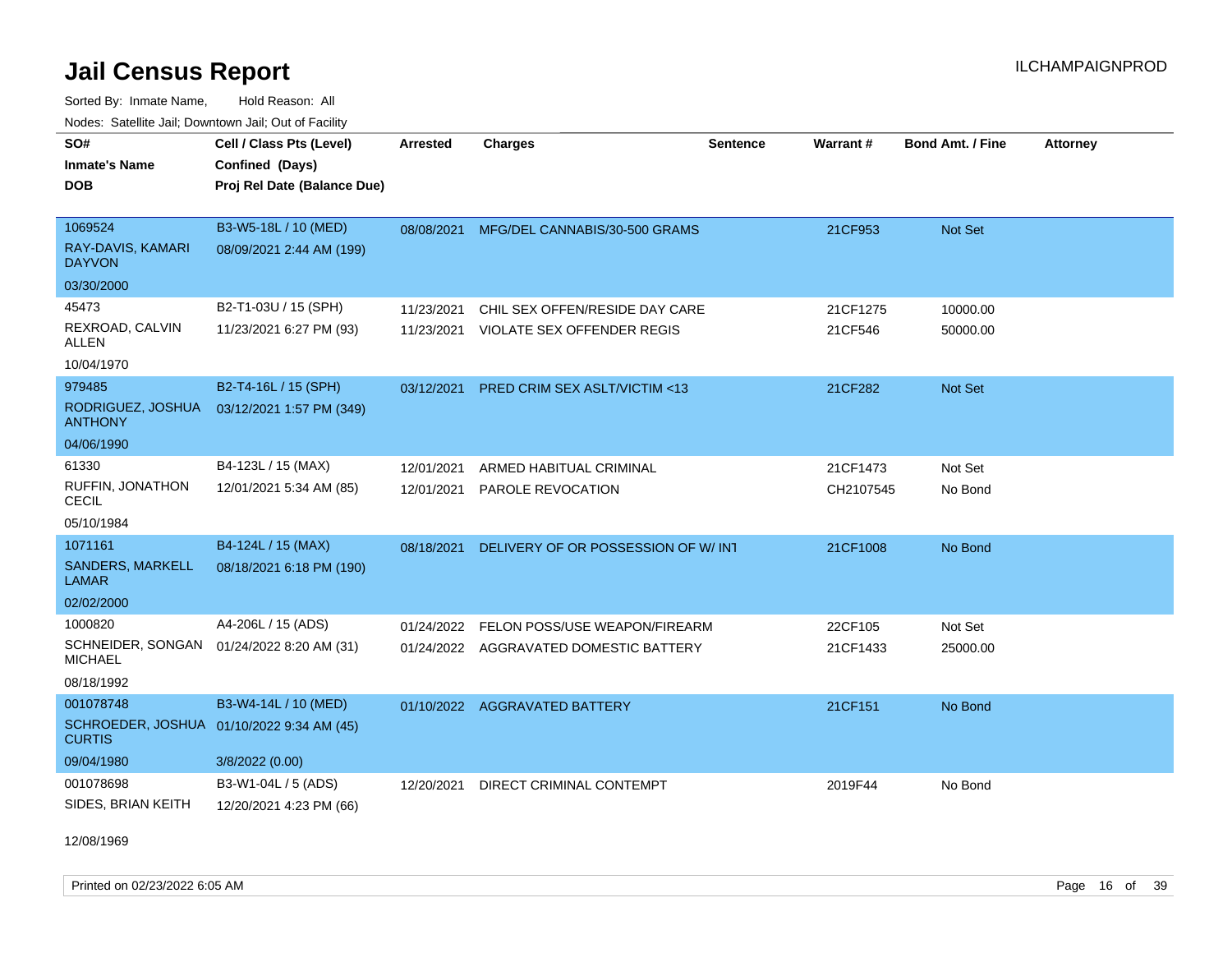| roaco. Calcinio dan, Downtown dan, Cal or Fability |                             |                 |                                          |                 |            |                         |                 |
|----------------------------------------------------|-----------------------------|-----------------|------------------------------------------|-----------------|------------|-------------------------|-----------------|
| SO#                                                | Cell / Class Pts (Level)    | <b>Arrested</b> | <b>Charges</b>                           | <b>Sentence</b> | Warrant#   | <b>Bond Amt. / Fine</b> | <b>Attorney</b> |
| <b>Inmate's Name</b>                               | Confined (Days)             |                 |                                          |                 |            |                         |                 |
| <b>DOB</b>                                         | Proj Rel Date (Balance Due) |                 |                                          |                 |            |                         |                 |
|                                                    |                             |                 |                                          |                 |            |                         |                 |
| 001078441                                          | <b>BOOKF-1 / 15 (ADS)</b>   | 10/01/2021      | ARMED HABITUAL CRIMINAL                  |                 | 21CF1182   | Not Set                 |                 |
| SINGLETON, CORRIE<br><b>DERRELL</b>                | 10/01/2021 12:36 PM (146)   |                 | 12/20/2021 SPEEDING 26-34 MPH OVER LIMIT |                 | 2021TR2701 | 1000.00                 |                 |
| 05/07/1983                                         |                             |                 |                                          |                 |            |                         |                 |
| 001078765                                          | B4-223L / 10 (MED)          |                 | 01/13/2022 FELON POSS/USE WEAPON/FIREARM |                 | 22CF66     | Not Set                 |                 |
| SMITH, COREY ADRIAN 01/13/2022 7:32 PM (42)        |                             |                 |                                          |                 |            |                         |                 |
|                                                    |                             |                 |                                          |                 |            |                         |                 |
| 09/01/1987                                         |                             |                 |                                          |                 |            |                         |                 |
| 1038158                                            | A4-103L / 10 (MED)          |                 | 02/04/2022 CRIMINAL SEX ASSAULT/CONSENT  |                 | 22CF146    | Not Set                 |                 |
| <b>SMITH, RASHAD</b><br><b>JARECE</b>              | 02/04/2022 11:42 PM (20)    |                 |                                          |                 |            |                         |                 |
| 09/16/1995                                         |                             |                 |                                          |                 |            |                         |                 |
| 001077770                                          | A1-226L / 5 (MIN)           |                 | 01/06/2022 RESIDENTIAL BURGLARY          |                 | 21CF319    | Not Set                 |                 |
| STOFFLE, KELLY ANNE 01/06/2022 3:14 PM (49)        |                             |                 |                                          |                 |            |                         |                 |
|                                                    |                             |                 |                                          |                 |            |                         |                 |
| 04/12/1989                                         |                             |                 |                                          |                 |            |                         |                 |
| 38305                                              | B2-T2-06L / 10 (SPH)        |                 | 03/18/2020 CRIMINAL SEXUAL ABUSE         |                 | 20CF-343   | 500000.00               |                 |
| STOVER, JOSH<br><b>ANDREW</b>                      | 03/18/2020 10:24 AM (708)   |                 |                                          |                 |            |                         |                 |
| 08/18/1973                                         |                             |                 |                                          |                 |            |                         |                 |
| 001078182                                          | B3-W2-06L / 5 (MIN)         | 12/20/2021      | DRIVING ON REVOKED LICENSE               |                 | 2021CF800  | No Bond                 |                 |
| STRONG, KEVIN<br><b>GARDNER</b>                    | 12/20/2021 4:34 PM (66)     |                 |                                          |                 |            |                         |                 |
| 02/12/1963                                         | 3/19/2022 (0.00)            |                 |                                          |                 |            |                         |                 |
| 1062701                                            | B1-107L / 15 (MAX)          |                 | 01/20/2022 UNLAWFUL USE OF A WEAPON      | 10y (DOC)       | 2021CF114  | No Bond                 |                 |
| TAYLOR, CODY EARL                                  | 01/20/2022 11:31 AM (35)    |                 |                                          |                 |            |                         |                 |
|                                                    |                             |                 |                                          |                 |            |                         |                 |
| 10/22/1997                                         |                             |                 |                                          |                 |            |                         |                 |
| 1036650                                            | A3-111L / 10 (MED)          |                 | 02/16/2022 ARMED VIOLENCE/CATEGORY I     |                 | 21CF845    | 250000.00               |                 |
| TAYLOR, KORRION<br>VELEZ                           | 02/16/2022 4:33 PM (8)      |                 |                                          |                 |            |                         |                 |
| 03/18/1997                                         |                             |                 |                                          |                 |            |                         |                 |
|                                                    |                             |                 |                                          |                 |            |                         |                 |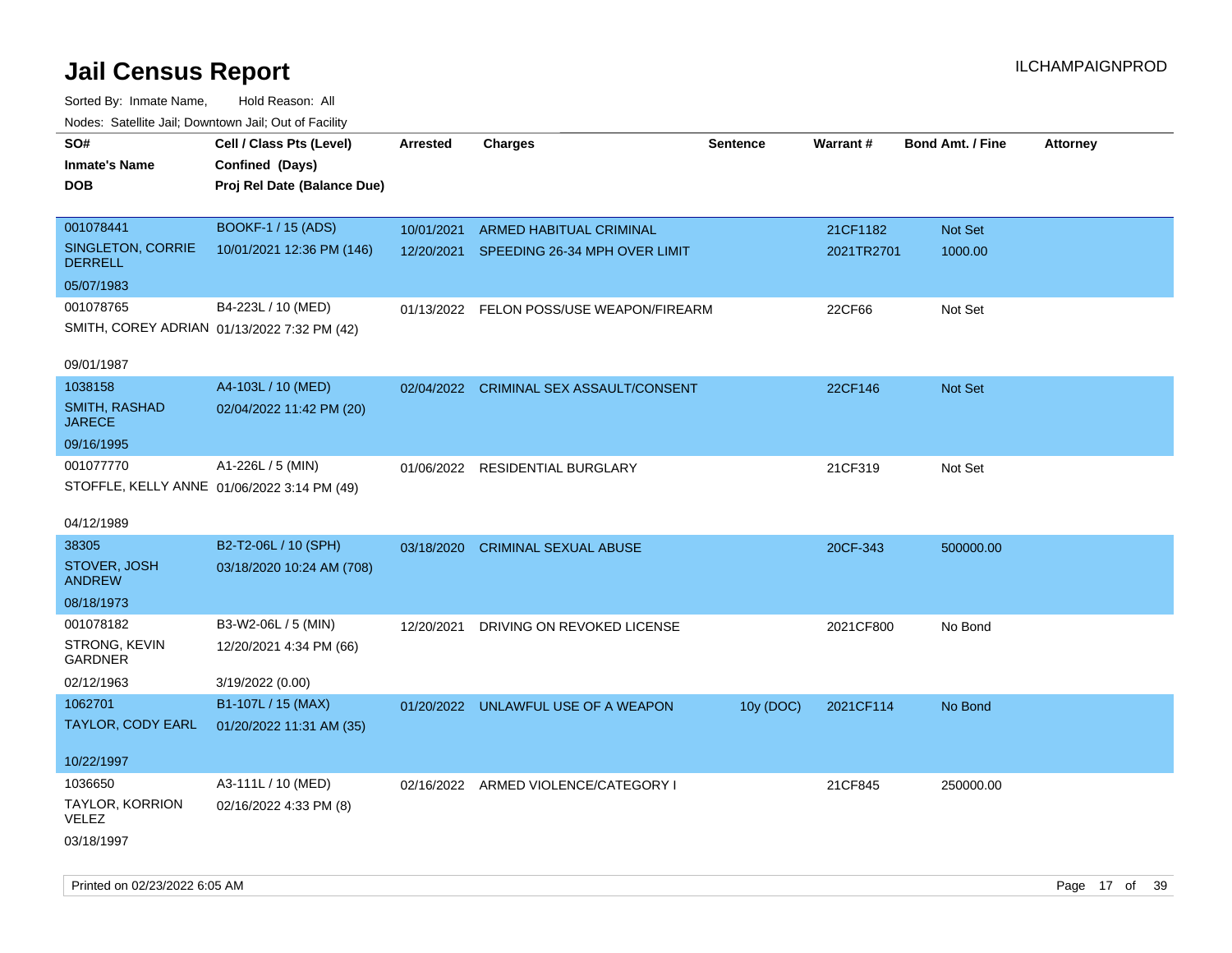Sorted By: Inmate Name, Hold Reason: All

Nodes: Satellite Jail; Downtown Jail; Out of Facility

| ivuuto. Galeinle Jan, Downlown Jan, Oul of Facility |                             |                     |                                      |                 |            |                         |                 |
|-----------------------------------------------------|-----------------------------|---------------------|--------------------------------------|-----------------|------------|-------------------------|-----------------|
| SO#                                                 | Cell / Class Pts (Level)    | <b>Arrested</b>     | <b>Charges</b>                       | <b>Sentence</b> | Warrant#   | <b>Bond Amt. / Fine</b> | <b>Attorney</b> |
| <b>Inmate's Name</b>                                | Confined (Days)             |                     |                                      |                 |            |                         |                 |
| <b>DOB</b>                                          | Proj Rel Date (Balance Due) |                     |                                      |                 |            |                         |                 |
|                                                     |                             |                     |                                      |                 |            |                         |                 |
| 001078471                                           | B4-221U / 10 (MED)          | 10/11/2021          | AGG UUW/VEHICLE/<21                  |                 | 21CF1210   | 100.00                  |                 |
| <b>THATCH, OMARION</b><br><b>DIAMONTE</b>           | 10/11/2021 1:26 AM (136)    |                     |                                      |                 |            |                         |                 |
| 09/05/2003                                          |                             |                     |                                      |                 |            |                         |                 |
| 32058                                               | B4-123U / 15 (MAX)          | 06/14/2021          | <b>AGG DISCH FIREARM</b>             |                 | 21CF690    | Not Set                 |                 |
| THOMPSON, STEVEN<br>ONEAL                           | 06/14/2021 6:44 AM (255)    |                     |                                      |                 |            |                         |                 |
| 03/14/1969                                          |                             |                     |                                      |                 |            |                         |                 |
| 001078792                                           | A4-203L / 15 (ADS)          | 01/24/2022          | <b>FUGITIVE FROM JUSTICE</b>         |                 | 22CF99     | <b>Not Set</b>          |                 |
| TRAMBLE, TOM                                        | 01/24/2022 10:24 AM (31)    | 01/24/2022          | <b>FUGITIVE FROM JUSTICE</b>         |                 | 22CF100    | <b>Not Set</b>          |                 |
| <b>MARCUS</b>                                       |                             |                     | 01/24/2022 ARMED VIOLENCE/CATEGORY I |                 | 22CF101    | <b>Not Set</b>          |                 |
| 02/28/1985                                          |                             |                     |                                      |                 |            |                         |                 |
| 32910                                               | B3-W1-02L / 10 (MED)        | 10/04/2021          | DOM BTRY/HARM/1-2 PRECONV            |                 | 21CF1189   | Not Set                 |                 |
| TULL, CHRISTOPHER<br><b>MICHAEL</b>                 | 10/04/2021 10:53 PM (143)   |                     |                                      |                 |            |                         |                 |
| 04/02/1971                                          |                             |                     |                                      |                 |            |                         |                 |
| 1039771                                             | BOOKF-2                     | 02/22/2022          | <b>BURGLARY</b>                      |                 | 2022CFAWOW | No Bond                 |                 |
| UTLEY, DOMONIQUE                                    | 02/22/2022 2:28 PM (2)      | 02/22/2022          | <b>BURGLARY</b>                      |                 | 2022CFAWOW | No Bond                 |                 |
| <b>RENE</b>                                         |                             | 02/22/2022 BURGLARY |                                      |                 | 2022CFAWOW | No Bond                 |                 |
| 09/30/1993                                          |                             | 02/22/2022          | <b>BURGLARY</b>                      |                 | 2020CF1187 | 5000.00                 |                 |
| 961786                                              | A4-206U / 15 (ADS)          |                     | 01/24/2022 ARMED HABITUAL CRIMINAL   |                 | 22CF104    | Not Set                 |                 |
| <b>WARREN, DESIE</b><br>ARNEZ                       | 01/24/2022 7:23 AM (31)     |                     |                                      |                 |            |                         |                 |
| 04/28/1988                                          |                             |                     |                                      |                 |            |                         |                 |
| 1070737                                             | A1-126L / 15 (MAX)          | 10/14/2021          | AGG KIDNAPG/<13/INTEL DISABL         | (DHS)           | 2020CF418  | 250000.00               |                 |
| <b>WASHINGTON,</b><br><b>JASTINA VIRGINIA</b>       | 10/14/2021 12:02 PM (133)   |                     |                                      |                 |            |                         |                 |
| 04/11/2000                                          |                             |                     |                                      |                 |            |                         |                 |
| 977140                                              | B1-203L / 10 (MED)          | 10/24/2021          | ARMED HABITUAL CRIMINAL              |                 | 21CF1289   | Not Set                 |                 |
| WEBSTER, DERRIAL<br><b>DEVON</b>                    | 10/24/2021 2:46 AM (123)    |                     |                                      |                 |            |                         |                 |
| 01/14/1990                                          |                             |                     |                                      |                 |            |                         |                 |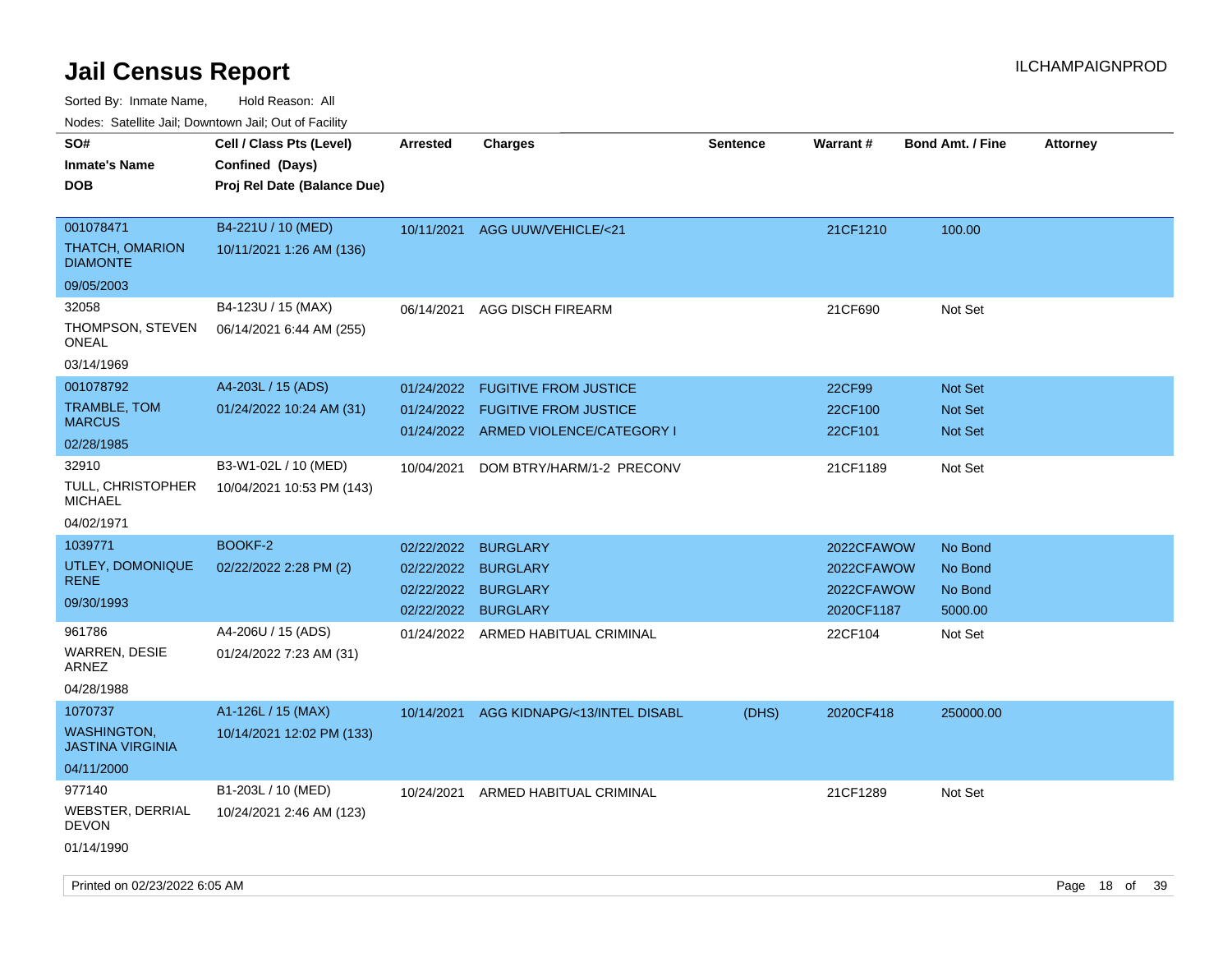| SO#                                        | Cell / Class Pts (Level)    | <b>Arrested</b>   | <b>Charges</b>                          | <b>Sentence</b> | Warrant#    | <b>Bond Amt. / Fine</b> | <b>Attorney</b> |
|--------------------------------------------|-----------------------------|-------------------|-----------------------------------------|-----------------|-------------|-------------------------|-----------------|
| <b>Inmate's Name</b>                       | Confined (Days)             |                   |                                         |                 |             |                         |                 |
| <b>DOB</b>                                 | Proj Rel Date (Balance Due) |                   |                                         |                 |             |                         |                 |
|                                            |                             |                   |                                         |                 |             |                         |                 |
| 1075313                                    | A4-205U / 15 (ADS)          | 01/29/2022        | POSSESSION OF STOLEN FIREARM            |                 | 22CF132     | Not Set                 |                 |
| <b>WILLIAMS, EARDIS</b>                    | 01/29/2022 1:23 AM (26)     | 01/29/2022        | MFG/DEL CANNABIS/30-500 GRAMS           |                 | 20CF51      | 5000.00                 |                 |
| <b>ANTONIO, Junior</b>                     |                             |                   | 01/29/2022 POSSESSION OF STOLEN FIREARM |                 | 20CF1048    | 500000.00               |                 |
| 01/21/1999                                 |                             |                   |                                         |                 |             |                         |                 |
| 1049234                                    | A4-102L / 10 (MED)          | 01/22/2022        | AGGRAVATED DOMESTIC BATTERY             |                 | 22CF94      | Not Set                 |                 |
| <b>WILLIAMS, KHAMRON</b><br><b>MARCELL</b> | 01/22/2022 9:30 AM (33)     |                   |                                         |                 |             |                         |                 |
| 08/15/1995                                 |                             |                   |                                         |                 |             |                         |                 |
| 638552                                     | B2-T2-08L / 5 (SPH)         | 10/07/2021        | CHILD PORNOGRAPHY/PHOTOGRAPH            |                 | 2021CF1207  | No Bond                 |                 |
| <b>WILLIAMS, MICHAEL</b><br><b>JAMES</b>   | 10/07/2021 12:20 PM (140)   |                   |                                         |                 |             |                         |                 |
| 03/29/1964                                 |                             |                   |                                         |                 |             |                         |                 |
| 1066370                                    | B1-101L / 15 (MAX)          | 07/28/2021        | ARMED VIOLENCE/CATEGORY III             |                 | 2021 CF 882 | Not Set                 |                 |
| <b>WILLIAMS, REONTE</b><br><b>REMIR</b>    | 07/28/2021 5:40 AM (211)    |                   |                                         |                 |             |                         |                 |
| 05/14/1999                                 |                             |                   |                                         |                 |             |                         |                 |
| 1051953                                    | A2-221L / 10 (ADS)          | 02/02/2022        | DOMESTIC BATTERY/OTHER PRIOR            |                 | 22CF144     | Not Set                 |                 |
| <b>WINSTON, ALYSSIA</b><br><b>LETEECE</b>  | 02/02/2022 4:29 AM (22)     |                   |                                         |                 |             |                         |                 |
| 03/17/1996                                 |                             |                   |                                         |                 |             |                         |                 |
| <b>Total Satellite Jail: 145</b>           |                             | <b>Males: 127</b> | Females: 18<br>Unknown: 0               |                 |             |                         |                 |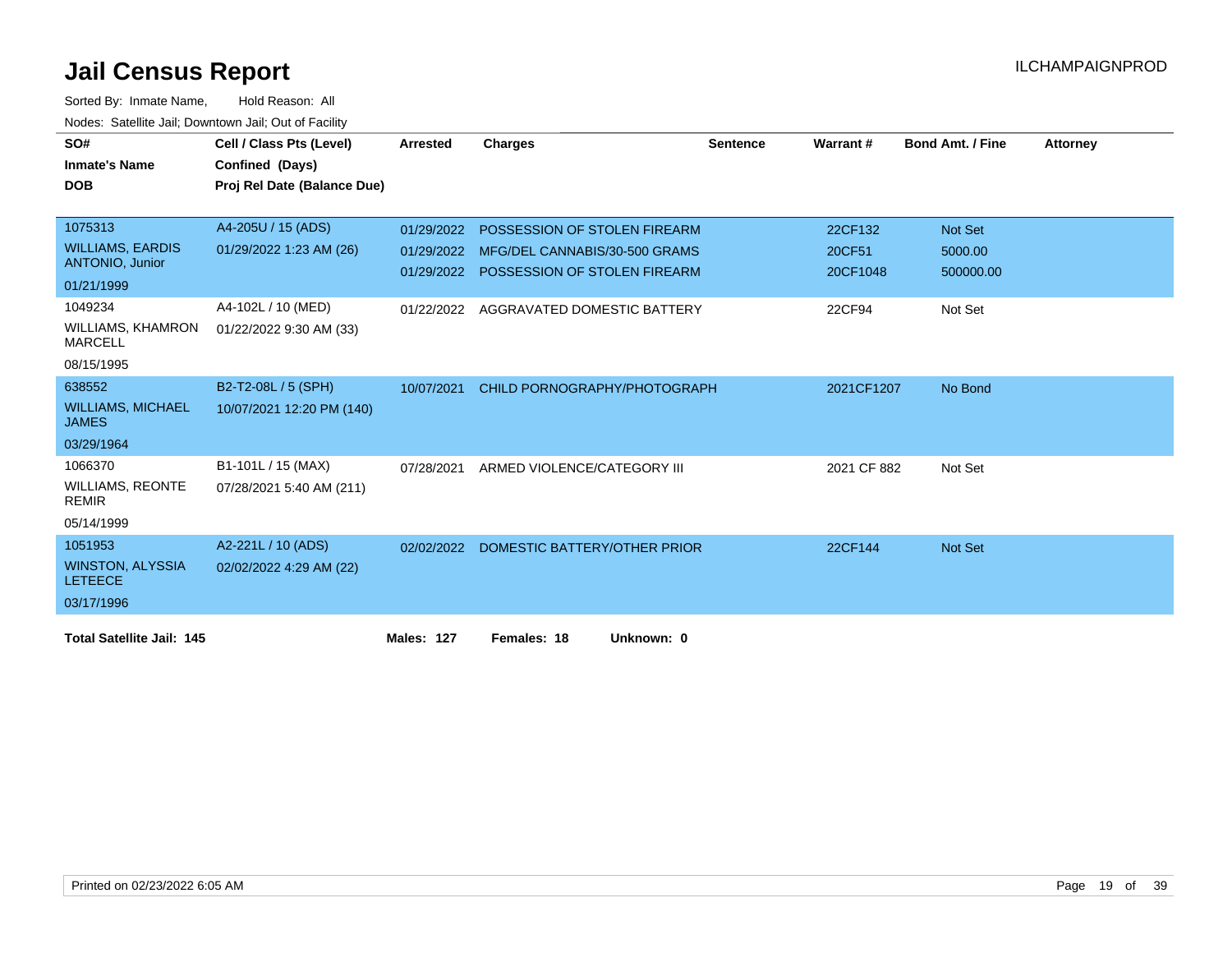| <b>Downtown Jail</b> |  |
|----------------------|--|
|                      |  |

| SO#<br><b>Inmate's Name</b><br><b>DOB</b>                                       | Cell / Class Pts (Level)<br>Confined (Days)<br>Proj Rel Date (Balance Due)                                  | <b>Arrested</b>                                                    | <b>Charges</b>                                                                                                                            | <b>Sentence</b> | Warrant#                                                | <b>Bond Amt. / Fine</b>                                             | <b>Attorney</b> |
|---------------------------------------------------------------------------------|-------------------------------------------------------------------------------------------------------------|--------------------------------------------------------------------|-------------------------------------------------------------------------------------------------------------------------------------------|-----------------|---------------------------------------------------------|---------------------------------------------------------------------|-----------------|
| 1073165<br><b>ACKERMAN, CODY</b><br><b>JAMES</b><br>02/01/1989<br>001078621     | G4L / 5 (MIN)<br>04/30/2021 4:48 PM (300)<br>F9U / 10 (MED)<br>BAILEY, DANIEL SCOTT 12/23/2021 9:44 AM (63) | 04/30/2021<br>04/30/2021<br>05/03/2021<br>12/23/2021<br>01/14/2022 | FORGERY/ISSUE/DELIVER DOCUMENT<br><b>BURGLARY</b><br>FORGERY/ISSUE/DELIVER DOCUMENT<br><b>RESIDENTIAL BURGLARY</b><br>PROBATION VIOLATION |                 | 19CF143<br>21CF516<br>2018CF689<br>21CF1582<br>21CF1445 | 75000.00<br><b>Not Set</b><br>2500.00 / 75.00<br>Not Set<br>Not Set |                 |
| 05/09/1999<br>969121<br><b>BECKLEY, ANTHONY</b><br><b>PATRICK</b><br>06/30/1989 | I3 / 15 (SPH)<br>11/25/2021 7:16 PM (91)                                                                    | 11/25/2021                                                         | <b>CRIM TRESPASS TO RESIDENCE</b>                                                                                                         |                 | 21CF1444                                                | <b>Not Set</b>                                                      |                 |
| 47897<br>BRANAMAN.<br><b>CLIFFORD EARL</b><br>03/09/1975                        | J5L / 15 (ADS)<br>01/19/2022 9:21 PM (36)                                                                   | 01/19/2022<br>01/19/2022<br>02/08/2022<br>02/08/2022               | VIOLATE ORDER PROTECTION<br>DRVG REVOKED/2+/PERS INJ/DEATH<br>DRIVE REVOKED/RECK HOMIC/3<br>DRIVING ON REVOKED LICENSE                    |                 | 22CF85<br>22CF84<br>21CF1280<br>21TR8305                | Not Set<br>Not Set<br>Not Set<br>Not Set                            |                 |
| 1027929<br><b>BROUGHTON, MARK</b><br>ANTHONY, Junior<br>02/15/1990              | F6L / 15 (MAX)<br>12/18/2021 2:55 AM (68)                                                                   | 12/18/2021                                                         | <b>HOME INVASION/CAUSE INJURY</b>                                                                                                         |                 | 21CF1560                                                | No Bond                                                             |                 |
| 1067476<br><b>BROWN, JAMES</b><br><b>BRONELL</b><br>01/08/1996                  | F5L / 10 (MED)<br>11/13/2021 2:35 AM (103)                                                                  | 11/13/2021<br>11/13/2021                                           | AGG DOMESTIC BATTERY/STRANGLE<br>RESIDENTIAL BURGLARY                                                                                     |                 | 20CF575<br>21CF385                                      | 5000.00<br>25000.00                                                 |                 |
| 995432<br>BROWN, JAVON<br><b>SHANTEZ</b><br>10/14/1991                          | <b>H5L / 10 (ADS)</b><br>12/20/2021 2:06 AM (66)                                                            | 12/20/2021                                                         | FAIL TO RPT WKLY/NO FIXED ADDR                                                                                                            |                 | 21CF1559                                                | Not Set                                                             |                 |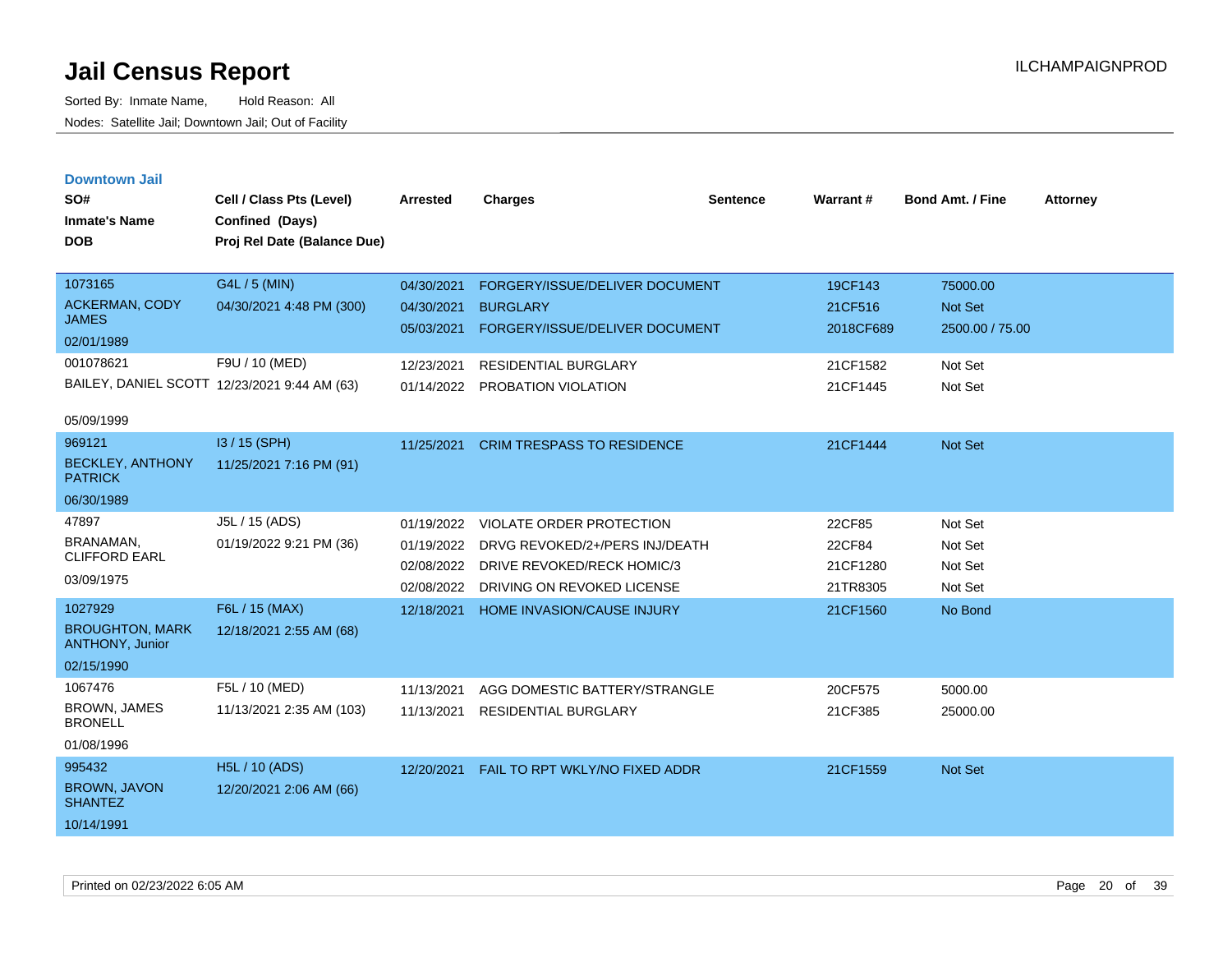Sorted By: Inmate Name, Hold Reason: All Nodes: Satellite Jail; Downtown Jail; Out of Facility

| SO#                                              | Cell / Class Pts (Level)                   | <b>Arrested</b> | <b>Charges</b>                          | <b>Sentence</b> | Warrant #  | <b>Bond Amt. / Fine</b> | <b>Attorney</b> |
|--------------------------------------------------|--------------------------------------------|-----------------|-----------------------------------------|-----------------|------------|-------------------------|-----------------|
| <b>Inmate's Name</b>                             | Confined (Days)                            |                 |                                         |                 |            |                         |                 |
| <b>DOB</b>                                       | Proj Rel Date (Balance Due)                |                 |                                         |                 |            |                         |                 |
|                                                  |                                            |                 |                                         |                 |            |                         |                 |
| 1075941                                          | G2L / 5 (MIN)                              | 10/08/2021      | AGG UNLAWFUL USE OF WEAPON/VEH          | 2y (DOC)        | 20CF360    | No Bond                 |                 |
| <b>BROWN, LIONEL</b><br><b>TERRELL</b>           | 10/08/2021 5:16 PM (139)                   |                 |                                         |                 |            |                         |                 |
| 10/19/1981                                       |                                            |                 |                                         |                 |            |                         |                 |
| 1068812                                          | F1L / 15 (MAX)                             | 12/21/2021      | FELON POSS/USE FIREARM PRIOR            |                 | 21CF1568   | Not Set                 |                 |
| BRYANT, DANNY<br><b>EUGENE</b>                   | 12/21/2021 1:50 PM (65)                    | 12/21/2021      | AGG DISCHARGE FIREARM/OCC VEH           |                 | 21CF741    | Not Set                 |                 |
| 11/22/1989                                       |                                            |                 |                                         |                 |            |                         |                 |
| 001078092                                        | H2U / 10 (ADS)                             | 12/27/2021      | AGG BATTERY/PUBLIC PLACE                |                 | 2021CF1042 | 5000.00                 |                 |
| <b>WILLIAM</b>                                   | CHOUNARD, STANLEY 12/27/2021 10:47 PM (59) |                 |                                         |                 |            |                         |                 |
| 06/25/1986                                       |                                            |                 |                                         |                 |            |                         |                 |
| 56241                                            | $E1L / 5$ (MIN)                            |                 | 01/13/2022 VIOLATE ORDER/PRIOR DOM BTRY |                 | 22CF59     | Not Set                 |                 |
| CLARK, DAMON<br><b>GILLMORE</b>                  | 01/13/2022 4:36 AM (42)                    |                 |                                         |                 |            |                         |                 |
| 12/21/1976                                       |                                            |                 |                                         |                 |            |                         |                 |
| 1075361                                          | J6L / 5 (ADS)                              | 04/16/2021      | <b>BURGLARY</b>                         |                 | 21CF414    | Not Set                 |                 |
| <b>COWART, TORREY</b><br><b>BENJAMEN, Junior</b> | 04/16/2021 9:17 PM (314)                   |                 |                                         |                 |            |                         |                 |
| 11/22/1987                                       |                                            |                 |                                         |                 |            |                         |                 |
| 1067370                                          | E6L / 15 (ADS)                             | 11/05/2021      | FIREARM/FOID INVALID/NOT ELIG           |                 | 21CF1370   | Not Set                 |                 |
| DAVIS, AUSTIN<br><b>CHRISTOPHER</b>              | 11/06/2021 12:23 AM (110)                  |                 |                                         |                 |            |                         |                 |
| 08/11/1997                                       |                                            |                 |                                         |                 |            |                         |                 |
| 1023587                                          | C <sub>1</sub> L / 15 (MAX)                | 09/24/2021      | MFG/DEL CANNABIS/2.5-10 GRAMS           |                 | 21CF1155   | Not Set                 |                 |
| <b>DAVIS, MARTIN</b><br><b>DENNIS</b>            | 09/24/2021 9:38 PM (153)                   | 09/24/2021      | <b>ARMED HABITUAL CRIMINAL</b>          |                 | 2021-CF681 | 500000.00               |                 |
| 12/02/1994                                       |                                            |                 |                                         |                 |            |                         |                 |
| 001077214                                        | I5 / 15 (ADS)                              | 12/20/2021      | <b>MURDER</b>                           |                 | 21CF1572   | Not Set                 |                 |
| DAVIS-MURDOCK,<br><b>ERION VASSHAD</b>           | 12/21/2021 10:13 AM (65)                   | 12/22/2021      | PAROLE REVOCATION                       |                 | CH2107977  | Not Set                 |                 |

06/22/1998

Printed on 02/23/2022 6:05 AM Page 21 of 39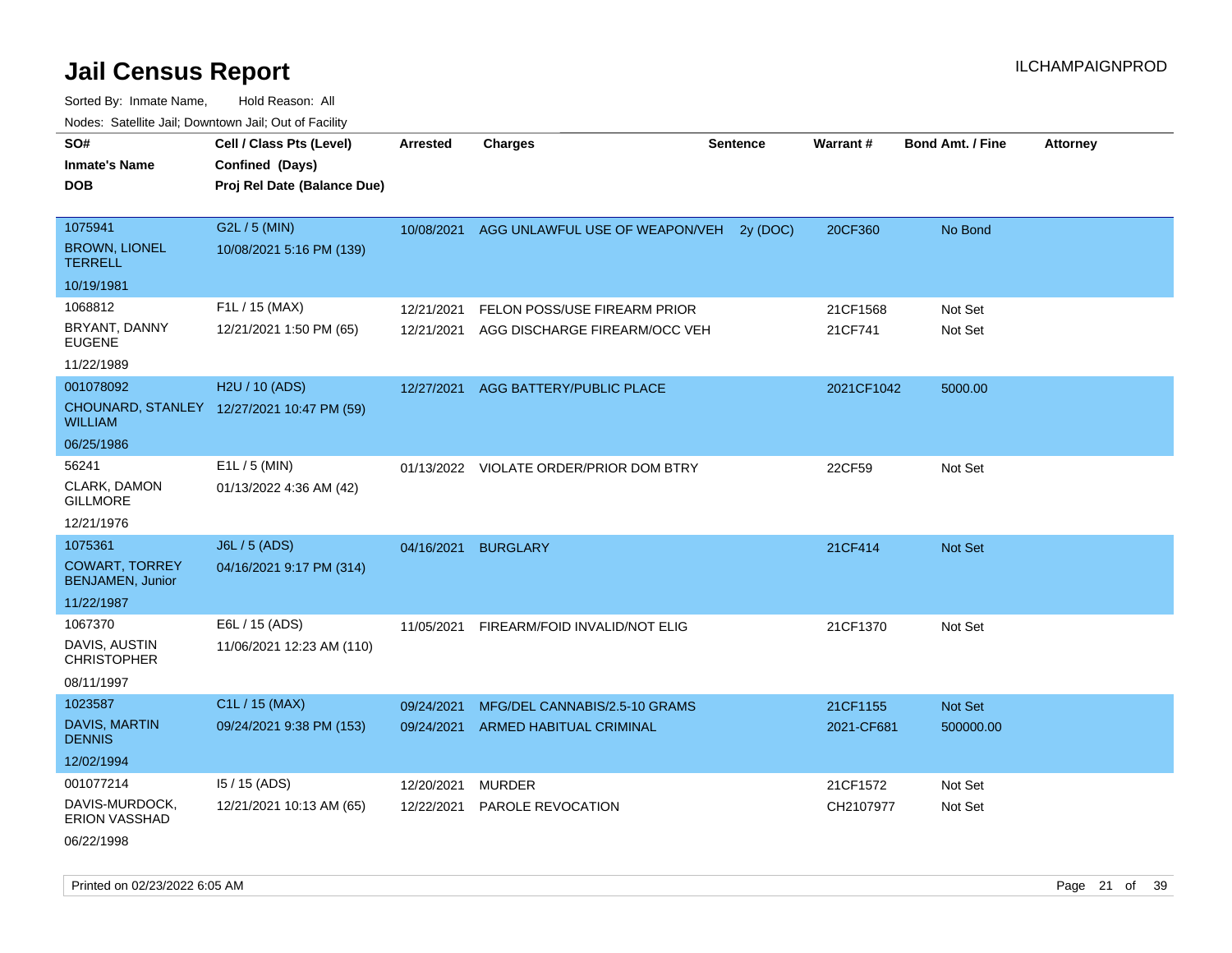Sorted By: Inmate Name, Hold Reason: All Nodes: Satellite Jail; Downtown Jail; Out of Facility

| roaco. Catolino cali, Domntonn cali, Out of Facility |                             |            |                                     |                 |            |                         |                 |
|------------------------------------------------------|-----------------------------|------------|-------------------------------------|-----------------|------------|-------------------------|-----------------|
| SO#                                                  | Cell / Class Pts (Level)    | Arrested   | <b>Charges</b>                      | <b>Sentence</b> | Warrant#   | <b>Bond Amt. / Fine</b> | <b>Attorney</b> |
| <b>Inmate's Name</b>                                 | Confined (Days)             |            |                                     |                 |            |                         |                 |
| <b>DOB</b>                                           | Proj Rel Date (Balance Due) |            |                                     |                 |            |                         |                 |
|                                                      |                             |            |                                     |                 |            |                         |                 |
| 001078223                                            | G6L / 5 (MIN)               |            | 11/09/2021 AGG DUI/NO VALID DL      |                 | 21CF1382   | Not Set                 |                 |
| DIEGO-MATEO,<br><b>JOAQUIN</b>                       | 11/09/2021 10:52 PM (107)   |            |                                     |                 |            |                         |                 |
| 01/23/2002                                           |                             |            |                                     |                 |            |                         |                 |
| 571307                                               | J3L / 15 (ADS)              | 09/14/2020 | CRIM SEXUAL ABUSE/CONSENT           |                 | 2020CF1026 | Not Set                 |                 |
| DOMINGO-<br>CASTANEDA,                               | 09/14/2020 11:19 PM (528)   | 09/14/2020 | PRED CRIM SEX ASLT/VICTIM <13       |                 | 2020CF1025 | Not Set                 |                 |
| 09/29/1989                                           |                             |            |                                     |                 |            |                         |                 |
| 527379                                               | D6 / 15 (ADS)               | 10/25/2021 | ARMED HABITUAL CRIMINAL             |                 | 21CF1297   | Not Set                 |                 |
| DRAKE, MARCELL<br><b>DEON</b>                        | 10/25/2021 5:05 PM (122)    | 10/27/2021 | AGG DOMESTIC BATTERY/STRANGLE       |                 | 21CF1245   | Not Set                 |                 |
| 04/20/1987                                           |                             |            |                                     |                 |            |                         |                 |
| 959292                                               | K1 / 15 (ADS)               | 04/01/2021 | ATTEMPT (FIRST DEGREE MURDER)       |                 | 2020CF565  | 2000000.00              |                 |
| DUNCAN, COREYON<br><b>ANTHONY</b>                    | 04/01/2021 8:46 PM (329)    | 12/17/2021 | <b>MURDER</b>                       |                 | 21CF1542   | Not Set                 |                 |
| 01/17/1989                                           |                             |            |                                     |                 |            |                         |                 |
| 1053207                                              | K3 / 15 (SPH)               | 06/06/2019 | MURDER/INTENT TO KILL/INJURE        |                 | 2019-CF849 | 2000000.00              |                 |
| FAUST, JAQUAVEON<br><b>LAVELL</b>                    | 06/06/2019 2:24 PM (994)    |            |                                     |                 |            |                         |                 |
| 07/25/1996                                           |                             |            |                                     |                 |            |                         |                 |
| 962759                                               | $J1L / 5$ (ADS)             | 07/16/2021 | <b>METH DELIVERY&lt;5 GRAMS</b>     |                 | 21CF833    | Not Set                 |                 |
| FINLEY, KEVIN DANTE                                  | 07/16/2021 9:44 PM (223)    | 07/29/2021 | AGG CRIM SEX ASSAULT/FELONY         |                 | 21CF891    | No Bond                 |                 |
| 12/28/1988                                           |                             |            |                                     |                 |            |                         |                 |
| 524764                                               | G3L / 5 (MIN)               | 09/18/2021 | METH DELIVERY/15<100 GRAMS          |                 | 21CF627    | 50000.00                |                 |
| <b>FISCUS, ROBERT</b><br><b>LOWELL</b>               | 09/18/2021 10:50 AM (159)   |            |                                     |                 |            |                         |                 |
| 02/17/1986                                           |                             |            |                                     |                 |            |                         |                 |
| 1063104                                              | G1U / 5 (MIN)               |            | 01/10/2022 VIOLATE ORDER PROTECTION |                 | 21CF1258   | 25000.00                |                 |
| <b>FUSON, KEITH</b><br>EDWARD                        | 01/10/2022 9:14 PM (45)     |            | 01/10/2022 VIOLATE ORDER PROTECTION |                 | 21CF1259   | 25000.00                |                 |
| 05/07/1987                                           |                             |            |                                     |                 |            |                         |                 |

Printed on 02/23/2022 6:05 AM Page 22 of 39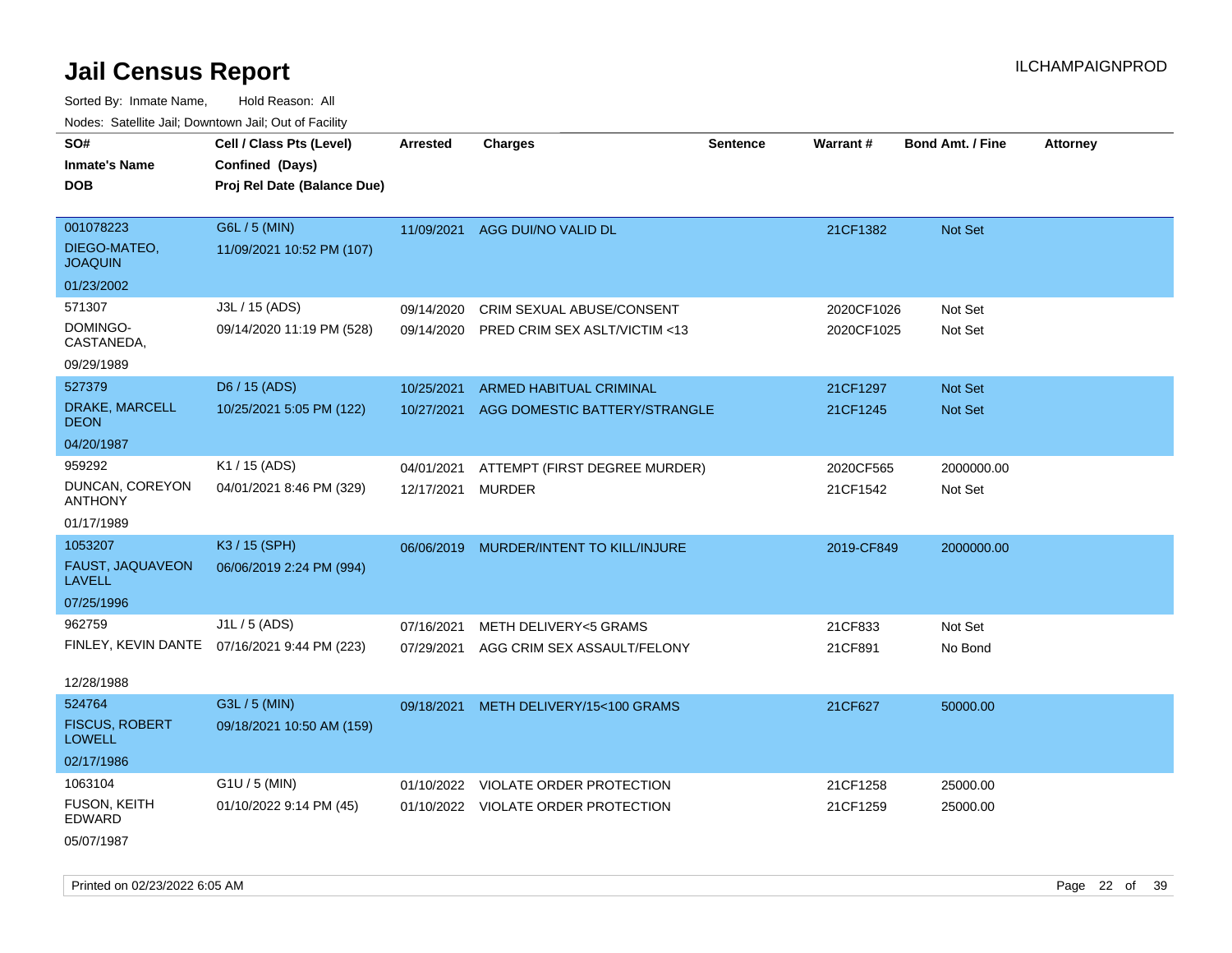| ivodes. Satellite Jali, Downtown Jali, Out of Facility |                             |                  |                                                            |                 |                 |                         |                 |
|--------------------------------------------------------|-----------------------------|------------------|------------------------------------------------------------|-----------------|-----------------|-------------------------|-----------------|
| SO#                                                    | Cell / Class Pts (Level)    | Arrested         | <b>Charges</b>                                             | <b>Sentence</b> | <b>Warrant#</b> | <b>Bond Amt. / Fine</b> | <b>Attorney</b> |
| <b>Inmate's Name</b>                                   | Confined (Days)             |                  |                                                            |                 |                 |                         |                 |
| DOB                                                    | Proj Rel Date (Balance Due) |                  |                                                            |                 |                 |                         |                 |
|                                                        |                             |                  |                                                            |                 |                 |                         |                 |
| 1003785                                                | G7L / 5 (MIN)               |                  | 01/31/2022 THEFT CON INTENT <\$500 PRIOR                   | 4y (DOC)        | 19CF1558        | No Bond                 |                 |
| <b>GENTRY, SIDNEY</b><br>RAYNARD                       | 01/31/2022 8:44 AM (24)     |                  |                                                            |                 |                 |                         |                 |
| 05/27/1971                                             |                             |                  |                                                            |                 |                 |                         |                 |
| 32913                                                  | I1 / 15 (ADS)               | 12/03/2021       | PRED CRIM SEX ASLT/VICTIM <13                              |                 | 21CF1481        | Not Set                 |                 |
| GROB, WARREN A,<br>Junior                              | 12/03/2021 4:24 PM (83)     |                  |                                                            |                 |                 |                         |                 |
| 12/07/1950                                             |                             |                  |                                                            |                 |                 |                         |                 |
| 1073611                                                | G3U / 5 (MIN)               | 02/09/2021       | DELIVERY OF OR POSSESSION OF W/INT                         |                 | 21CF160         | <b>Not Set</b>          |                 |
| HAYES, CAMERON<br>TAYLOR MALEEK                        | 02/09/2021 3:10 PM (380)    | 02/09/2021       | MFG 15>100 GR ECSTASY/ANALOG                               |                 | 21CF121         | 500000.00               |                 |
| 08/10/1998                                             |                             |                  |                                                            |                 |                 |                         |                 |
| 544770                                                 | D3 / 10 (MED)               | 08/14/2021       | AGG DOMESTIC BATTERY/STRANGLE                              |                 | 2021CF514       | 25000.00                |                 |
| HAYES, DEVON<br>JERMAINE                               | 08/14/2021 2:56 AM (194)    | 08/14/2021       | AGGRAVATED DOMESTIC BATTERY                                |                 | 21CF977         | No Bond                 |                 |
| 11/07/1987                                             |                             |                  |                                                            |                 |                 |                         |                 |
| 972300                                                 | F6U / 10 (MED)              | 12/22/2021       | <b>RESIDENTIAL BURGLARY</b>                                |                 | 18CF1691        | 25000.00                |                 |
| <b>HOLT, MICHAEL</b><br>TERRELL                        | 12/22/2021 8:36 AM (64)     | 12/22/2021       | AGG CRIM SEX ABUSE/VICTIM <9                               |                 | 19CF1277        | 250000.00               |                 |
| 12/25/1989                                             |                             |                  |                                                            |                 |                 |                         |                 |
| 953555                                                 | C4U / 15 (MAX)              | 03/10/2021       | <b>CRIM TRESPASS TO RESIDENCE</b>                          |                 | 21CF272         | Not Set                 |                 |
| HUNT, TAVARIS EARL                                     | 03/10/2021 4:58 AM (351)    | 04/14/2021       | AGG FLEEING POLICE/21 MPH OVER                             | 3y(DOC)         | 2020CF94        | 10000.00                |                 |
| 12/29/1987                                             |                             |                  |                                                            |                 |                 |                         |                 |
| 518711                                                 | G5L / 5 (MIN)               | 01/30/2022       | THFT/TRANS MERCH/<\$300/PRECONV                            |                 | 19CF767         | 690.00                  |                 |
| <b>INGERSON, LUCUS</b><br>JAMES                        | 01/30/2022 4:57 PM (25)     | 01/30/2022 THEFT |                                                            |                 | 22CF133         | <b>Not Set</b>          |                 |
| 09/16/1979                                             |                             |                  |                                                            |                 |                 |                         |                 |
| 53058                                                  | G4U / 5 (MIN)               |                  | 01/31/2022 DELIVERY OF OR POSSESSION OF W/ IN1 5y/6m (DOC) |                 |                 | Not Set                 |                 |
| JOHNSON, DEMARIO<br>LACONTE                            | 01/31/2022 11:12 AM (24)    |                  |                                                            |                 |                 |                         |                 |
| 06/14/1981                                             |                             |                  |                                                            |                 |                 |                         |                 |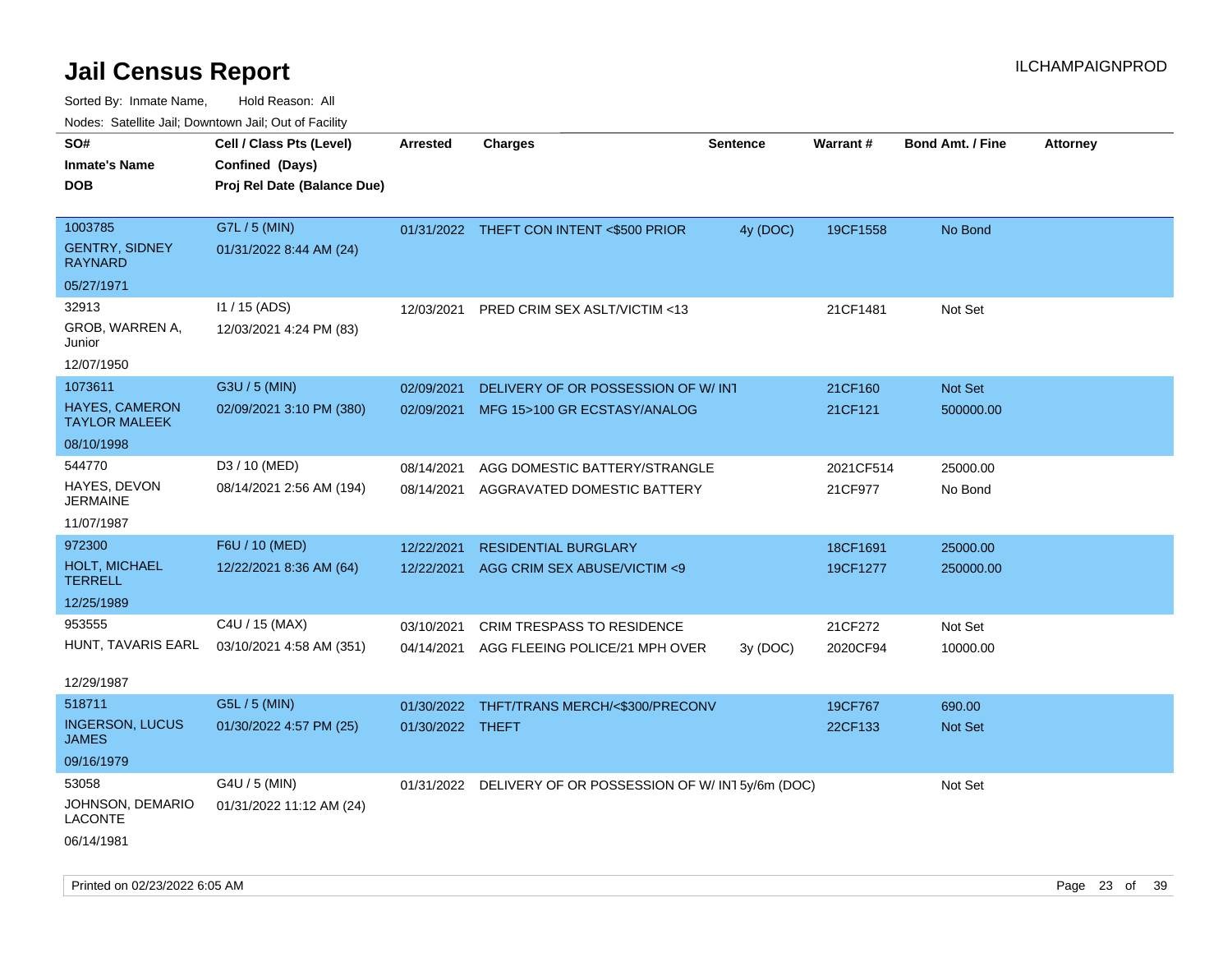| SO#<br><b>Inmate's Name</b><br><b>DOB</b>          | Cell / Class Pts (Level)<br>Confined (Days)<br>Proj Rel Date (Balance Due) | <b>Arrested</b>          | <b>Charges</b>                                       | <b>Sentence</b> | <b>Warrant#</b>              | <b>Bond Amt. / Fine</b> | <b>Attorney</b> |    |
|----------------------------------------------------|----------------------------------------------------------------------------|--------------------------|------------------------------------------------------|-----------------|------------------------------|-------------------------|-----------------|----|
| 24308<br><b>KWIATKOWSKI,</b><br><b>ROBERT JOHN</b> | D <sub>2</sub> / 15 (MAX)<br>06/03/2021 10:40 PM (266)                     | 06/03/2021               | <b>ROBBERY</b>                                       |                 | 21CF625                      | No Bond                 |                 |    |
| 08/08/1963                                         |                                                                            |                          |                                                      |                 |                              |                         |                 |    |
| 1041648                                            | C8L / 15 (MAX)                                                             | 01/11/2022               | ARMED HABITUAL CRIMINAL                              |                 | 22CF41                       | Not Set                 |                 |    |
| LANE, DEMETRIUS<br>LAQUAN                          | 01/11/2022 5:27 AM (44)                                                    |                          | 01/11/2022 PAROLE REVOCATION                         |                 | CH2200221                    | Not Set                 |                 |    |
| 07/04/1996                                         |                                                                            |                          |                                                      |                 |                              |                         |                 |    |
| 29681                                              | J2L / 15 (ADS)                                                             | 07/14/2020               | PREDATORY CRIMINAL SEX ASSLT/CHILE                   |                 | 20CF-781                     | 250000.00               |                 |    |
| LENOIR, JOHN<br><b>CHRISTOPHER</b>                 | 07/14/2020 12:51 PM (590)                                                  |                          |                                                      |                 |                              |                         |                 |    |
| 04/20/1966                                         |                                                                            |                          |                                                      |                 |                              |                         |                 |    |
| 001077524                                          | D1 / 10 (SPH)                                                              | 12/14/2020               | AGG BATTERY/JUDGE/EMT                                |                 | 2020-CF-1212                 | 10000.00                |                 |    |
| LEWIS, TREVOR<br>DANIEL                            | 12/14/2020 5:16 PM (437)                                                   | 12/14/2020<br>12/14/2020 | <b>RESIDENTIAL ARSON</b><br>AGG BATTERY/PUBLIC PLACE |                 | 2020-CF-1388<br>2020-CF-1231 | 150000.00               |                 |    |
| 06/03/2002                                         |                                                                            | 12/14/2020               | AGG BATTERY/PEACE OFFICER                            |                 | 2020-CF-1211                 | 50000.00<br>10000.00    |                 |    |
| 45113                                              | E2L / 15 (MAX)                                                             | 11/20/2021               | ARMED HABITUAL CRIMINAL                              |                 | 21CF1424                     | No Bond                 |                 |    |
| MARTIN, JEREMIAH<br><b>FRANCIS</b>                 | 11/20/2021 1:18 AM (96)                                                    |                          |                                                      |                 |                              |                         |                 |    |
| 01/18/1977                                         |                                                                            |                          |                                                      |                 |                              |                         |                 |    |
| 1000869                                            | C9L / 10 (ADS)                                                             | 09/11/2021               | FELON POSS/USE WEAPON/FIREARM                        |                 | 21CF1102                     | Not Set                 |                 |    |
| MARTIN, MANNIX<br><b>TILMOND</b>                   | 09/12/2021 12:40 AM (165)                                                  |                          |                                                      |                 |                              |                         |                 |    |
| 07/19/1991                                         |                                                                            |                          |                                                      |                 |                              |                         |                 |    |
| 1063030                                            | H4L / 15 (ADS)                                                             | 12/20/2021               | <b>MURDER</b>                                        |                 | 21CF1571                     | <b>Not Set</b>          |                 |    |
|                                                    | MASON, RYAN ONEIAL 12/21/2021 9:30 AM (65)                                 | 12/22/2021               | <b>PAROLE REVOCATION</b>                             |                 | CH2107979                    | <b>Not Set</b>          |                 |    |
| 02/22/1991                                         |                                                                            |                          |                                                      |                 |                              |                         |                 |    |
| 1066623                                            | G6U / 5 (MIN)                                                              | 11/17/2021               | MFG/DEL 15<100 GR COCA/ANALOG                        |                 | 17CF1093                     | 75000.00                |                 |    |
| MATA-OROZCO,<br><b>OLEGARIO</b>                    | 11/17/2021 5:08 PM (99)                                                    |                          |                                                      |                 |                              |                         |                 |    |
| 03/06/1995                                         |                                                                            |                          |                                                      |                 |                              |                         |                 |    |
| Printed on 02/23/2022 6:05 AM                      |                                                                            |                          |                                                      |                 |                              |                         | Page 24 of      | 39 |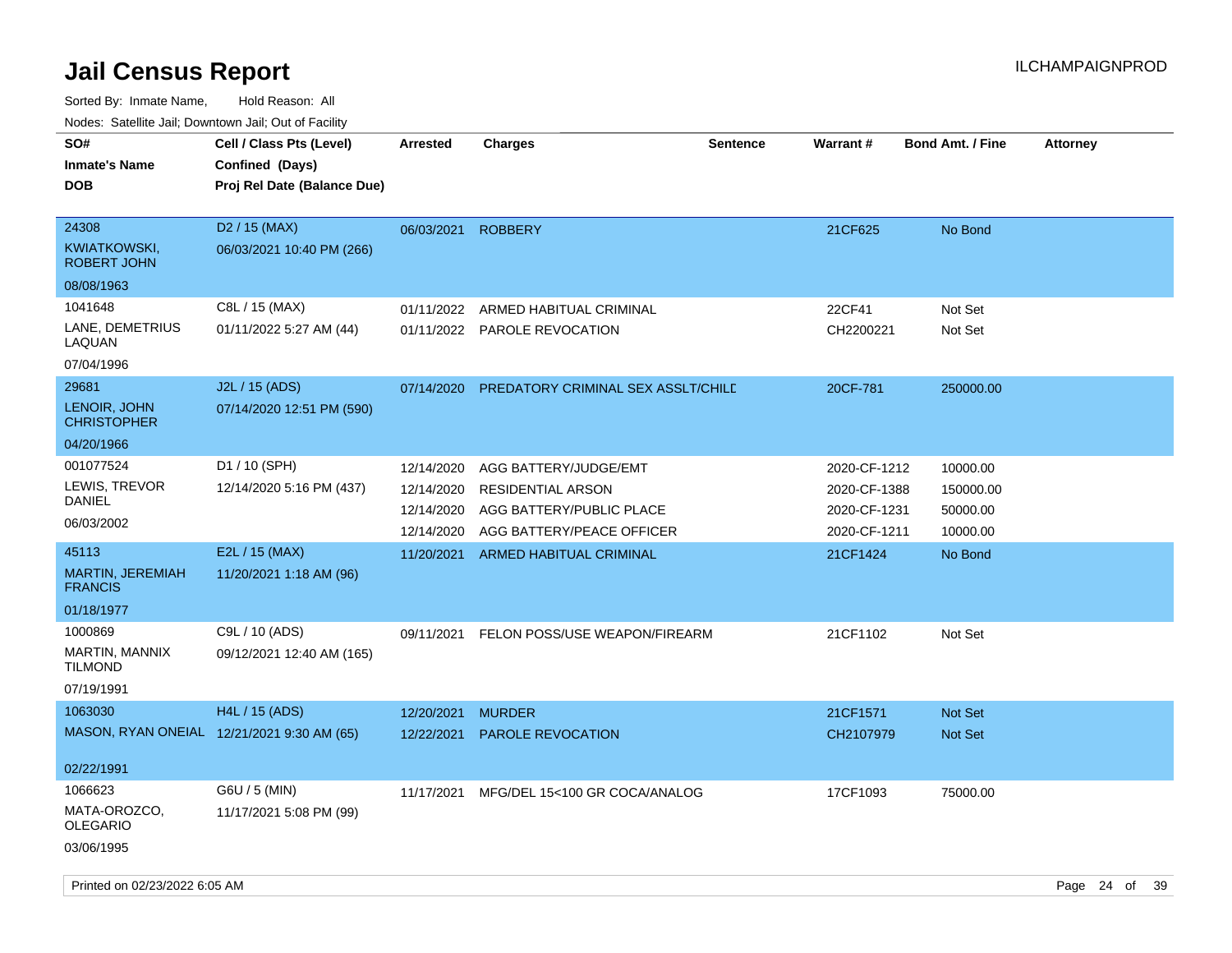| Nudes. Salenne Jan, Downlown Jan, Out of Facility |                             |            |                                         |                 |            |                  |                 |
|---------------------------------------------------|-----------------------------|------------|-----------------------------------------|-----------------|------------|------------------|-----------------|
| SO#                                               | Cell / Class Pts (Level)    | Arrested   | <b>Charges</b>                          | <b>Sentence</b> | Warrant#   | Bond Amt. / Fine | <b>Attorney</b> |
| <b>Inmate's Name</b>                              | Confined (Days)             |            |                                         |                 |            |                  |                 |
| DOB                                               | Proj Rel Date (Balance Due) |            |                                         |                 |            |                  |                 |
|                                                   |                             |            |                                         |                 |            |                  |                 |
| 001078249                                         | B3 / 10 (MED)               | 08/07/2021 | FELON POSS/USE WEAPON/FIREARM           | 4y (DOC)        | 21CF947    | Not Set          |                 |
| MCCLENDON, CALVIN<br>M                            | 08/07/2021 8:56 AM (201)    |            |                                         |                 |            |                  |                 |
| 04/29/1990                                        |                             |            |                                         |                 |            |                  |                 |
| 40235                                             | G9L / 5 (MIN)               | 10/04/2021 | AGG DUI/4                               |                 | 2021CF1145 | 35000.00         |                 |
| MERRIWEATHER,<br><b>MARCUS TODD</b>               | 10/04/2021 4:41 PM (143)    |            |                                         |                 |            |                  |                 |
| 11/28/1967                                        |                             |            |                                         |                 |            |                  |                 |
| 1040273                                           | E5U / 15 (ADS)              | 09/30/2021 | <b>PRED CRIM SEX ASLT/VICTIM &lt;13</b> |                 | 21CF329    | 500000.00        |                 |
| METCALFE, LANELL<br><b>JARON</b>                  | 09/30/2021 11:32 PM (147)   |            |                                         |                 |            |                  |                 |
| 09/22/1988                                        |                             |            |                                         |                 |            |                  |                 |
| 1075635                                           | B2 / 10 (ADS)               | 05/11/2021 | AGG DISCHARGE FIREARM/OCC VEH           |                 | 21CF538    | Not Set          |                 |
| MILES, DEVLON VON,<br>Junior                      | 05/11/2021 10:39 PM (289)   | 05/11/2021 | MFG/DEL CANNABIS/30-500 GRAMS           |                 | 20CF1402   | 100000.00        |                 |
| 11/04/2000                                        |                             |            |                                         |                 |            |                  |                 |
| 001078721                                         | C7U / 5 (ADS)               | 12/29/2021 | <b>VIOLATE ORDER PROTECTION</b>         |                 | 21CF1600   | <b>Not Set</b>   |                 |
| <b>MIRAMONTES, RAUL</b>                           | 12/29/2021 4:02 AM (57)     |            |                                         |                 |            |                  |                 |
|                                                   |                             |            |                                         |                 |            |                  |                 |
| 05/11/1989                                        |                             |            |                                         |                 |            |                  |                 |
| 1069209                                           | H1L / 10 (ADS)              | 04/07/2021 | AGG BATTERY/GREAT BODILY HARM           |                 | 21CF376    | Not Set          |                 |
| MOORE, DEVONTE<br>JAMAL                           | 04/07/2021 6:25 PM (323)    |            |                                         |                 |            |                  |                 |
| 09/24/1995                                        |                             |            |                                         |                 |            |                  |                 |
| 61251                                             | E4L / 15 (ADS)              | 12/27/2021 | PRED CRIM SEX ASLT/VICTIM <13           |                 | 21CF651    | No Bond          |                 |
| PETMECKY, JOHN<br><b>ROBERT</b>                   | 12/27/2021 1:52 PM (59)     |            |                                         |                 |            |                  |                 |
| 03/09/1983                                        |                             |            |                                         |                 |            |                  |                 |
| 001078357                                         | I4 / 15 (SPH)               | 09/17/2021 | ARMED ROBBERY/ARMED W/FIREARM           |                 | 21CF1230   | Not Set          |                 |
| PETTIGREW, CAREY                                  | 09/17/2021 9:56 AM (160)    | 09/17/2021 | ARMED ROBBERY/ARMED W/FIREARM           |                 | 21CF1128   | Not Set          |                 |
| CORNITRIAS DEOBLO                                 |                             | 09/17/2021 | ARMED ROBBERY/ARMED W/FIREARM           |                 | 21CF1129   | Not Set          |                 |
| 08/31/1986                                        |                             |            |                                         |                 |            |                  |                 |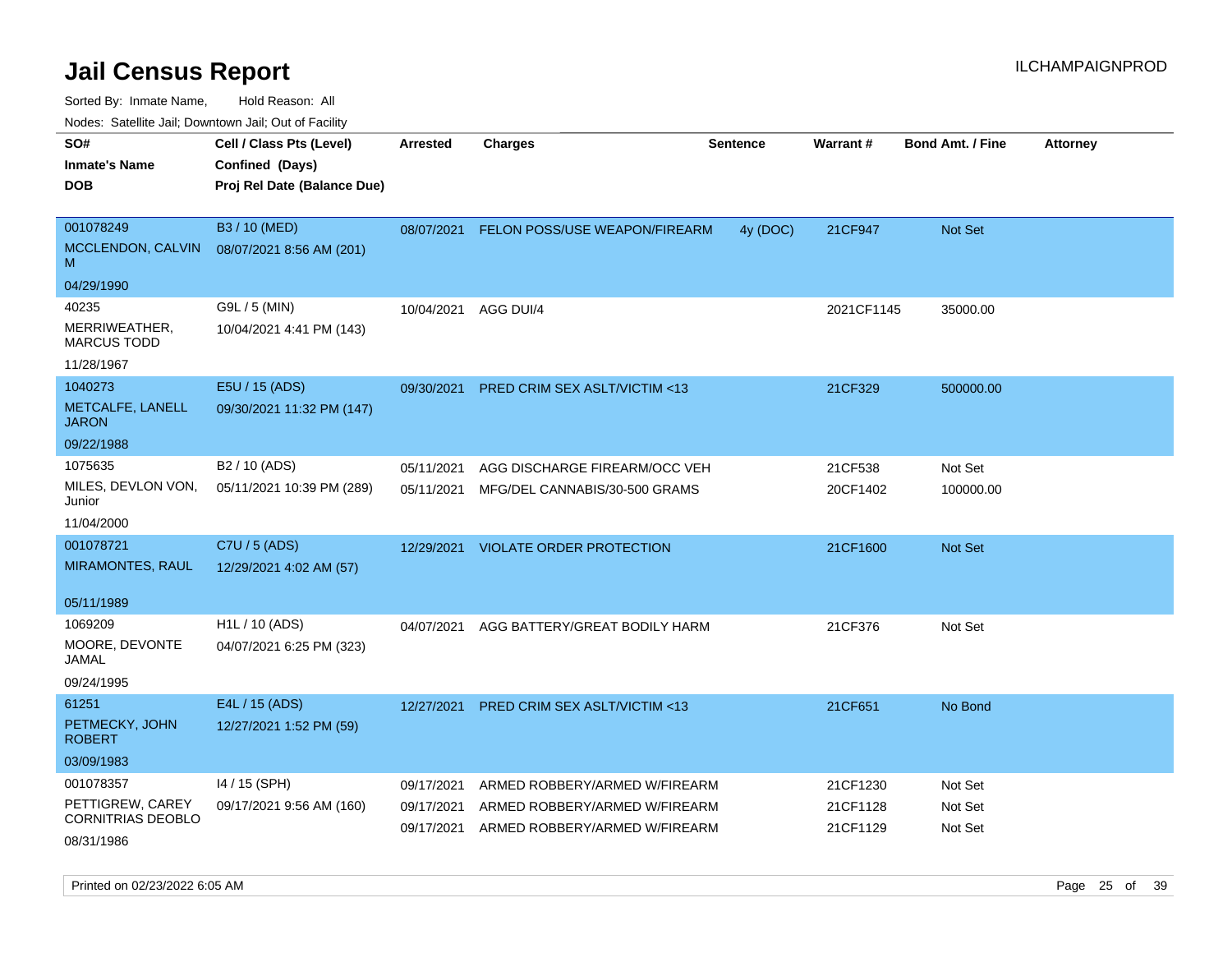| rougs. Calcing Jan, Downtown Jan, Out of Facinty |                                                                            |                          |                                                |                 |                 |                         |                 |
|--------------------------------------------------|----------------------------------------------------------------------------|--------------------------|------------------------------------------------|-----------------|-----------------|-------------------------|-----------------|
| SO#<br><b>Inmate's Name</b><br><b>DOB</b>        | Cell / Class Pts (Level)<br>Confined (Days)<br>Proj Rel Date (Balance Due) | <b>Arrested</b>          | <b>Charges</b>                                 | <b>Sentence</b> | <b>Warrant#</b> | <b>Bond Amt. / Fine</b> | <b>Attorney</b> |
| 1022441                                          | C3L / 10 (ADS)                                                             | 10/27/2021               | AGG BATTERY/PEACE OFFICER                      |                 | 2021 CF 12      | No Bond                 |                 |
| PICKENS, DONTRELL<br><b>DEMAR</b>                | 10/27/2021 1:39 PM (120)                                                   |                          | 10/27/2021 AGG BATTERY/PEACE OFFICER           |                 | 2020 CF 1488    | No Bond                 |                 |
| 12/10/1993                                       |                                                                            |                          |                                                |                 |                 |                         |                 |
| 1063325                                          | C6L / 10 (MED)                                                             |                          | 01/13/2022 VIO BAIL BOND/CLASS A OFFENSE       |                 | 22CM17          | Not Set                 |                 |
| PICKENS, JOSEPH<br><b>PARNELL</b>                | 01/14/2022 12:28 AM (41)                                                   |                          |                                                |                 |                 |                         |                 |
| 04/27/1978                                       |                                                                            |                          |                                                |                 |                 |                         |                 |
| 001077783                                        | H6L / 10 (ADS)                                                             |                          | 01/05/2022 AGGRAVATED BATTERY                  |                 | 21CF325         | Not Set                 |                 |
| <b>RIVERA, DARYL</b><br><b>ANTONIO</b>           | 01/05/2022 4:20 PM (50)                                                    |                          |                                                |                 |                 |                         |                 |
| 11/14/1981                                       |                                                                            |                          |                                                |                 |                 |                         |                 |
| 1072114                                          | A1U / 15 (SPH)                                                             | 01/17/2021               | ATTEMPT (FIRST DEGREE MURDER)                  |                 | 2021CF65        | Not Set                 |                 |
| ROBINSON, DONNELL<br><b>LEVON</b>                | 01/17/2021 2:40 PM (403)                                                   | 01/17/2021<br>02/17/2021 | ARMED ROBBERY/NO FIREARM<br>AGGRAVATED BATTERY | 4y (DOC)        | 2020CF824       | 75000.00<br>250000.00   |                 |
| 10/23/2000                                       |                                                                            |                          |                                                |                 |                 |                         |                 |
| 1068592                                          | J7L / 15 (ADS)                                                             | 11/12/2021               | <b>BURGLARY</b>                                | 2y (DOC)        | 21CF1393        | Not Set                 |                 |
| ROSS, TEVONTAE<br><b>TERRANCE</b>                | 11/12/2021 8:41 AM (104)                                                   |                          |                                                |                 |                 |                         |                 |
| 12/15/1998                                       |                                                                            |                          |                                                |                 |                 |                         |                 |
| 59178                                            | F8L / 15 (MAX)                                                             | 12/13/2021               | AGG DISCHARGE FIREARM/OCC VEH                  |                 | 21CF1274        | 1500000.00              |                 |
| SANDERS, MICHAEL<br>JEAN                         | 12/13/2021 4:17 PM (73)                                                    |                          |                                                |                 |                 |                         |                 |
| 12/22/1967                                       |                                                                            |                          |                                                |                 |                 |                         |                 |
| 001078704                                        | F7U / 15 (MAX)                                                             | 12/21/2021               | MURDER/INTENT TO KILL/INJURE                   |                 | 21CF1575        | Not Set                 |                 |
| SHORTER, JAQUAN<br><b>MAURICE</b>                | 12/23/2021 1:23 AM (63)                                                    |                          |                                                |                 |                 |                         |                 |
| 10/08/1998                                       |                                                                            |                          |                                                |                 |                 |                         |                 |
| 47195                                            | G8L / 5 (MIN)                                                              | 12/27/2021               | <b>RESIDENTIAL BURGLARY</b>                    |                 | 2020CF1222      | 10000.00                |                 |
| SIMMONS, JAMES<br><b>ROBERT</b>                  | 12/27/2021 8:42 AM (59)                                                    | 12/28/2021               | <b>RESIDENTIAL BURGLARY</b>                    |                 | 2021CF1596      | Not Set                 |                 |
| 03/13/1975                                       |                                                                            |                          |                                                |                 |                 |                         |                 |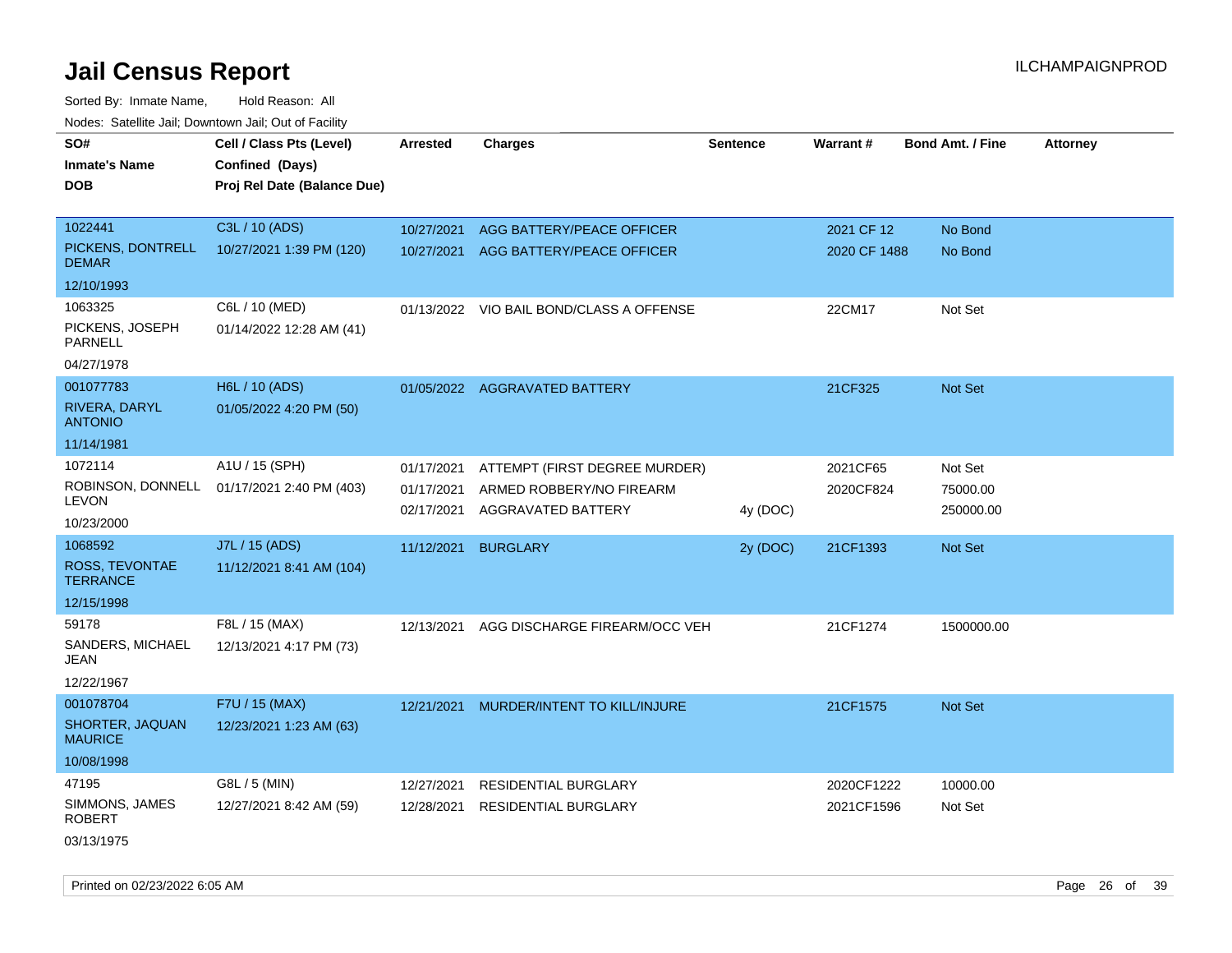| ivouss. Saleline Jali, Downtown Jali, Out of Facility |                             |                     |                                         |                 |                 |                         |                 |
|-------------------------------------------------------|-----------------------------|---------------------|-----------------------------------------|-----------------|-----------------|-------------------------|-----------------|
| SO#                                                   | Cell / Class Pts (Level)    | Arrested            | <b>Charges</b>                          | <b>Sentence</b> | <b>Warrant#</b> | <b>Bond Amt. / Fine</b> | <b>Attorney</b> |
| Inmate's Name                                         | Confined (Days)             |                     |                                         |                 |                 |                         |                 |
| <b>DOB</b>                                            | Proj Rel Date (Balance Due) |                     |                                         |                 |                 |                         |                 |
|                                                       |                             |                     |                                         |                 |                 |                         |                 |
| 1064798                                               | B1 / 15 (ADS)               | 01/17/2022 MURDER   |                                         |                 | 2021CF695       | 1500000.00              |                 |
| <b>STENNIS, BRUCE</b><br><b>DEONTAY</b>               | 01/17/2022 1:29 PM (38)     |                     | 01/17/2022 MFG/DEL 1<15 GR COCAINE/ANLG |                 | 21CF520         | 50000.00                |                 |
| 08/12/1998                                            |                             |                     |                                         |                 |                 |                         |                 |
| 65920                                                 | F3L / 15 (MAX)              | 12/21/2021          | ARMED ROBBERY/ARMED W/FIREARM           |                 | 21CF1543        | 100000.00               |                 |
| TAPSCOTT.<br>CORNELIUS                                | 12/21/2021 10:57 PM (65)    |                     |                                         |                 |                 |                         |                 |
| 07/14/1985                                            |                             |                     |                                         |                 |                 |                         |                 |
| 1068839                                               | F4L / 15 (MAX)              | 08/07/2020 HOMICIDE |                                         |                 | 2020-CF851      | 1000000.00              |                 |
| TAYLOR, LONDON<br>JAVON                               | 08/07/2020 10:30 AM (566)   |                     |                                         |                 |                 |                         |                 |
| 08/16/1999                                            |                             |                     |                                         |                 |                 |                         |                 |
| 1004142                                               | F2U / 15 (MAX)              | 10/27/2021          | POSSESSION OF METH/15<100GRAMS          |                 | 2021CF1298      | 1500000.00              |                 |
| TOY, KAYON LARENZ                                     | 10/22/2021 1:01 PM (125)    |                     |                                         |                 |                 |                         |                 |
|                                                       |                             |                     |                                         |                 |                 |                         |                 |
| 09/12/1991                                            |                             |                     |                                         |                 |                 |                         |                 |
| 1056971                                               | D <sub>4</sub> / 10 (ADS)   | 08/07/2021          | <b>FELON POSS/USE WEAPON/FIREARM</b>    |                 | 21CF948         | No Bond                 |                 |
| TRAVIS, DENZEL<br>DANTRELL                            | 08/07/2021 7:36 AM (201)    | 08/08/2021          | AGG BATTERY/PUBLIC PLACE                |                 | 2020CF647       | 25000.00                |                 |
| 03/21/1993                                            |                             |                     |                                         |                 |                 |                         |                 |
| 001078250                                             | F2L / 10 (MED)              | 08/07/2021          | FELON POSS WEAPON/BODY ARMOR            |                 | 21CF950         | Not Set                 |                 |
| TRAVIS, JORDAN<br>TESHAUN                             | 08/07/2021 10:27 AM (201)   |                     |                                         |                 |                 |                         |                 |
| 03/03/1996                                            |                             |                     |                                         |                 |                 |                         |                 |
| 56994                                                 | A1L / 15 (SPH)              | 12/09/2021          | STALKING/CAUSE FEAR FOR SAFETY          |                 | 21CF1514        | <b>Not Set</b>          |                 |
| <b>TURNER, ROBERT</b><br><b>EARL, Senior</b>          | 12/09/2021 9:23 PM (77)     | 12/13/2021          | <b>PAROLE REVOCATION</b>                |                 | CH2107735       | <b>Not Set</b>          |                 |
| 09/07/1982                                            |                             |                     |                                         |                 |                 |                         |                 |
| 30108                                                 | J4L / 15 (ADS)              | 07/30/2021          | MURDER                                  |                 | 21CF902         | 2000000.00              |                 |
| VANDYKE, DARYL<br>ANTHONY                             | 07/30/2021 8:29 PM (209)    |                     |                                         |                 |                 |                         |                 |
| 10/04/1965                                            |                             |                     |                                         |                 |                 |                         |                 |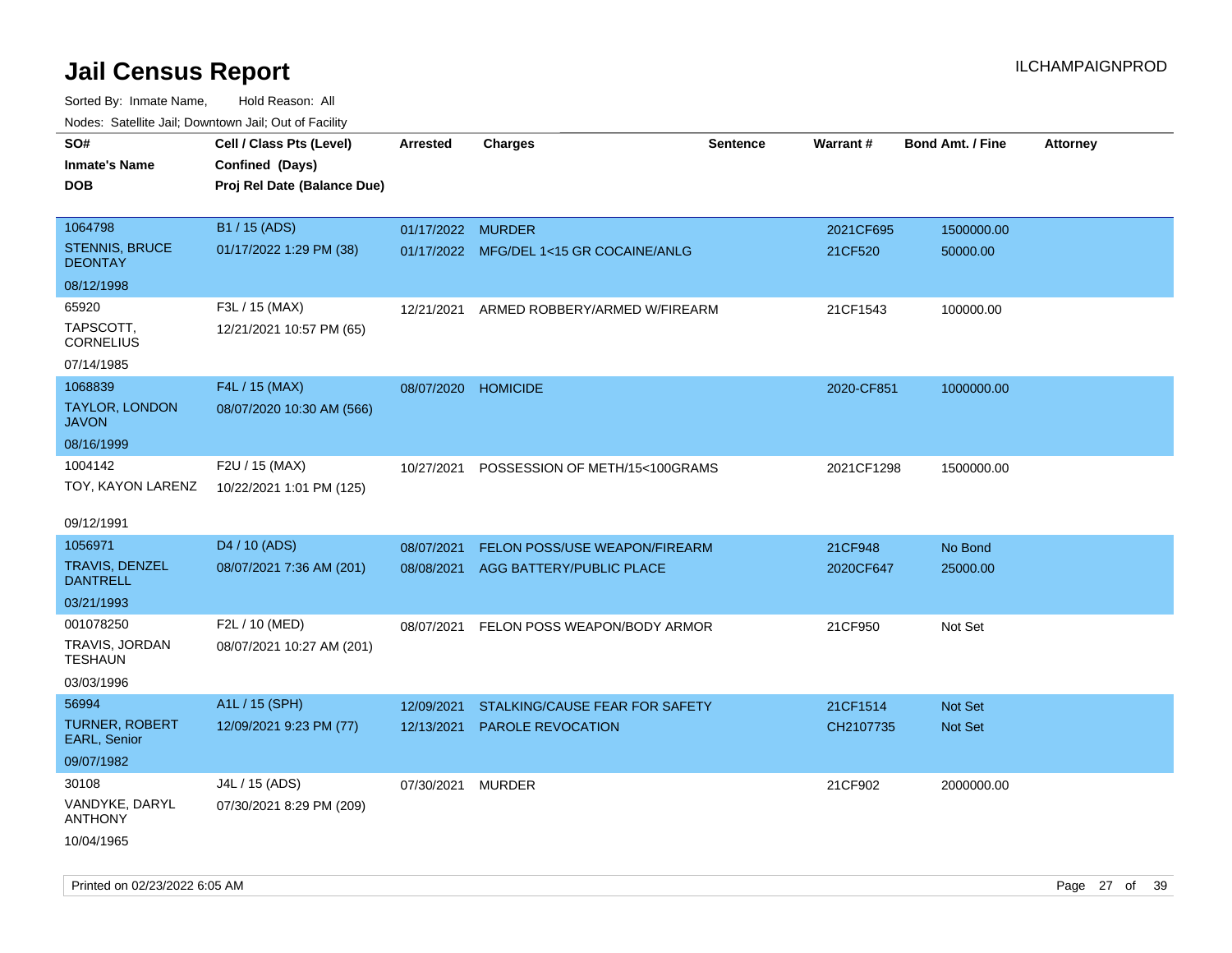| Todoo. Catolino can, Bomntonn can, Out of Fability<br>SO#<br><b>Inmate's Name</b><br><b>DOB</b> | Cell / Class Pts (Level)<br>Confined (Days)<br>Proj Rel Date (Balance Due) | Arrested   | <b>Charges</b>                    | Sentence | Warrant#    | <b>Bond Amt. / Fine</b> | <b>Attorney</b> |
|-------------------------------------------------------------------------------------------------|----------------------------------------------------------------------------|------------|-----------------------------------|----------|-------------|-------------------------|-----------------|
| 968681                                                                                          | D5 / 15 (ADS)                                                              | 08/27/2021 | AGG CRIM SX AB/VIC 13<18/TRUST    |          | 2020CF499   | 250000.00               |                 |
| <b>WADE, DEMETRIUS</b><br><b>DARYL</b>                                                          | 08/27/2021 2:25 AM (181)                                                   | 08/27/2021 | <b>INDIRECT CRIMINAL CONTEMPT</b> | 3y (DOC) | 2021CC16    | No Bond                 |                 |
| 01/07/1987                                                                                      |                                                                            |            |                                   |          |             |                         |                 |
| 1070971                                                                                         | H3L / 5 (ADS)                                                              | 12/07/2021 | IDENTITY THEFT/<\$300             |          | 20CF922     | Not Set                 |                 |
| WEIR, CLINTON<br><b>HOWARD</b>                                                                  | 12/08/2021 3:45 AM (78)                                                    | 12/07/2021 | <b>RECKLESS DRIVING</b>           |          | 19TR2348    | Not Set                 |                 |
| 03/15/1983                                                                                      |                                                                            |            |                                   |          |             |                         |                 |
| 001078328                                                                                       | C2L / 15 (MAX)                                                             | 08/30/2021 | FELON POSS/USE WEAPON/FIREARM     |          | 21CF1045    | Not Set                 |                 |
| <b>WHITE, JUSTIN</b><br><b>STEVEN</b>                                                           | 08/30/2021 10:48 AM (178)                                                  |            |                                   |          |             |                         |                 |
| 10/25/1995                                                                                      |                                                                            |            |                                   |          |             |                         |                 |
| 54212                                                                                           | E3U / 10 (ADS)                                                             | 12/21/2021 | ARMED VIOLENCE/CATEGORY I         |          | 21CF1576    | Not Set                 |                 |
| WHITLOCK, GEORGE<br>ABRAM                                                                       | 12/21/2021 1:20 PM (65)                                                    | 12/21/2021 | RECEIVE/POSS/SELL STOLEN VEH      |          | 2021CF669   | 10000.00                |                 |
| 11/10/1978                                                                                      |                                                                            | 12/21/2021 | VIOLATE ORDER PROTECTION          |          | 2021CM391   | 1000.00                 |                 |
| 001078709                                                                                       | F1U / 15 (MAX)                                                             | 12/22/2021 | ARMED VIOLENCE/CATEGORY I         |          | 21CF1586    | Not Set                 |                 |
| WILLIAMS, DAVID LEE                                                                             | 12/22/2021 11:00 AM (64)                                                   |            |                                   |          |             |                         |                 |
| 12/18/1989                                                                                      |                                                                            |            |                                   |          |             |                         |                 |
| 1058072                                                                                         | A2U / 15 (SPH)                                                             | 02/25/2021 | ARMED HABITUAL CRIMINAL           |          |             | Not Set                 |                 |
| WILLIAMS, KENNETH<br><b>BERNARD</b>                                                             | 02/25/2021 3:24 PM (364)                                                   |            |                                   |          |             |                         |                 |
| 10/04/1985                                                                                      |                                                                            |            |                                   |          |             |                         |                 |
| 001078711                                                                                       | F9L / 10 (MED)                                                             | 12/22/2021 | AGG DISCHARGE FIREARM/OCC BLDG    |          | 21CF1585    | Not Set                 |                 |
| <b>WILLIS, RANDY</b><br><b>RAMEEL</b>                                                           | 12/22/2021 4:15 PM (64)                                                    |            |                                   |          |             |                         |                 |
| 09/10/2003                                                                                      |                                                                            |            |                                   |          |             |                         |                 |
| 9326                                                                                            | $12/5$ (ADS)                                                               | 06/14/2021 | <b>BURGLARY</b>                   |          | 2020-CF-625 | Not Set                 |                 |
| YOUNG, ANTHONY<br><b>PAUL</b>                                                                   | 06/14/2021 12:07 PM (255)                                                  |            |                                   |          |             |                         |                 |
| 03/13/1954                                                                                      |                                                                            |            |                                   |          |             |                         |                 |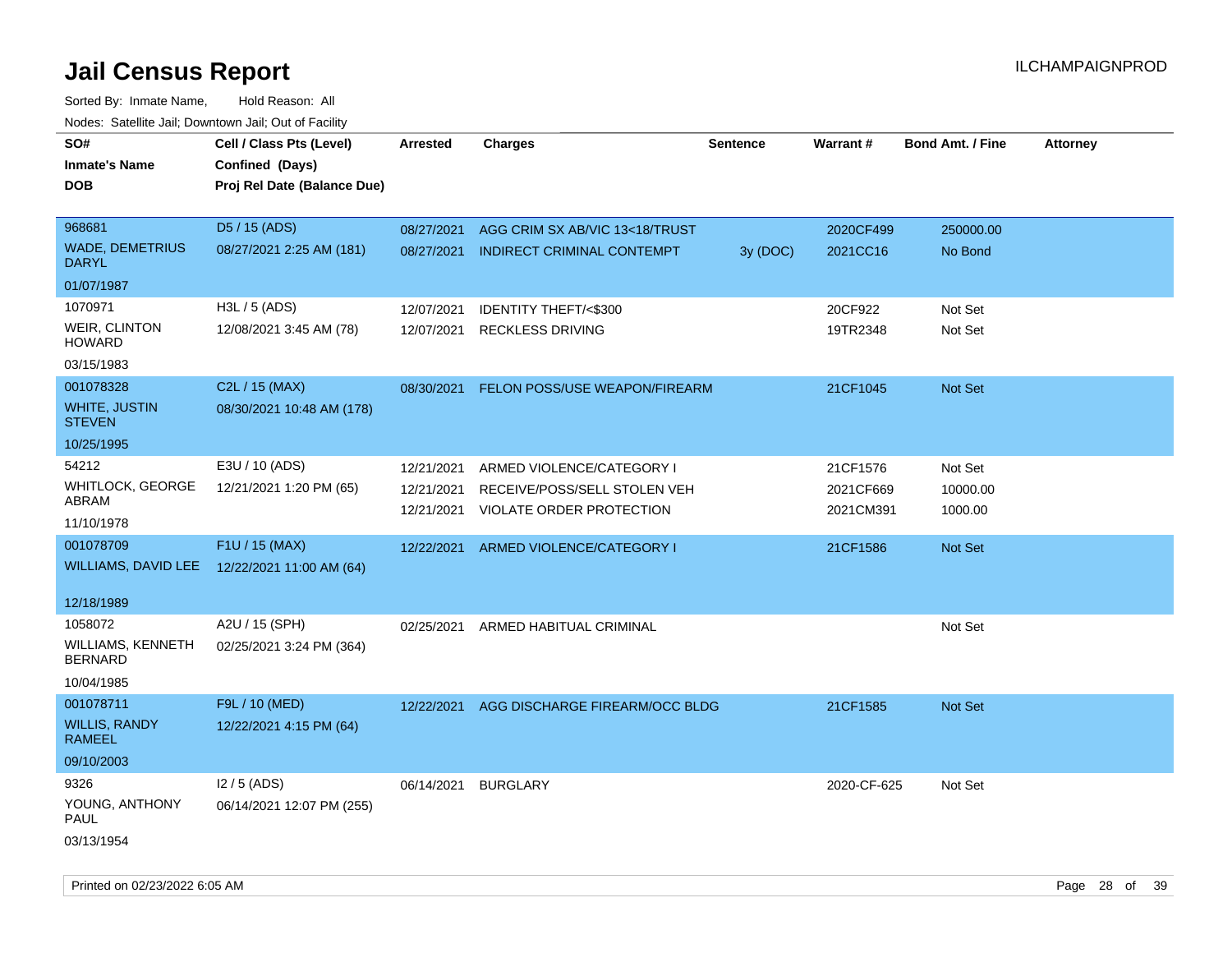Sorted By: Inmate Name, Hold Reason: All Nodes: Satellite Jail; Downtown Jail; Out of Facility

**Total Downtown Jail: 71 Males: 71 Females: 0 Unknown: 0**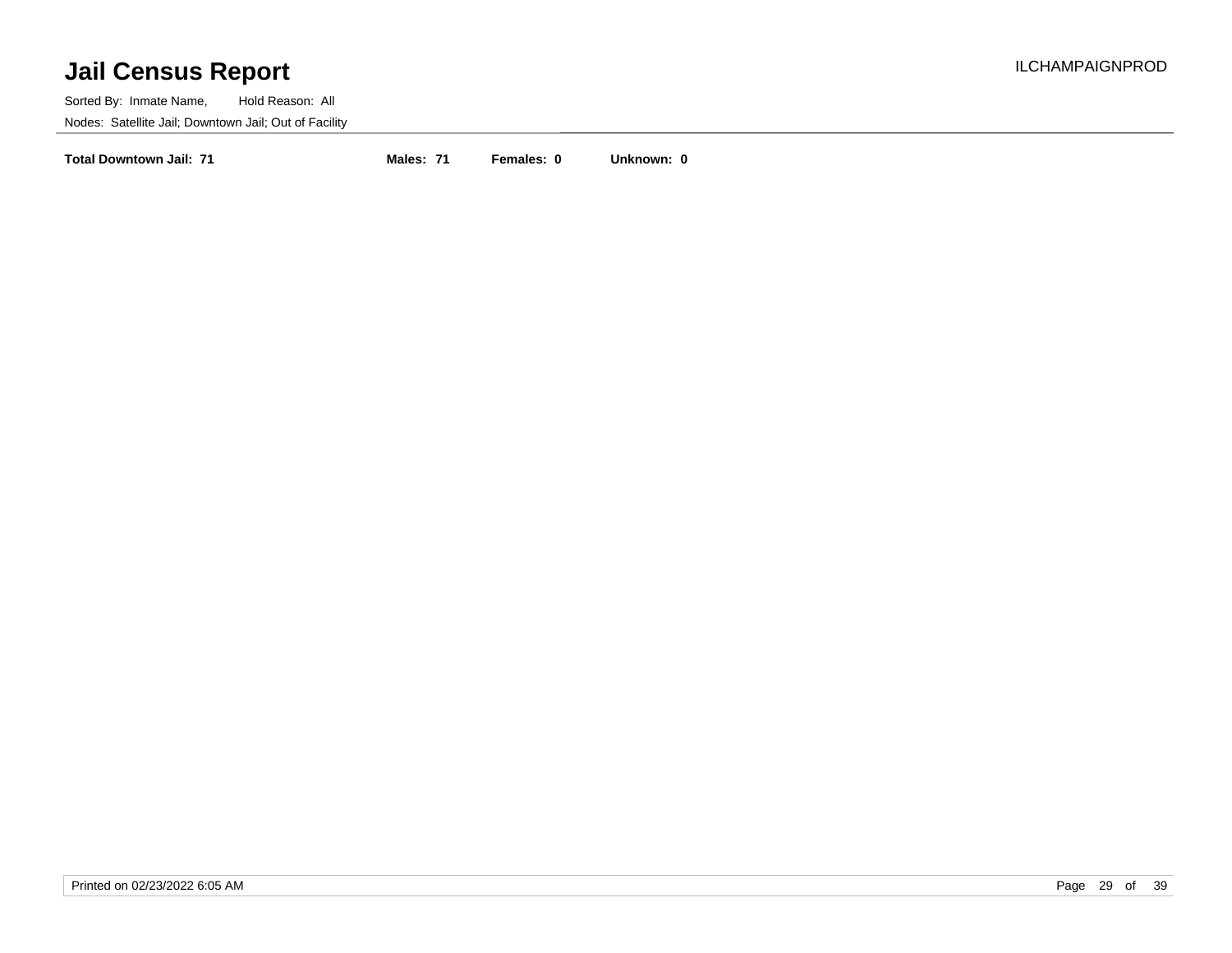|  | <b>Out of Facility</b> |  |
|--|------------------------|--|
|--|------------------------|--|

| SO#<br><b>Inmate's Name</b><br><b>DOB</b> | Cell / Class Pts (Level)<br>Confined (Days)<br>Proj Rel Date (Balance Due) | <b>Arrested</b> | <b>Charges</b>                      | <b>Sentence</b> | Warrant#  | <b>Bond Amt. / Fine</b> | <b>Attorney</b> |
|-------------------------------------------|----------------------------------------------------------------------------|-----------------|-------------------------------------|-----------------|-----------|-------------------------|-----------------|
| 61095<br>AMOS, DERRICK<br><b>JAMES</b>    | <b>KAN / 10 (ADS)</b><br>05/02/2021 9:02 PM (298)                          | 05/02/2021      | HOME INVASION/CAUSE INJURY          |                 | 2021CF323 | 100000.00               |                 |
| 06/12/1985                                |                                                                            |                 |                                     |                 |           |                         |                 |
| 19971                                     | <b>EHD</b>                                                                 | 11/09/2021      | DRIVING RVK/SUSP DUI/SSS 4-9        |                 | 2021CF968 | Not Set                 |                 |
| <b>LYNN</b>                               | BARNESKE, RAYMOND 11/09/2021 9:32 AM (107)                                 |                 |                                     |                 |           |                         |                 |
| 08/17/1961                                | 5/6/2022 (0.00)                                                            |                 |                                     |                 |           |                         |                 |
| 516062                                    | <b>KAN / 15 (MAX)</b>                                                      | 02/22/2021      | AGG DISCH FIR/VEH/PC OFF/FRMAN      |                 | 21CF210   | No Bond                 |                 |
| <b>BENNETT, JOHN</b><br><b>MICHAEL</b>    | 02/22/2021 10:47 AM (367)                                                  | 02/22/2021      | <b>PHONE HARASSMENT/2+</b>          |                 | 20CF194   | 5000.00                 |                 |
| 04/30/1986                                |                                                                            |                 |                                     |                 |           |                         |                 |
| 33993                                     | <b>KAN / 10 (MED)</b>                                                      | 06/14/2021      | AGGRAVATED DOMESTIC BATTERY         |                 | 21CF688   | Not Set                 |                 |
| <b>BOOKER, STEPHON</b>                    | 06/14/2021 7:42 PM (255)                                                   | 06/14/2021      | POSSESSING A CONTROLLED SUBSTANC    |                 | 21CF657   | Not Set                 |                 |
| <b>MONTELL</b>                            |                                                                            | 06/14/2021      | PAROLE REVOCATION                   |                 | CH2103612 | No Bond                 |                 |
| 06/11/1971                                |                                                                            |                 |                                     |                 |           |                         |                 |
| 1074315                                   | <b>KAN / 15 (MAX)</b>                                                      | 07/27/2021      | AGG DISCHARGE FIREARM/VEH/SCH       |                 | 21CF927   | Not Set                 |                 |
| <b>BRIGGS, PATRICK</b><br><b>MONTAY</b>   | 08/03/2021 4:56 PM (205)                                                   |                 |                                     |                 |           |                         |                 |
| 08/05/2001                                |                                                                            |                 |                                     |                 |           |                         |                 |
| 001078065                                 | KAN / 10 (ADS)                                                             | 06/17/2021      | AGG BATTERY/DISCHARGE FIREARM       |                 | 21CF704   | 1000000.00              |                 |
| <b>BROWN, CHARMAN</b><br><b>LAKEEF</b>    | 06/17/2021 12:32 PM (252)                                                  |                 |                                     |                 |           |                         |                 |
| 11/30/2002                                |                                                                            |                 |                                     |                 |           |                         |                 |
| 1038554                                   | <b>KAN / 15 (MAX)</b>                                                      | 08/18/2021      | DELIVERY OF OR POSSESSION OF W/ INT |                 | 21CF1009  | No Bond                 |                 |
| <b>BROWN, CORRION</b><br><b>DEVONTAE</b>  | 08/18/2021 5:40 PM (190)                                                   | 08/18/2021      | ARMED HABITUAL CRIMINAL             |                 | 21CF1162  | <b>Not Set</b>          |                 |
| 04/19/1995                                |                                                                            |                 |                                     |                 |           |                         |                 |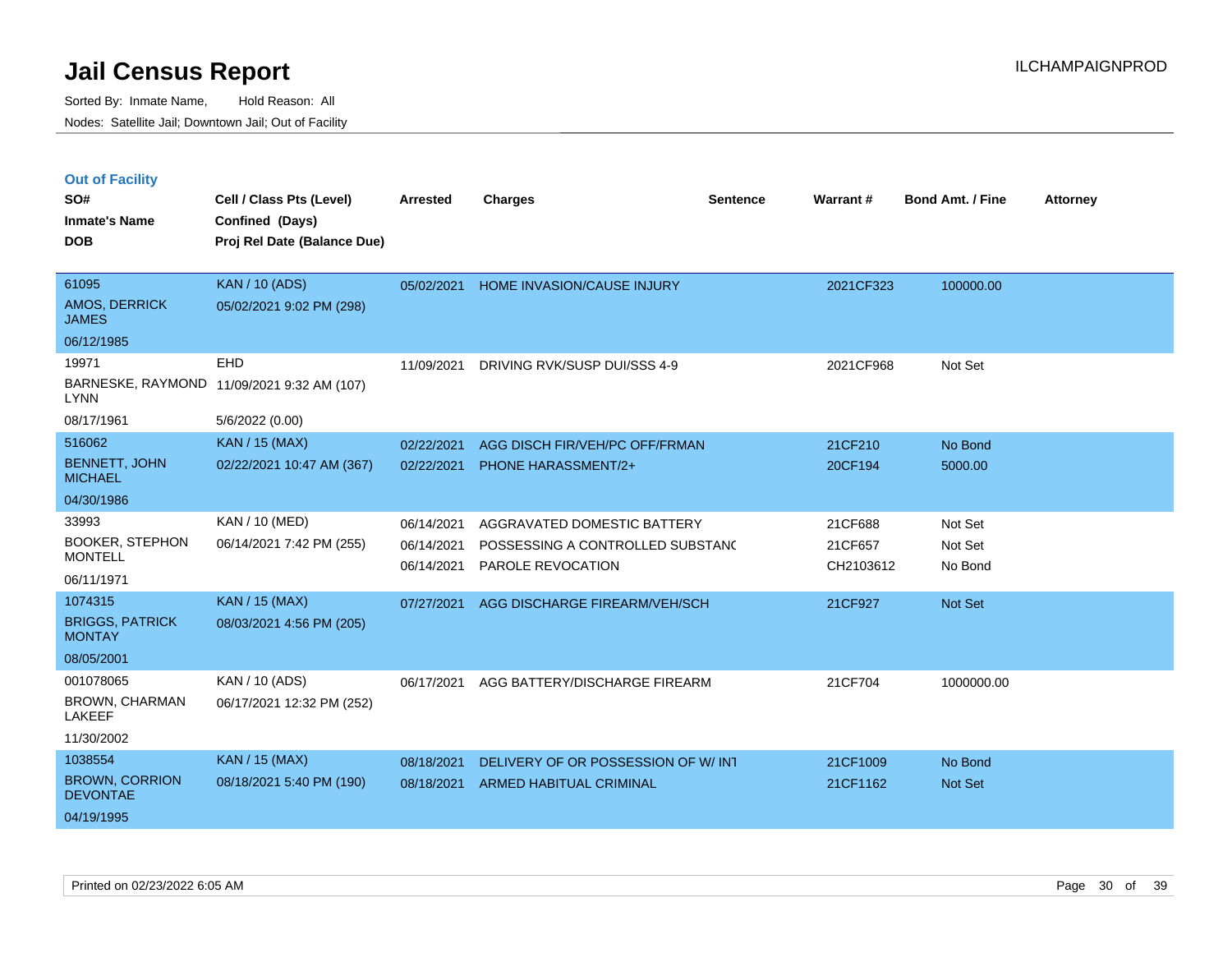| ivouss. Saleline Jali, Downtown Jali, Out of Facility                      |            |                            |                                                                                                                                   |                                                                           |                         |                 |
|----------------------------------------------------------------------------|------------|----------------------------|-----------------------------------------------------------------------------------------------------------------------------------|---------------------------------------------------------------------------|-------------------------|-----------------|
| Cell / Class Pts (Level)<br>Confined (Days)<br>Proj Rel Date (Balance Due) | Arrested   | <b>Charges</b>             | <b>Sentence</b>                                                                                                                   | <b>Warrant#</b>                                                           | <b>Bond Amt. / Fine</b> | <b>Attorney</b> |
| <b>KAN / 15 (MAX)</b><br>08/18/2021 2:05 PM (190)                          | 08/18/2021 |                            |                                                                                                                                   | 21CF1010                                                                  | Not Set                 |                 |
| KAN / 15 (MAX)<br>08/19/2021 12:55 AM (189)                                | 08/19/2021 | FELON POSS/USE MACHINE GUN |                                                                                                                                   | 21CF1011                                                                  | No Bond                 |                 |
| <b>KAN / 10 (ADS)</b><br>BUTLER, JAMES LYNN 12/28/2021 11:05 AM (58)       | 12/28/2021 |                            | 5y (DOC)                                                                                                                          | 2020CF709                                                                 | No Bond                 |                 |
| KAN / 15 (MAX)<br>03/10/2021 2:22 PM (351)                                 |            |                            |                                                                                                                                   | 19CF689                                                                   | Not Set                 |                 |
| <b>KAN / 15 (ADS)</b><br>05/25/2021 1:19 PM (275)                          | 05/25/2021 |                            |                                                                                                                                   |                                                                           | 1000000.00              |                 |
| KAN / 15 (MAX)<br>11/09/2021 6:01 PM (107)                                 | 11/09/2021 | UNLAWFUL USE OF A WEAPON   |                                                                                                                                   | 21CF1383                                                                  | Not Set                 |                 |
| <b>KAN / 15 (MAX)</b><br>09/20/2021 11:42 PM (157)                         | 09/20/2021 |                            |                                                                                                                                   | 21CF1137                                                                  | <b>Not Set</b>          |                 |
| KAN / 15 (ADS)<br>01/02/2022 10:29 AM (53)                                 |            |                            |                                                                                                                                   | 20CF396                                                                   | 1000000.00              |                 |
|                                                                            |            |                            | FELON POSSESS WEAPON/2ND+<br>MURDER/INTENT TO KILL/INJURE<br>ARMED VIOLENCE/CATEGORY I<br>01/02/2022 MURDER/INTENT TO KILL/INJURE | FELON POSS/USE WEAPON/FIREARM<br>03/10/2021 ATTEMPT (FIRST DEGREE MURDER) |                         | 2018CF1045      |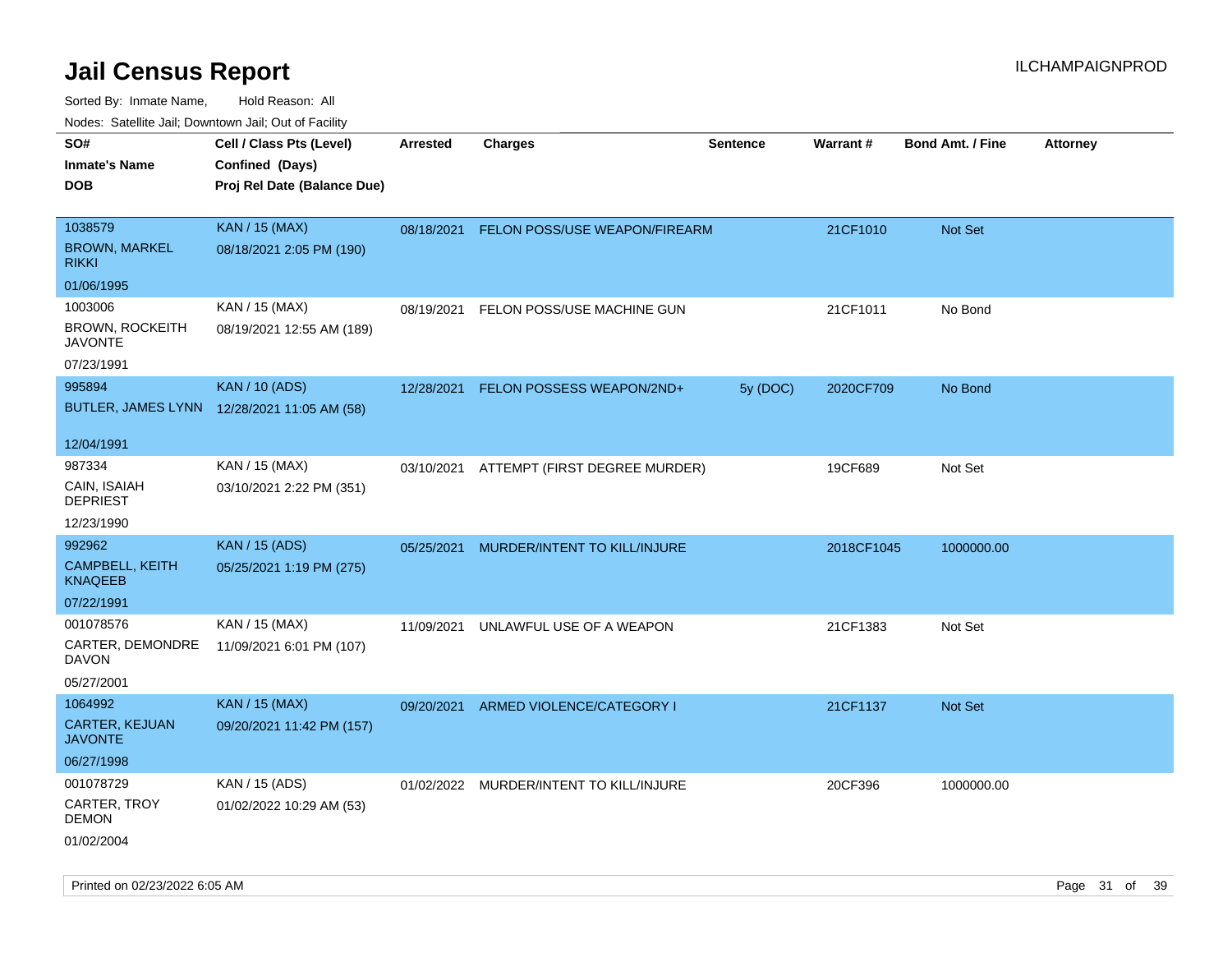| SO#<br><b>Inmate's Name</b>               | Cell / Class Pts (Level)<br>Confined (Days) | <b>Arrested</b> | <b>Charges</b>                          | <b>Sentence</b> | <b>Warrant#</b> | <b>Bond Amt. / Fine</b> | <b>Attorney</b> |
|-------------------------------------------|---------------------------------------------|-----------------|-----------------------------------------|-----------------|-----------------|-------------------------|-----------------|
| <b>DOB</b>                                | Proj Rel Date (Balance Due)                 |                 |                                         |                 |                 |                         |                 |
| 001078461                                 | <b>KAN / 10 (MED)</b>                       | 10/07/2021      | AGG UNLAWFUL USE WEAPON/PERSON          |                 | 2021CF1209      | No Bond                 |                 |
| <b>COLE, ERIC JOSE</b>                    | 10/08/2021 12:25 AM (139)                   | 10/07/2021      | AGG DOMESTIC BATTERY/STRANGLE           |                 | 2021CF1208      | <b>Not Set</b>          |                 |
| 01/24/2002                                |                                             | 10/08/2021      | <b>HARASS WITNESS/FAMILY MBR/REP</b>    |                 | 21CF1218        | Not Set                 |                 |
| 1048488                                   | KAN / 10 (ADS)                              | 12/30/2021      | ARMED VIOLENCE/CATEGORY I               |                 | 2022CF4         | Not Set                 |                 |
| COLSON, WAYNE<br>ARTHUR, Third            | 12/30/2021 8:27 AM (56)                     |                 |                                         |                 |                 |                         |                 |
| 10/14/1995                                |                                             |                 |                                         |                 |                 |                         |                 |
| 57733                                     | KAN / 15 (SPH)                              | 02/25/2020      | <b>HOMICIDE</b>                         |                 | 2020-CF250      | 2000000.00              |                 |
| <b>CRAIG, ANTOINE</b><br><b>DARRELL</b>   | 02/25/2020 4:08 PM (730)                    | 02/25/2020      | <b>FELON POSS/USE WEAPON/FIREARM</b>    |                 | 19CF-1827       | 80000.00                |                 |
| 10/09/1982                                |                                             |                 |                                         |                 |                 |                         |                 |
| 001077939                                 | KAN / 10 (MED)                              | 05/10/2021      | FIREARM/FOID INVALID/NOT ELIG           |                 | 21CF526         | No Bond                 |                 |
| <b>CROSS, PATRICK</b><br><b>DONTRELLE</b> | 05/10/2021 7:31 PM (290)                    | 06/02/2021      | POSS STOLEN VEHICLE > \$25,000          |                 | 21CF612         | Not Set                 |                 |
| 11/07/2001                                |                                             |                 |                                         |                 |                 |                         |                 |
| 1061304                                   | KAN / 15 (MAX)                              | 10/11/2021      | <b>ARMED HABITUAL CRIMINAL</b>          |                 | 21CF1226        | No Bond                 |                 |
| <b>DORRIS, KEMION</b>                     | 10/11/2021 7:30 PM (136)                    | 10/11/2021      | <b>ARMED HABITUAL CRIMINAL</b>          |                 | 21CF1227        | No Bond                 |                 |
| <b>DAETOCE</b>                            |                                             | 10/11/2021      | HOME INVASION/FIREARM                   |                 | 21CF1228        | No Bond                 |                 |
| 11/19/1997                                | EHD                                         |                 |                                         |                 |                 |                         |                 |
| 1059194<br>ELAM, NICKOLAS                 |                                             |                 | 02/08/2022 DRIVING ON SUSPENDED LICENSE |                 | 2019TR10596     | Not Set                 |                 |
| <b>VONTRELL</b>                           | 02/08/2022 10:13 AM (16)                    |                 |                                         |                 |                 |                         |                 |
| 10/23/1990                                | 3/9/2022 (0.00)                             |                 |                                         |                 |                 |                         |                 |
| 001077363                                 | <b>KAN / 25 (SPH)</b>                       | 10/30/2020      | HOME INVASION/FIREARM                   | 10y (DOC)       | 20CF1202        | 500000.00               |                 |
| <b>GARY, DAKOTA</b><br><b>TREVON</b>      | 10/30/2020 10:41 AM (482)                   |                 |                                         |                 |                 |                         |                 |
| 12/31/2001                                |                                             |                 |                                         |                 |                 |                         |                 |
| 1013012                                   | KAN / 15 (MAX)                              | 07/08/2021      | FELON POSS/USE FIREARM PRIOR            |                 | 21CF798         | Not Set                 |                 |
| GARY, XAVIER LAMAR                        | 07/08/2021 9:24 AM (231)                    | 07/08/2021      | ATTEMPT (FIRST DEGREE MURDER)           |                 | 2021CF790       | 1000000.00              |                 |
| 12/14/1991                                |                                             | 07/08/2021      | FELON POSS/USE FIREARM PRIOR            |                 | 2020CF650       | 25000.00                |                 |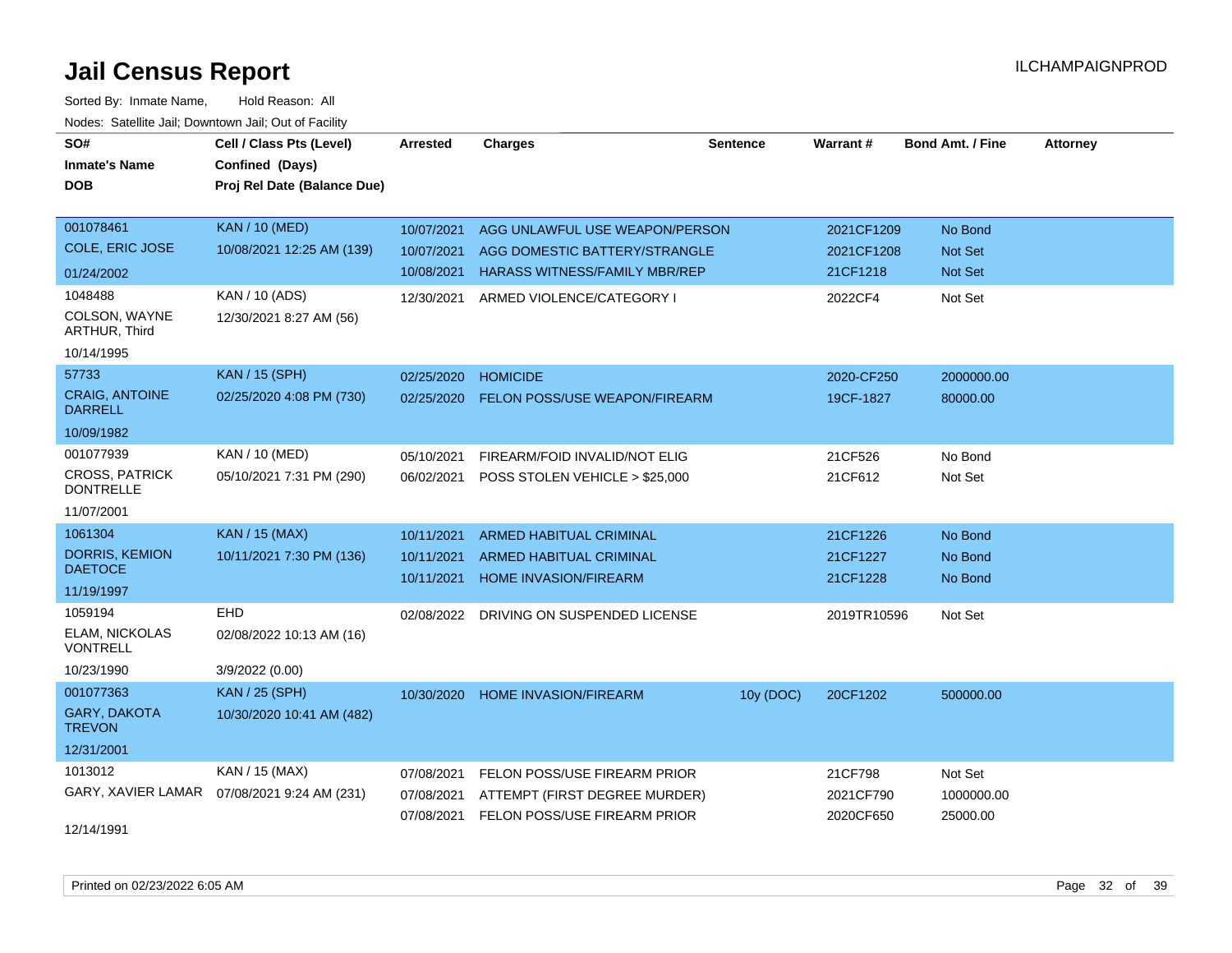| SO#                                     | Cell / Class Pts (Level)                      | <b>Arrested</b> | <b>Charges</b>                                | <b>Sentence</b> | <b>Warrant#</b> | <b>Bond Amt. / Fine</b> | <b>Attorney</b> |
|-----------------------------------------|-----------------------------------------------|-----------------|-----------------------------------------------|-----------------|-----------------|-------------------------|-----------------|
| <b>Inmate's Name</b>                    | Confined (Days)                               |                 |                                               |                 |                 |                         |                 |
| <b>DOB</b>                              | Proj Rel Date (Balance Due)                   |                 |                                               |                 |                 |                         |                 |
| 952666                                  | <b>EHD</b>                                    |                 | 01/25/2022 DRIVING ON REVOKED LICENSE         |                 | 2021TR175       | <b>Not Set</b>          |                 |
| Junior                                  | GILL, MICHAEL LAMAR, 01/25/2022 10:05 AM (30) |                 |                                               |                 |                 |                         |                 |
| 12/07/1986                              | 3/10/2022 (0.00)                              |                 |                                               |                 |                 |                         |                 |
| 1065946                                 | KAN / 10 (MED)                                | 09/04/2021      | AGG BATTERY/DISCHARGE FIREARM                 |                 | 21CF1057        | 750000.00               |                 |
| GODBOLT, DESMOND<br><b>DEVONTAE</b>     | 09/04/2021 1:17 AM (173)                      |                 | 09/04/2021 RESIST/OBSTRUCTING A PEACE OFFICEL |                 | 21CM407         | Not Set                 |                 |
| 11/15/1997                              |                                               |                 |                                               |                 |                 |                         |                 |
| 1070118                                 | <b>KAN / 15 (MAX)</b>                         | 08/31/2021      | AGGRAVATED DOMESTIC BATTERY                   |                 | 21CF1049        | No Bond                 |                 |
| <b>GRAHAM, CORTEZ</b><br><b>LAMON</b>   | 08/31/2021 9:32 PM (177)                      | 09/02/2021      | PROBATION VIOLATION                           |                 | 21CF55          | Not Set                 |                 |
| 03/31/1976                              |                                               |                 |                                               |                 |                 |                         |                 |
| 1076506                                 | KAN / 15 (MAX)                                | 09/17/2021      | AGG UUW/PERSON/CM THREAT VIOL                 |                 | 21CF1131        | Not Set                 |                 |
|                                         | GRAY, JAMARH EMERE 09/17/2021 10:41 AM (160)  | 09/20/2021      | DOMESTIC BATTERY                              |                 | 21CM430         | Not Set                 |                 |
| 06/21/2003                              |                                               |                 |                                               |                 |                 |                         |                 |
| 1055117                                 | <b>EHD</b>                                    |                 | 02/15/2022 AGG BATTERY/PUBLIC PLACE           |                 | 2021CM47        | Not Set                 |                 |
| <b>GREAM, JOHN</b><br><b>ROBERT LEE</b> | 02/15/2022 10:44 AM (9)                       |                 |                                               |                 |                 |                         |                 |
| 08/23/1996                              | 6/13/2022 (0.00)                              |                 |                                               |                 |                 |                         |                 |
| 1045186                                 | KAN / 15 (MAX)                                | 08/16/2021      | AGG FLEEING POLICE/21 MPH OVER                |                 | 21CF988         | Not Set                 |                 |
| HOLBROOK, JOHNNIE                       | 08/16/2021 11:07 AM (192)                     | 08/16/2021      | FELON POSS/USE WEAPON/FIREARM                 |                 | 21CF989         | Not Set                 |                 |
| <b>MATHIS</b>                           |                                               | 08/16/2021      | ARMED VIOLENCE/CATEGORY I                     |                 | 21CF934         | 1000000.00              |                 |
| 07/19/1996                              |                                               |                 | 08/16/2021 FELON POSS/USE WEAPON/FIREARM      |                 | 19CF968         | Not Set                 |                 |
| 001078146                               | <b>KAN / 15 (MAX)</b>                         | 07/09/2021      | AGG BATTERY/DISCHARGE FIREARM                 |                 | 21CF795         | 1000000.00              |                 |
| HUNT, TEIGAN<br><b>JAZAIREO</b>         | 07/09/2021 12:41 PM (230)                     | 07/09/2021      | ARMED ROBBERY/ARMED W/FIREARM                 |                 | 21CF806         | Not Set                 |                 |
| 05/14/2003                              |                                               |                 |                                               |                 |                 |                         |                 |
| 989743                                  | KAN / 15 (ADS)                                | 04/13/2021      | AGG DISCHARGE FIREARM/VEH/SCH                 |                 | 21CF400         | Not Set                 |                 |
| JACKSON, STEVE<br>ALLEN                 | 04/13/2021 2:45 AM (317)                      | 04/13/2021      | AGGRAVATED DOMESTIC BATTERY                   |                 | 21CF399         | Not Set                 |                 |
| 06/04/1991                              |                                               |                 |                                               |                 |                 |                         |                 |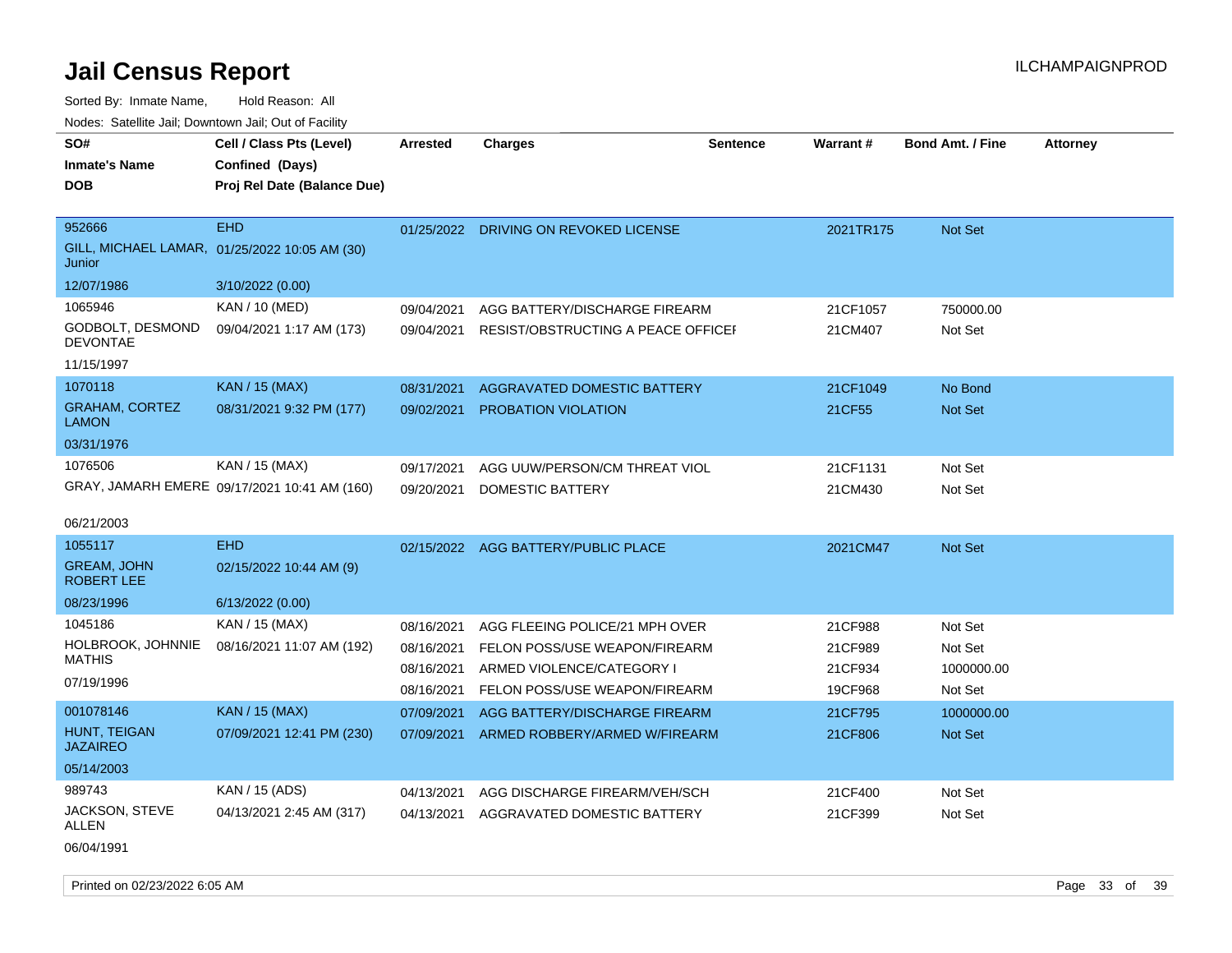| SO#<br><b>Inmate's Name</b><br><b>DOB</b> | Cell / Class Pts (Level)<br>Confined (Days)<br>Proj Rel Date (Balance Due) | <b>Arrested</b>          | <b>Charges</b>                                                | <b>Sentence</b> | Warrant#              | <b>Bond Amt. / Fine</b> | <b>Attorney</b> |
|-------------------------------------------|----------------------------------------------------------------------------|--------------------------|---------------------------------------------------------------|-----------------|-----------------------|-------------------------|-----------------|
| 001078401                                 | <b>KAN / 10 (ADS)</b>                                                      | 09/19/2021               | UNLAWFUL VEHICULAR INVASION                                   |                 | 21CF1134              | Not Set                 |                 |
| <b>KNIGHT, ERIC</b>                       | 09/19/2021 7:32 PM (158)                                                   | 09/19/2021               | HRSMT/THREATEN PERSON/KILL                                    |                 | 2021CF561             | 50000.00                |                 |
| 07/11/1991                                |                                                                            | 09/21/2021               | <b>BURGLARY</b>                                               |                 | 21CF1139              | Not Set                 |                 |
| 1064445                                   | KAN / 15 (MAX)                                                             | 04/23/2021               | FELON POSS/USE FIREARM/PAROLE                                 |                 | 21CF899               | Not Set                 |                 |
| LARUE, TERENCE<br><b>TRAMEL</b>           | 04/23/2021 11:18 AM (307)                                                  | 04/23/2021<br>04/23/2021 | AGG DISCHARGE FIREARM/OCC VEH<br>POSSESS 15<100 GRAMS COCAINE |                 | 2021CF295<br>19CF1052 | 500000.00<br>10000.00   |                 |
| 12/23/1998                                |                                                                            |                          |                                                               |                 |                       |                         |                 |
| 001078237                                 | <b>KAN / 15 (ADS)</b>                                                      | 08/03/2021               | AGG DISCHARGE FIREARM/OCC VEH                                 |                 | 21CF928               | No Bond                 |                 |
| LAWS, TERON<br><b>RAMONTE</b>             | 08/03/2021 6:29 PM (205)                                                   |                          |                                                               |                 |                       |                         |                 |
| 04/03/2001                                |                                                                            |                          |                                                               |                 |                       |                         |                 |
| 001078470                                 | KAN / 15 (MAX)                                                             | 10/10/2021               | MURDER/INTENT TO KILL/INJURE                                  |                 | 21CF1221              | Not Set                 |                 |
| LEE, AMAHRION<br><b>JA'MERE</b>           | 10/10/2021 1:23 PM (137)                                                   |                          |                                                               |                 |                       |                         |                 |
| 11/05/2002                                |                                                                            |                          |                                                               |                 |                       |                         |                 |
| 56792                                     | <b>KAN / 10 (MED)</b>                                                      | 02/02/2021               | <b>ARMED HABITUAL CRIMINAL</b>                                |                 | 2021CF141             | 500000.00               |                 |
| LILLARD, LAWRENCE<br><b>TYRONE</b>        | 02/02/2021 2:11 PM (387)                                                   | 02/22/2021               | DRIVING ON REVOKED LICENSE                                    |                 | 21TR426               | 5000.00                 |                 |
| 10/20/1982                                |                                                                            |                          |                                                               |                 |                       |                         |                 |
| 40877                                     | EHD                                                                        | 02/01/2022 AGG DUI/3     |                                                               |                 | 2020CF986             | Not Set                 |                 |
| MABRY-HALL,<br>REBECCA SUE                | 02/01/2022 9:32 AM (23)                                                    |                          |                                                               |                 |                       |                         |                 |
| 03/21/1971                                | 5/1/2022 (0.00)                                                            |                          |                                                               |                 |                       |                         |                 |
| 001078575                                 | <b>KAN / 10 (MED)</b>                                                      | 11/09/2021               | <b>GUNRUNNING</b>                                             |                 | 21CF1330              | 750000.00               |                 |
| <b>MCLAURIN, KEYON A</b>                  | 11/09/2021 12:41 PM (107)                                                  |                          |                                                               |                 |                       |                         |                 |
| 11/19/2002                                |                                                                            |                          |                                                               |                 |                       |                         |                 |
| 1011046                                   | KAN / 15 (ADS)                                                             | 04/10/2021               | ATTEMPT (FIRST DEGREE MURDER)                                 |                 | 21CF392               | Not Set                 |                 |
| MILES, DARRION<br><b>ANTONIO KEVONTA</b>  | 04/11/2021 12:46 AM (319)                                                  |                          |                                                               |                 |                       |                         |                 |
| 03/18/1990                                |                                                                            |                          |                                                               |                 |                       |                         |                 |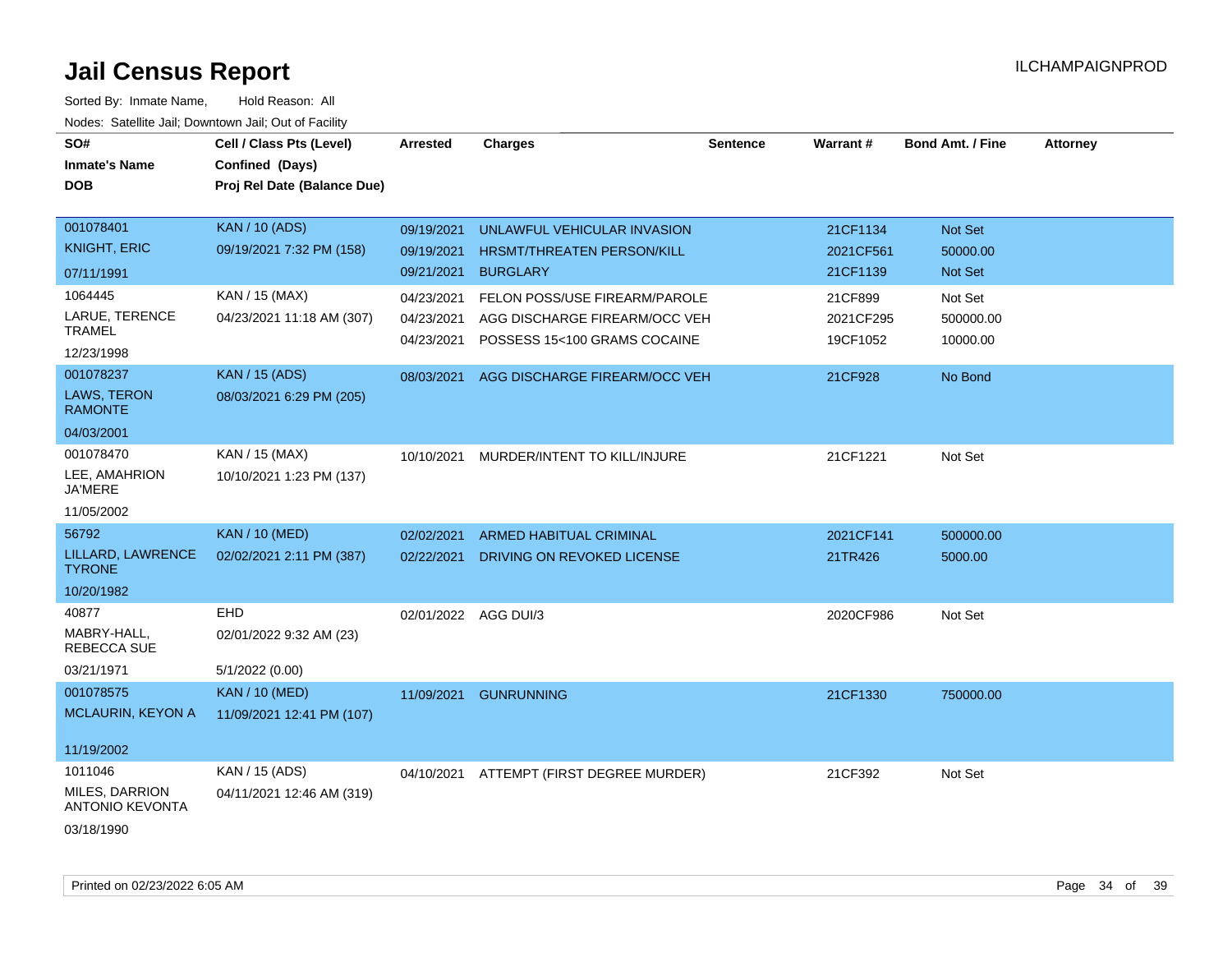| SO#<br><b>Inmate's Name</b><br><b>DOB</b> | Cell / Class Pts (Level)<br>Confined (Days)<br>Proj Rel Date (Balance Due) | Arrested   | <b>Charges</b>                        | <b>Sentence</b> | <b>Warrant#</b> | <b>Bond Amt. / Fine</b> | <b>Attorney</b> |
|-------------------------------------------|----------------------------------------------------------------------------|------------|---------------------------------------|-----------------|-----------------|-------------------------|-----------------|
| 001077278                                 | <b>KAN / 15 (MAX)</b>                                                      | 10/06/2020 | MURDER/INTENT TO KILL/INJURE          |                 | 2020CF146       | 2000000.00              |                 |
| MILLER, D'ANDRE                           | 10/06/2020 12:49 PM (506)                                                  | 10/06/2020 | AGG FLEEING POLICE/21 MPH OVER        |                 | 2019CF1171      | 50000.00                |                 |
| 09/08/1986                                |                                                                            |            |                                       |                 |                 |                         |                 |
| 001078712                                 | <b>KAN / 10 (MED)</b>                                                      | 12/23/2021 | AGG DISCH FIREARM/1ST AID PERS        |                 | 21CF1581        | Not Set                 |                 |
| MONTGOMERY,<br><b>RASHARD MYKI</b>        | 12/23/2021 4:27 PM (63)                                                    |            |                                       |                 |                 |                         |                 |
| 11/05/2001                                |                                                                            |            |                                       |                 |                 |                         |                 |
| 1026477                                   | <b>KAN / 15 (ADS)</b>                                                      | 09/21/2021 | AGG DISCHARGE FIREARM/OCC VEH         |                 | 21CF1138        | Not Set                 |                 |
| NEWBILL, DEVONTRE<br><b>LAMONT</b>        | 09/21/2021 2:27 AM (156)                                                   | 09/22/2021 | PROBATION VIOLATION                   |                 | 20CF577         | <b>Not Set</b>          |                 |
| 11/22/1993                                |                                                                            |            |                                       |                 |                 |                         |                 |
| 1072907                                   | <b>KAN</b>                                                                 | 07/14/2021 | ATTEMPT (FIRST DEGREE MURDER)         |                 | 2021-CF-832     | 2000000.00              |                 |
| NIKOLAEV, YEVGENIY                        | 07/14/2021 10:10 PM (225)                                                  | 07/14/2021 | CRIMINAL DAMAGE <\$500/SCHOOL         |                 | 2021CF840       | 5000.00                 |                 |
| 10/06/1983                                |                                                                            |            |                                       |                 |                 |                         |                 |
| 001078558                                 | <b>KAN / 10 (MED)</b>                                                      | 11/03/2021 | UNLAWFUL USE OF A WEAPON              |                 | 21CF1352        | Not Set                 |                 |
| PARRISH, DOMINIC<br><b>WALTER</b>         | 11/03/2021 1:25 PM (113)                                                   |            |                                       |                 |                 |                         |                 |
| 08/23/2001                                |                                                                            |            |                                       |                 |                 |                         |                 |
| 001078063                                 | KAN / 15 (MAX)                                                             | 06/15/2021 | AGG CRIM SEX ASSAULT/WEAPON           |                 | 2021CF678       | 1000000.00              |                 |
|                                           | PERRY, ROBERT Junior 06/15/2021 4:37 PM (254)                              | 06/15/2021 | <b>ROBBERY</b>                        |                 | 2021CF159       | 25000.00                |                 |
| 12/21/1990                                |                                                                            |            |                                       |                 |                 |                         |                 |
| 37559                                     | <b>EHD</b>                                                                 |            | 01/12/2022 DRIVING ON REVOKED LICENSE |                 | 2021TR2685      | Not Set                 |                 |
| PICKENS, DAVID<br><b>EUGENE</b>           | 01/12/2022 10:16 AM (43)                                                   |            |                                       |                 |                 |                         |                 |
| 02/01/1973                                | 3/12/2022 (0.00)                                                           |            |                                       |                 |                 |                         |                 |
| 001077614                                 | KAN / 15 (MAX)                                                             | 01/17/2021 | ATTEMPT (FIRST DEGREE MURDER)         |                 | 21CF66          | Not Set                 |                 |
| <b>DEVON</b>                              | ROBINSON, DONTRELL 01/17/2021 3:08 PM (403)                                |            |                                       |                 |                 |                         |                 |
| 09/22/2002                                |                                                                            |            |                                       |                 |                 |                         |                 |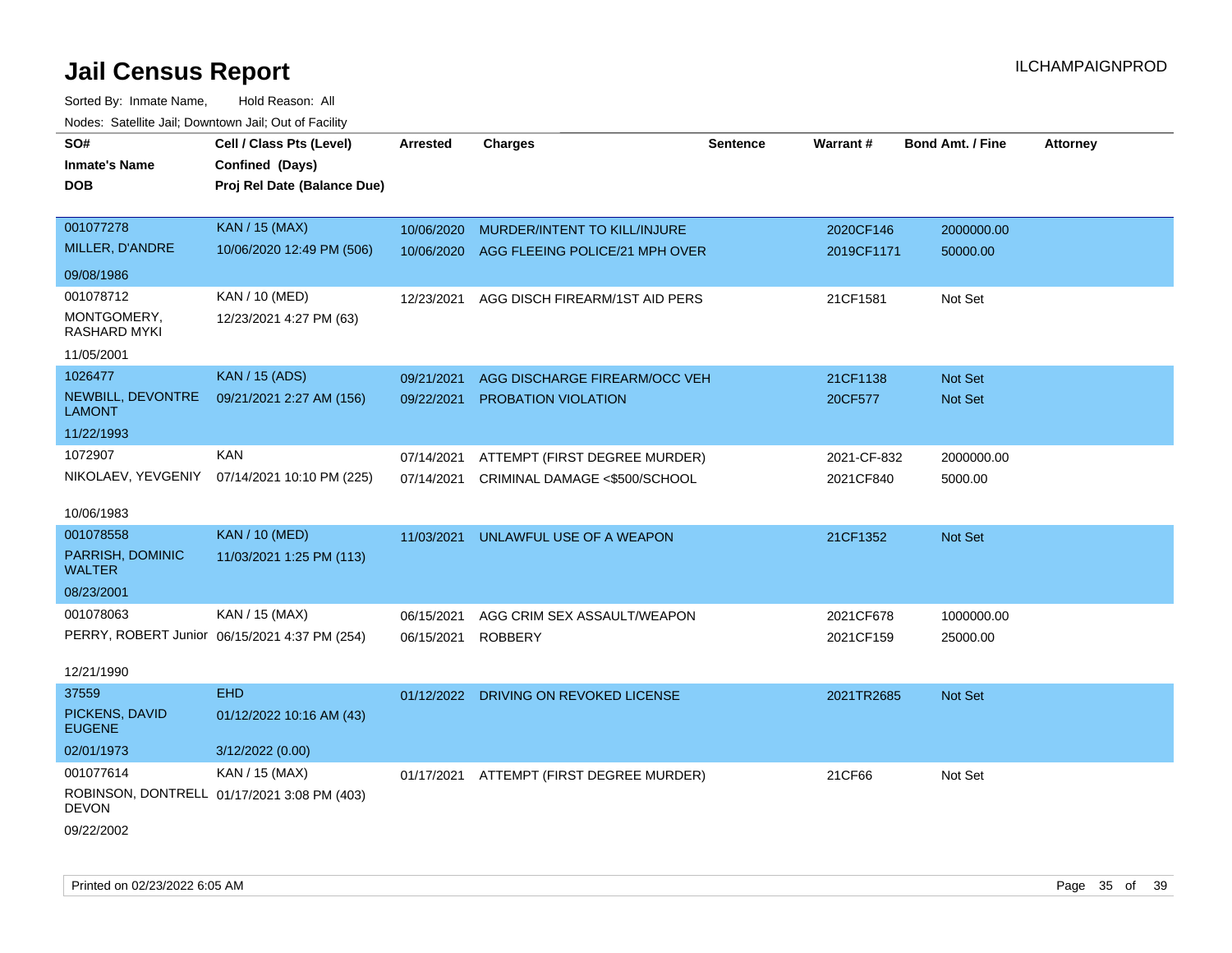| SO#<br><b>Inmate's Name</b><br><b>DOB</b>                         | Cell / Class Pts (Level)<br>Confined (Days)<br>Proj Rel Date (Balance Due) | <b>Arrested</b>                                                    | <b>Charges</b>                                                                                                                              | <b>Sentence</b> | <b>Warrant#</b>                                                     | <b>Bond Amt. / Fine</b>                                      | <b>Attorney</b> |
|-------------------------------------------------------------------|----------------------------------------------------------------------------|--------------------------------------------------------------------|---------------------------------------------------------------------------------------------------------------------------------------------|-----------------|---------------------------------------------------------------------|--------------------------------------------------------------|-----------------|
| 1061216<br>RUNGE, ANDRE<br><b>MARSEAN</b><br>12/05/1997           | <b>KAN / 10 (MED)</b><br>06/22/2021 4:42 PM (247)                          | 06/22/2021                                                         | <b>HOME INVASION/FIREARM</b>                                                                                                                |                 | 21CF727                                                             | Not Set                                                      |                 |
| 650295<br>SANDAGE, JERALD<br><b>EUGENE</b><br>06/07/1971          | PIA / 50 (MAX)<br>04/22/2020 6:30 AM (673)                                 | 04/22/2020<br>04/22/2020<br>04/22/2020<br>04/22/2020<br>04/22/2020 | <b>CRIMINAL SEXUAL ASSAULT</b><br>CRIMINAL SEXUAL ASSAULT<br><b>CRIMINAL SEXUAL ABUSE</b><br>CRIMINAL SEXUAL ASSAULT<br>OFFICIAL MISCONDUCT |                 | 2020-CF407<br>2020-CF408<br>2020-CF409<br>2020-CF410<br>2019-CF1811 | 750000.00<br>750000.00<br>750000.00<br>750000.00<br>25000.00 |                 |
| 1062194<br><b>SIMMONS, MICHAEL</b><br><b>JAMAL</b><br>11/03/1997  | <b>KAN / 15 (MAX)</b><br>02/27/2020 1:11 PM (728)                          | 02/27/2020<br>09/23/2020                                           | MURDER/OTHER FORCIBLE FELONY<br>AGG BATTERY/DISCHARGE FIREARM                                                                               |                 | 20CF-247<br>20CF1061                                                | 1000000.00<br>Not Set                                        |                 |
| 19495<br>SIMPSON, BRADLEY<br><b>FARRELL</b><br>05/16/1960         | <b>EHD</b><br>01/26/2022 9:07 AM (29)<br>2/24/2022 (0.00)                  |                                                                    | 01/26/2022 DRIVING RVK/SUSP DUI/SSS 3RD                                                                                                     |                 | 2021CF740                                                           | Not Set                                                      |                 |
| 001078115<br><b>SMITH, JAMES</b><br>NASHAUN, Junior<br>09/18/2000 | <b>KAN / 15 (MAX)</b><br>07/01/2021 2:44 PM (238)                          | 07/01/2021                                                         | ARMED VIOLENCE/CATEGORY I                                                                                                                   | 5y (DOC)        | 21CF772                                                             | Not Set                                                      |                 |
| 001077868<br>SPEARMENT,<br><b>KENTRELL</b><br>01/21/2002          | KAN / 15 (MAX)<br>04/21/2021 9:48 PM (309)                                 | 04/21/2021<br>08/19/2021                                           | ARMED ROBBERY/ARMED W/FIREARM<br>FLEEING/ATTEMPT ELUDE OFFICER                                                                              |                 | 21CF445<br>2021TR1053                                               | Not Set<br>1000.00                                           |                 |
| 11979<br><b>STARK, JACK LYNN</b><br>12/31/1955                    | <b>EHD</b><br>01/11/2022 10:13 AM (44)<br>4/9/2022 (0.00)                  |                                                                    | 01/11/2022 AGG FLEEING POLICE/21 MPH OVER                                                                                                   |                 | 2021CF629                                                           | Not Set                                                      |                 |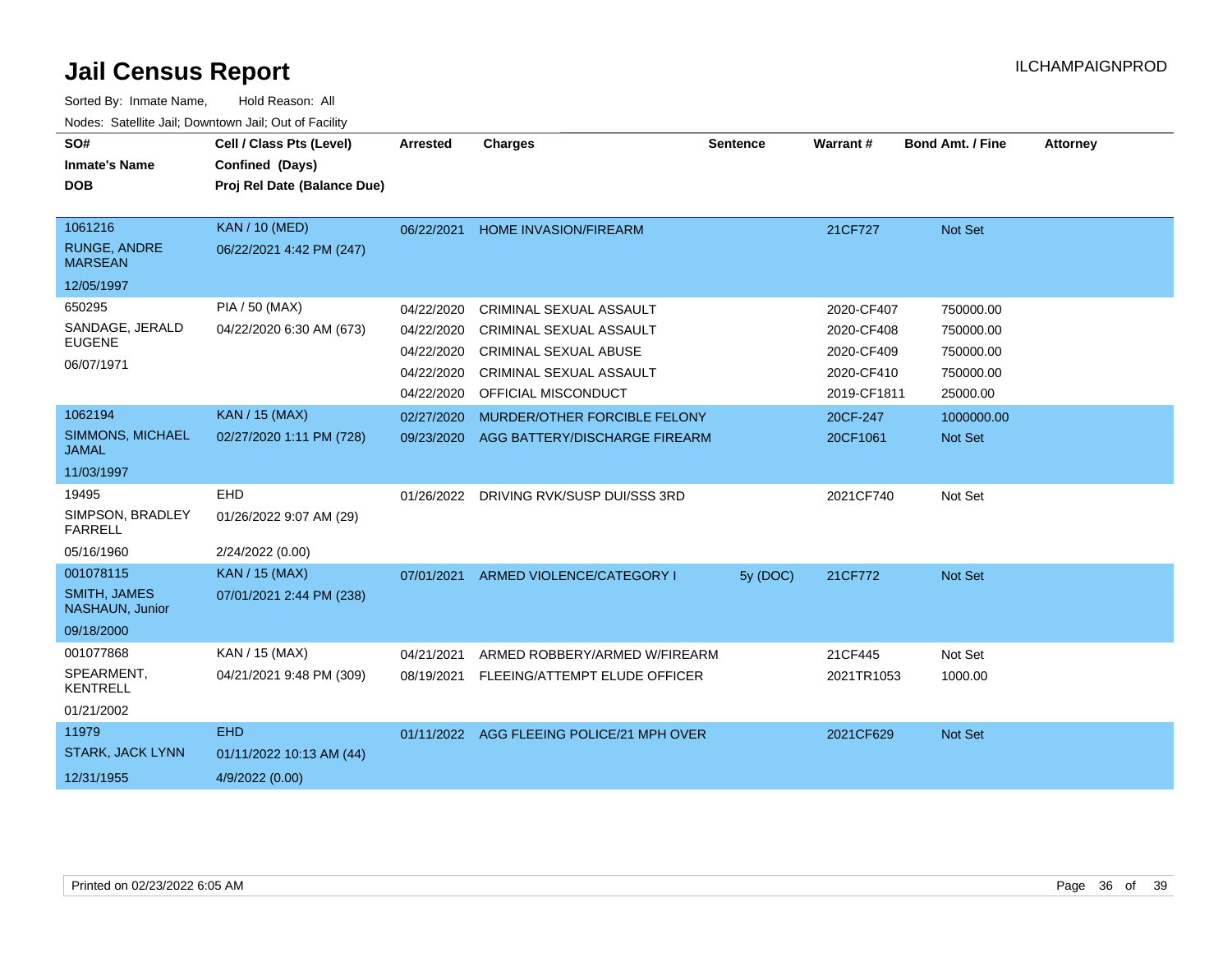| wacs. Calcinic Jan, Downtown Jan, Out of Facility |                                               |            |                                          |                 |               |                         |                 |
|---------------------------------------------------|-----------------------------------------------|------------|------------------------------------------|-----------------|---------------|-------------------------|-----------------|
| SO#                                               | Cell / Class Pts (Level)                      | Arrested   | <b>Charges</b>                           | <b>Sentence</b> | Warrant#      | <b>Bond Amt. / Fine</b> | <b>Attorney</b> |
| <b>Inmate's Name</b>                              | Confined (Days)                               |            |                                          |                 |               |                         |                 |
| <b>DOB</b>                                        | Proj Rel Date (Balance Due)                   |            |                                          |                 |               |                         |                 |
|                                                   |                                               |            |                                          |                 |               |                         |                 |
| 001077854                                         | <b>EHD</b>                                    |            | 09/15/2021 DRIVING RVK/SUSP DUI/SSS 4-9  |                 | 2021CF306     | Not Set                 |                 |
| STUKINS, DANNY RAY                                | 09/15/2021 10:17 AM (162)                     |            |                                          |                 |               |                         |                 |
| 07/05/1985                                        | 3/13/2022 (0.00)                              |            |                                          |                 |               |                         |                 |
| 1046632                                           | KAN / 15 (MAX)                                | 09/14/2021 | ARMED VIOLENCE/CATEGORY II               |                 | 21CF912       | 750000.00               |                 |
|                                                   | TATE, JAVON MARQUIS 09/14/2021 12:10 PM (163) |            |                                          |                 |               |                         |                 |
| 08/10/1996                                        |                                               |            |                                          |                 |               |                         |                 |
| 1033031                                           | <b>KAN / 15 (MAX)</b>                         |            | 08/19/2020 *AGG BATTERY W/FIREARM/PERSON |                 | 2020-CF923    | 500000.00               |                 |
| <b>TOMS, ANDREW</b><br><b>CHUCKY</b>              | 08/19/2020 5:59 PM (554)                      |            |                                          |                 |               |                         |                 |
| 09/28/1978                                        |                                               |            |                                          |                 |               |                         |                 |
| 001078386                                         | KAN / 10 (MED)                                | 09/14/2021 | POSSESSION OF STOLEN FIREARM             |                 | 2021CF1099    | 250000.00               |                 |
| TURNER, AMARIO                                    | 09/14/2021 11:42 PM (163)                     |            |                                          |                 |               |                         |                 |
| 09/23/2002                                        |                                               |            |                                          |                 |               |                         |                 |
| 1011886                                           | <b>EHD</b>                                    | 01/12/2022 | AGG FLEEING/2+ CON DEVICES               |                 | 2021CF378     | <b>Not Set</b>          |                 |
| TURNER, SHAWNTAY<br><b>EUGENE</b>                 | 01/12/2022 9:25 AM (43)                       |            |                                          |                 |               |                         |                 |
| 01/09/1992                                        | 3/11/2022 (0.00)                              |            |                                          |                 |               |                         |                 |
| 1062558                                           | KAN / 10 (MED)                                | 10/02/2021 | FELON POSS/USE WEAPON/FIREARM            |                 | 21CF1185      | Not Set                 |                 |
| WELLS, JIAMANTE<br><b>AMORE</b>                   | 10/02/2021 8:29 PM (145)                      |            |                                          |                 |               |                         |                 |
| 09/02/1995                                        |                                               |            |                                          |                 |               |                         |                 |
| 1002033                                           | <b>KAN / 15 (MAX)</b>                         | 09/08/2021 | DRIVING ON SUSPENDED LICENSE             |                 | 2019-TR-11944 | 5000.00                 |                 |
| <b>WEST, ANTONIO</b>                              | 09/08/2021 11:01 PM (169)                     | 09/08/2021 | ARMED ROBBERY/ARMED W/FIREARM            |                 | 2020-CF-1406  | 500000.00               |                 |
| <b>DEONTA</b>                                     |                                               | 09/08/2021 | AGG UNLAWFUL USE OF WEAPON/VEH           |                 | 2021-CF-AWOW  | <b>Not Set</b>          |                 |
| 04/15/1992                                        |                                               | 09/08/2021 | <b>OBSTRCT JUSTICE/LEAVE STATE</b>       |                 | 2021-CF-AWOW  | <b>Not Set</b>          |                 |
|                                                   |                                               | 09/08/2021 | ARMED VIOLENCE/CATEGORY I                |                 | 2021-CF-AWOW  | <b>Not Set</b>          |                 |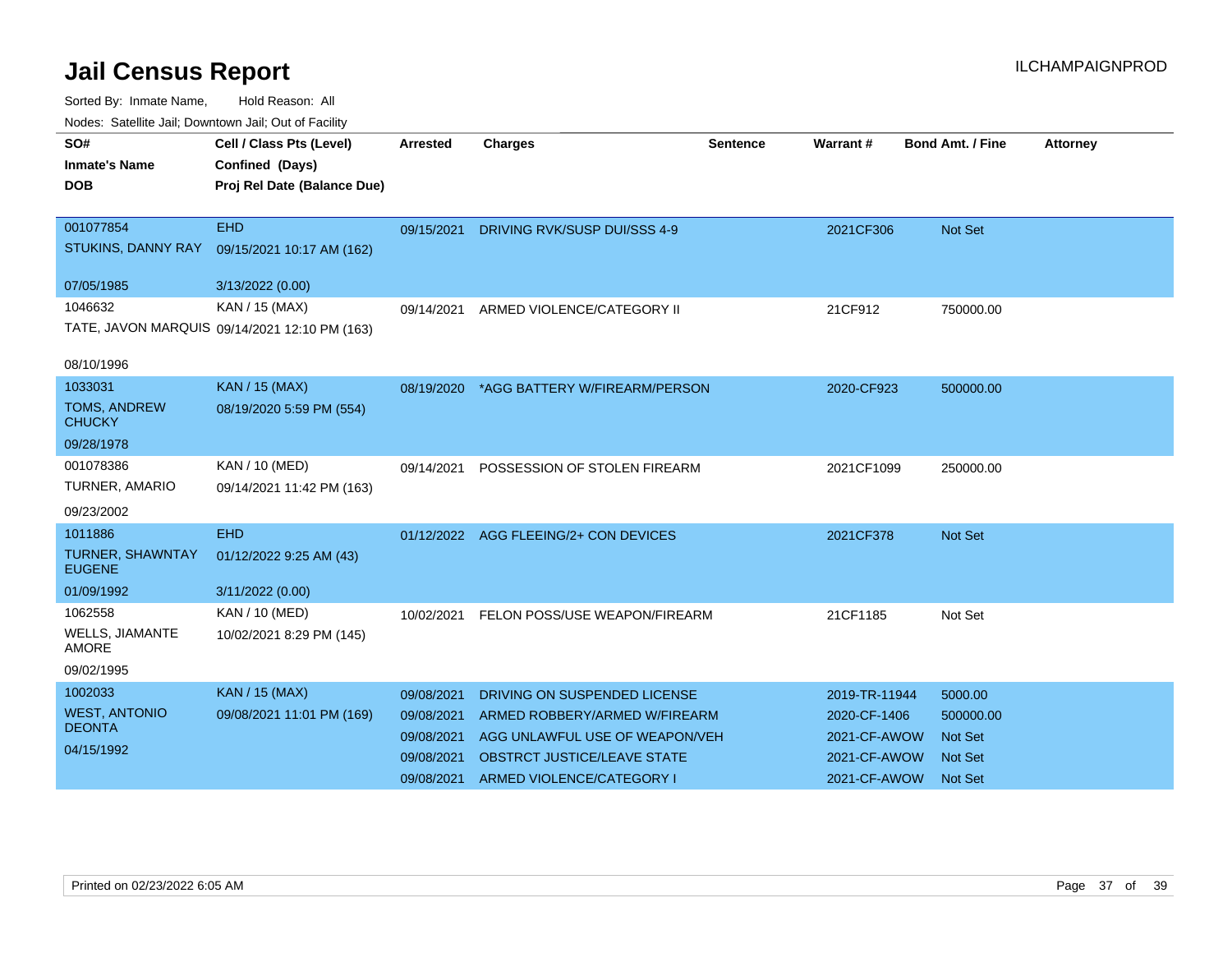| SO#<br><b>Inmate's Name</b><br><b>DOB</b>                           | Cell / Class Pts (Level)<br>Confined (Days)<br>Proj Rel Date (Balance Due) | <b>Arrested</b>                                      | <b>Charges</b>                                                                                                    | <b>Sentence</b> | Warrant#                                        | <b>Bond Amt. / Fine</b>                     | <b>Attorney</b> |
|---------------------------------------------------------------------|----------------------------------------------------------------------------|------------------------------------------------------|-------------------------------------------------------------------------------------------------------------------|-----------------|-------------------------------------------------|---------------------------------------------|-----------------|
| 1022068<br><b>WILKINS, MICHAEL</b><br>CARL<br>07/10/1992            | <b>KAN / 15 (ADS)</b><br>10/10/2021 5:07 AM (137)                          | 10/10/2021                                           | FELON POSS/USE WEAPON/FIREARM                                                                                     |                 | 21CF1212                                        | Not Set                                     |                 |
| 28328<br><b>WILLIAMS, DERRICK</b><br>05/10/1965                     | EHD<br>02/02/2022 9:39 AM (22)<br>3/2/2022 (0.00)                          |                                                      | 02/02/2022 AGG DUI/NO VALID DL                                                                                    |                 | 2021CF19                                        | Not Set                                     |                 |
| 539662<br><b>WILLIAMS, JAVONTAE</b><br><b>DEMAR</b><br>07/28/1991   | <b>KAN / 10 (MED)</b><br>08/14/2021 1:28 AM (194)                          | 08/14/2021<br>08/14/2021<br>08/14/2021<br>08/14/2021 | <b>AGGRAVATED BATTERY</b><br>AGGRAVATED DOMESTIC BATTERY<br>DOM BTRY/CONTACT/1-2 PRECONV<br><b>CITY OV ARREST</b> |                 | 21CF979<br>2020CF1098<br>2021CF770<br>2017OV893 | No Bond<br>25000.00<br>250000.00<br>1000.00 |                 |
| 537798<br><b>WILLIAMS, LATOYA</b><br><b>ANGIELINE</b><br>04/17/1983 | EHD<br>02/16/2022 9:17 AM (8)<br>2/25/2022 (0.00)                          | 02/16/2022                                           | DRIVING ON REVOKED LICENSE                                                                                        |                 | 2020TR8435                                      | Not Set                                     |                 |
| 1037579<br><b>WILLIAMS, STEVEN</b><br>PATRICK, Second<br>11/25/1994 | <b>KAN / 10 (MED)</b><br>08/17/2021 8:16 PM (191)                          | 08/17/2021                                           | FELON POSS/USE WEAPON/FIREARM                                                                                     |                 | 2019CF73                                        | No Bond                                     |                 |
| 545746<br>WOODS, MICHAEL<br><b>LACKENDRICK</b><br>10/06/1996        | KAN / 15 (ADS)<br>08/07/2021 8:40 AM (201)                                 | 08/07/2021<br>08/07/2021<br>08/07/2021               | FELON POSS/USE WEAPON/FIREARM<br><b>BURGLARY</b><br>WARRANT OUT OF COUNTY                                         |                 | 21CF949<br>2020CF597<br>2020TR9119              | Not Set<br>50000.00<br>5000.00              |                 |
| 001078539<br><b>WRIGHT, AMARION</b><br><b>MALIK</b><br>10/31/2002   | <b>KAN / 15 (MAX)</b><br>10/27/2021 7:31 AM (120)                          | 10/27/2021                                           | <b>AGG DISCHARGE FIREARM</b>                                                                                      |                 | 21CF1296                                        | 750000.00                                   |                 |
| <b>Total Out of Facility: 68</b>                                    |                                                                            | Males: 66                                            | Females: 2<br>Unknown: 0                                                                                          |                 |                                                 |                                             |                 |